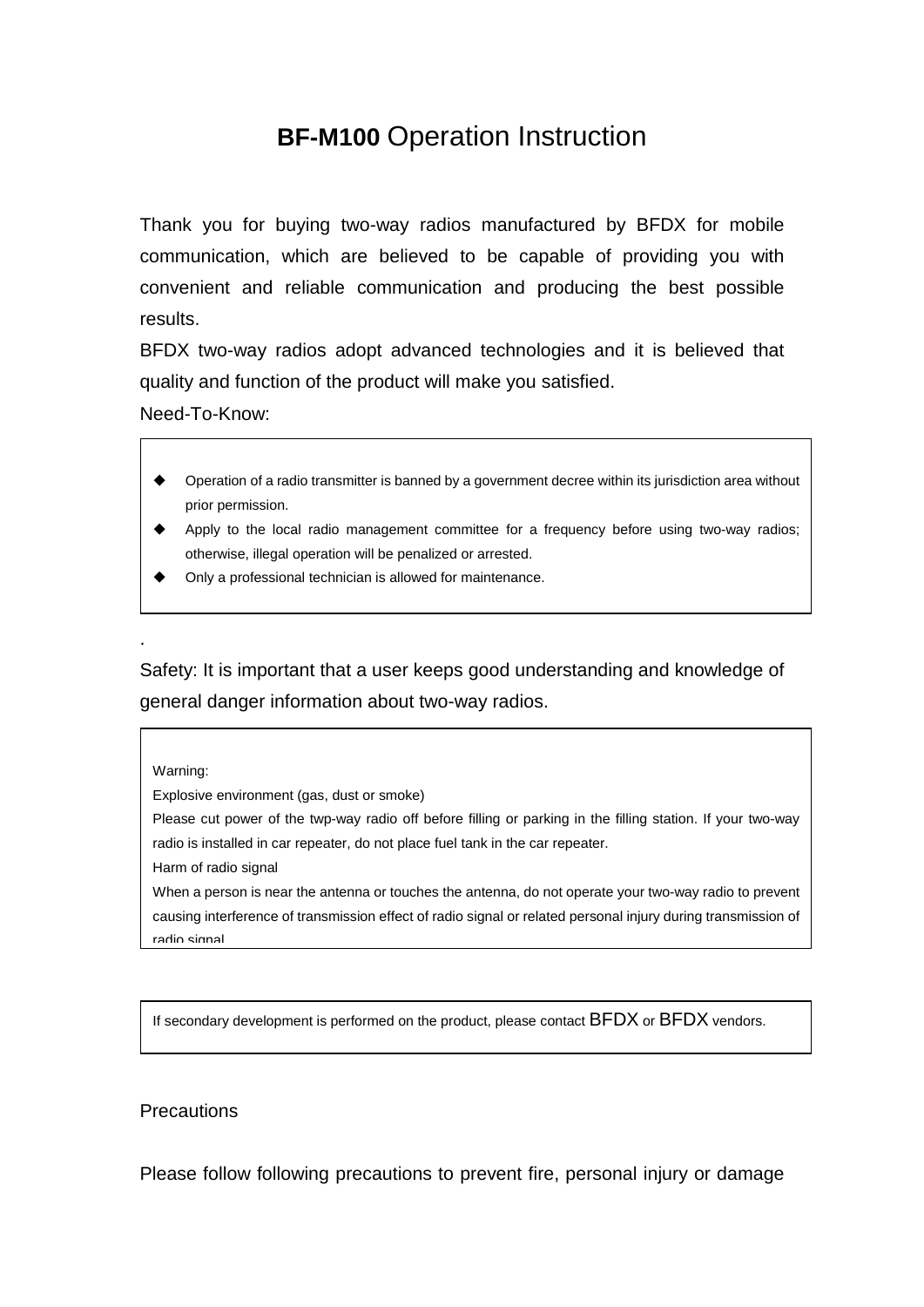to two-way radio:

- Long-term continuous TX may result in heating of the rear of the product. Do not place the rear of the product on the surface of a plastic object.
- $\bullet$  Under no circumstances can the product be modified.
- Do not expose the product to the direct sunlight for a long time or place it near a heating unit.
- Do not place the product in an extremely dusty, damp or splashy place or put it on an unstable surface.
- **If unusual odor or smoke is sensed from the product, please cut the power** source off immediately, and then remove the battery pack or battery case from the product. After this, contact local BFDX vendors for information.

# Unpacking and Inspection

Note: following unpacking descriptions are only for BFDX TELECOM vendors, authorized BFDX service centers or factories.

Please carefully take the product out of the package. It is recommended to check accessories contained in the package according to the following table before discarding its package. If any article is missed or damaged, please immediately submit a claim letter to the freighter.

- Items | No. | Quantity DC power cord 1 Microphone 1 and 1 Safety support Screw set Fuse Operation instruction Functional instruction
- Attached accessories

**Precautions** 

Please follow following precautions to prevent fire, personal injury or damage to two-way radio: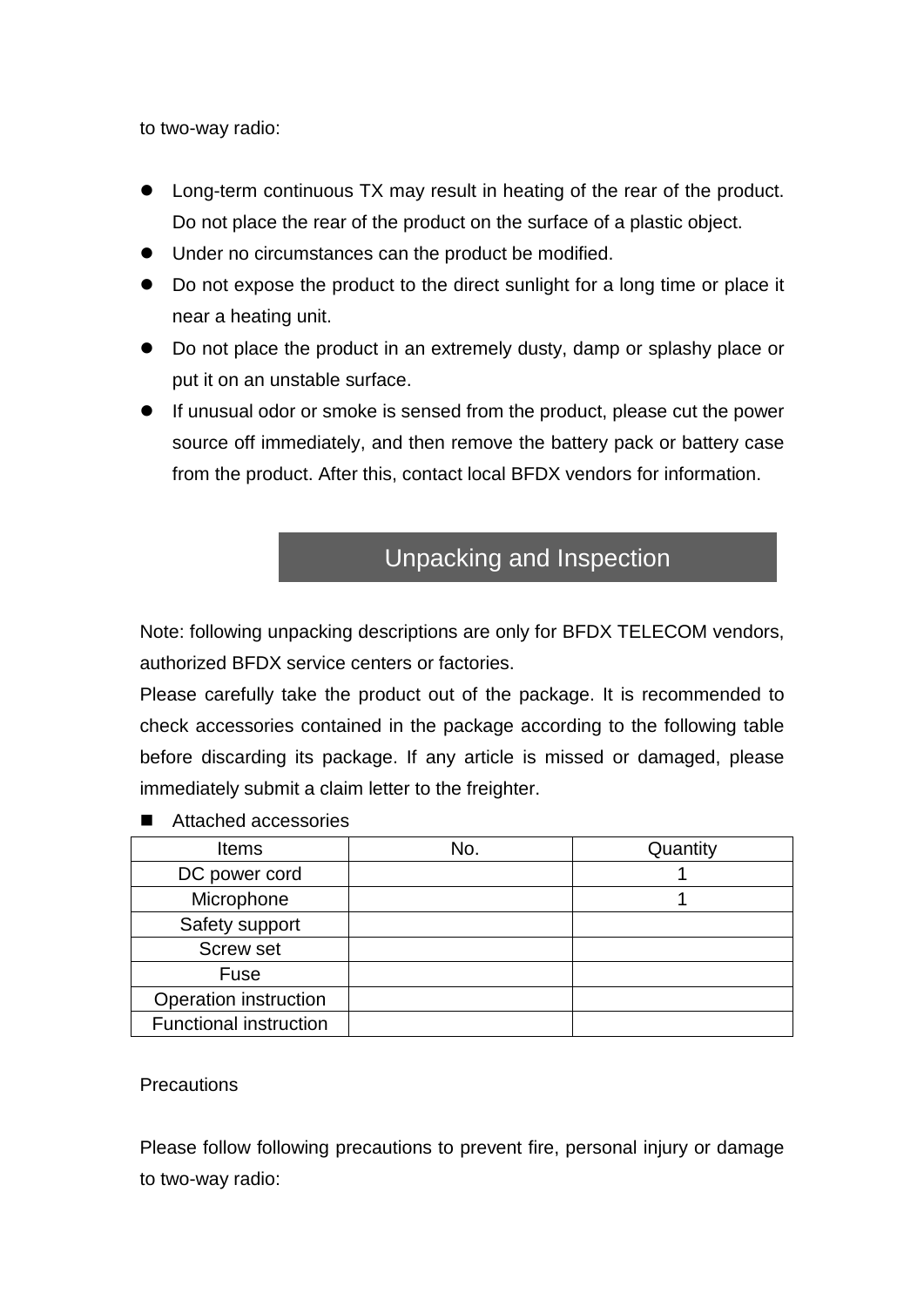When driving, do not try to set the two-way radio; otherwise, it may result in dangerous consequence.

Do not transmit with high power output for a long time; otherwise, the two-way radio may be overheated and damaged.

Unless otherwise specified in the instruction, do no disassemble or modify the two-way radio for any reason.

Do not expose the product to the direct sunlight for a long time or place it near a heating unit.

If unusual odor or smoke is sensed from the product, please cut the power source off immediately, and contact local BFDX vendors for information. Do not use non- BFDX manufactured optional parts.

#### Note:

The two-way radio is designed to use 13.8V DC (±15%) power. Do not use 24V power supply for the unit. Check battery polarity and voltage in the vehicle before installing it to the vehicle. Only BFDX provided DC power cord can be used.

#### **Warning**

Do not cut off or remove the fuse seat on the DC power cord. Wrong connection or inrush current may result in firing of the device due to smoke.

For the sake of passengers' safety, use safety support and screw set provided by the company to install the two-way radio safely.

If electronic parts in the vehicle are not protected or isolated by using proper radio RF energy before transmission, these parts may be damaged. If your vehicle is provided with these parts, please consult with your vehicle vendor and ask them to check if these parts are necessary to be protected before transmission.

BF-M100 functional descriptions

- General Setting
	- 1) Device Name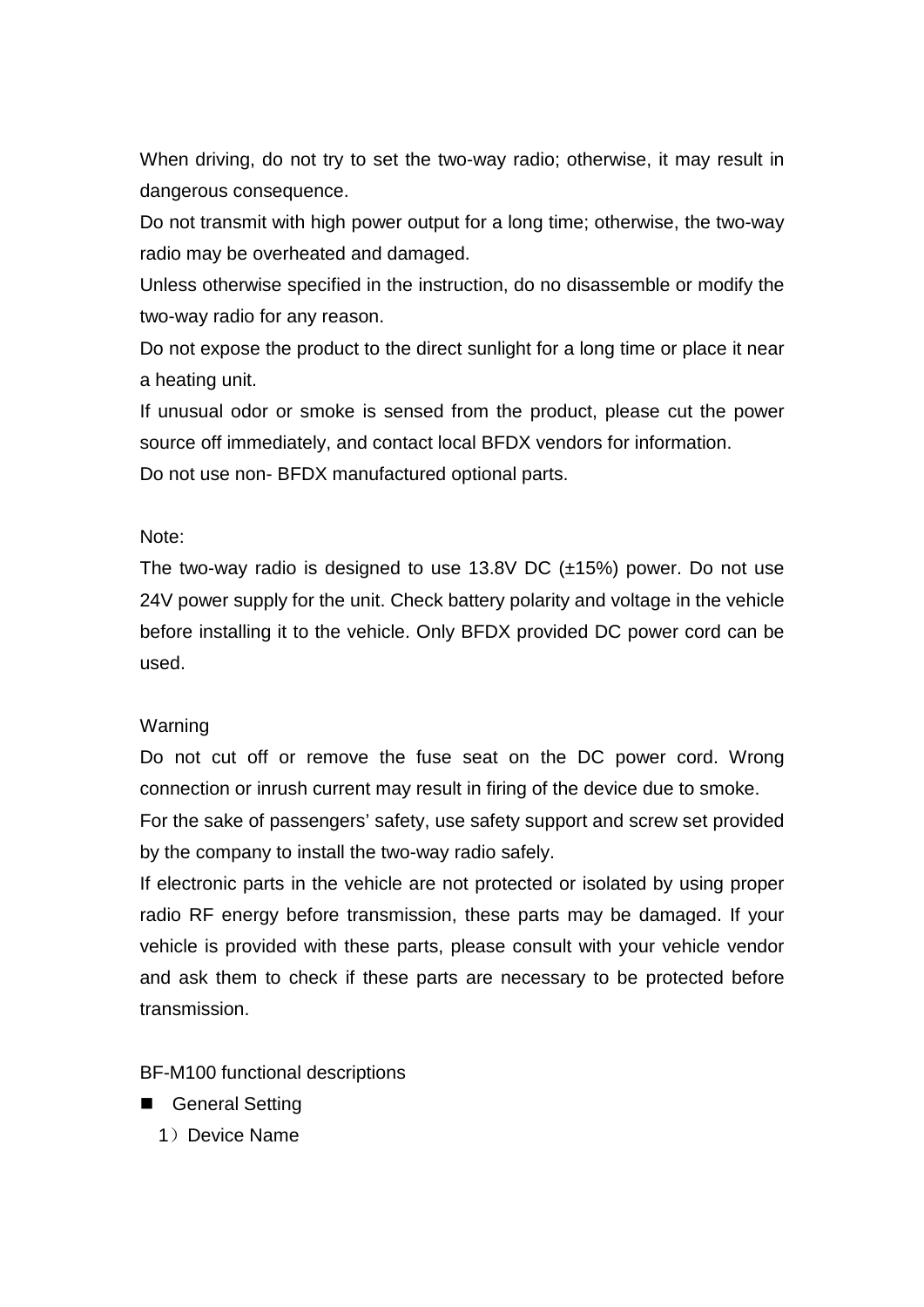• Device Name: enable a user to name the two-way radio he or she uses, such as Zhang San.

Set an alias of the two-way radio. When turning it on, it displays welcome message. A user can input 8 characters at most. Valid characters include alphanumeric characteristics, space and special characters. Both Chinese and English are supported.

- 2) Programming Password
- This function is used to protect parameters set for the two-way radio from being modified at randomly. If a user wants to change parameters, a password is required before programming. This password is a pure 8-digit number. It is null by default. (Note: a user shall remember this programming password if available. Forgetting this password will result in failure to program the two-way radio. To retrieve the password, it shall be returned to the factory for resetting. A user shall pay due attention to this.)

3)ID Device ID

The valid set bit for device ID contains 7 digits. Decoding is possible when device ID matches calling ID of a single call (RX). Each device shall have a unique ID to dial the number of the other party when realizing point-to-point communication (including single call and SMS), such as 0000001, 0000002, ……0000099.

●4) Group ID

The valid set bit for group ID contains 7 digits. Decoding is possible when group ID matches calling ID of a group call (RX).

Used to realize communication of the local group or cross-group calling. For example, if a user is in group 9000001, the local group defines the PTT as the group ID of the local group, which is directly used for communicating with members in the local group. For cross-group calling, key 1, for example, can be programmed as a manually-dialed shortcut key and communication is realized by dialing the group ID of the other party on the shortcut key, such as dialing group ID of 9000005 to communicate with group ID of 9000005. Group ID is started with 7 with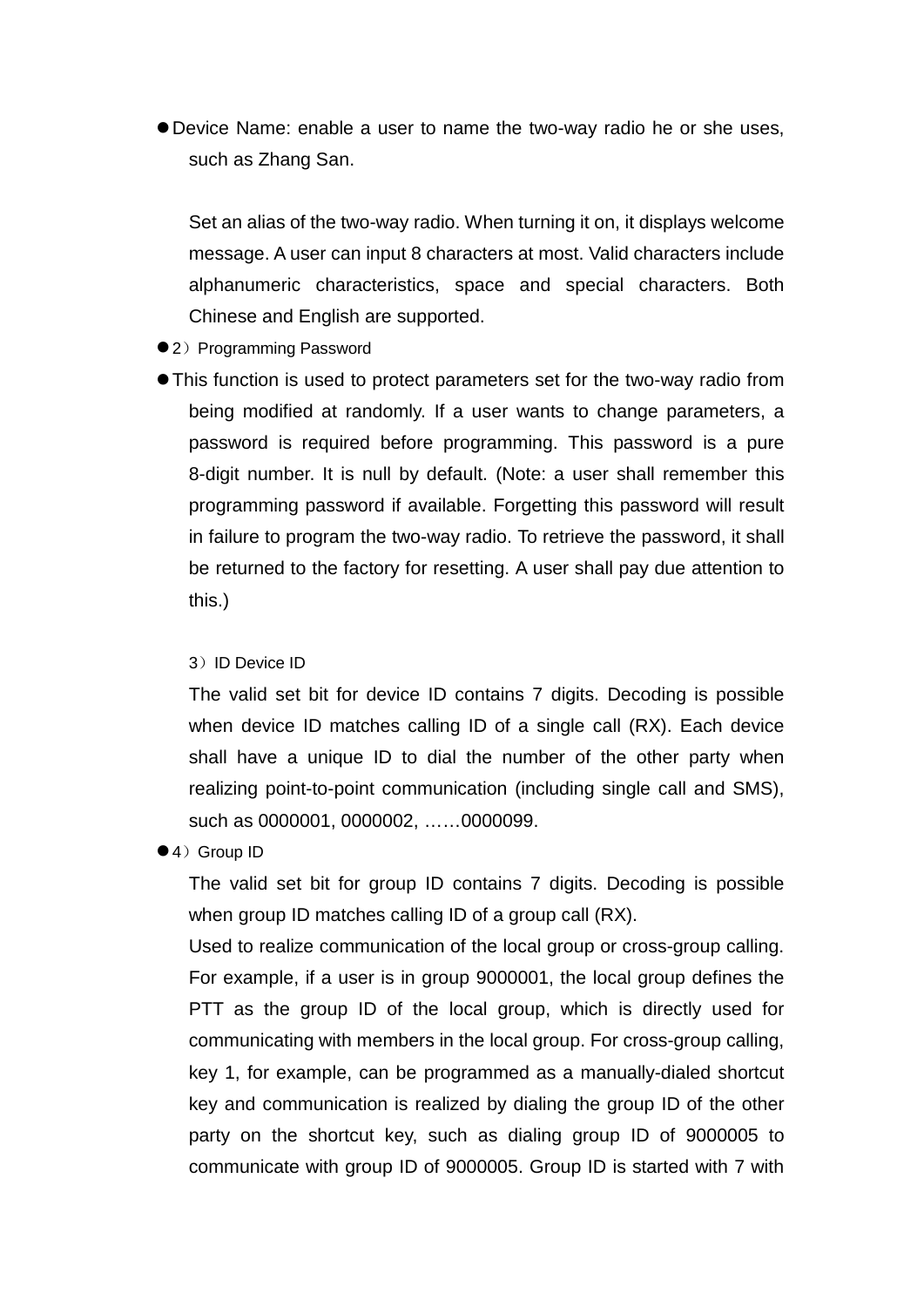total 7 digits.

5)Repeater ID

The valid set bit for Repeater ID contains 7 digits. Decoding is possible when Repeater ID matches repeater system ID (TX).

If a user is to communicate with the other party via repeater, connection to the repeater can be realized only when the Repeater ID in the general setting is same as Repeater ID to be connected, such as 8010101. Repeater ID is started with 8 with total 7 digits.

- 6)Access Code:
- When access authentication is enabled for the repeater, connection to the repeater is possible only when this access code is same as that of the repeater.

#### 7)**Language environment:**

• The handset displays the language interface, where you can select a language to be used.

8)Duration of TX Preamble(ms)

• Preamble is a bit string added before data message or control message (text message transfer, position message transfer, registry, two-way radio detection, single-call, etc) before transmission. This preamble increases SMS length to reduce probability of missing message for RX two-way radio. The duration of TX preamble is set to be the duration of preamble. When scanning number increases for the target two-way radio, increase of the duration of preamble is also required accordingly. If the scanning two-way radio loses data message often, increase this value in all the TX two-way radios. Nevertheless, a higher preamble will occupy the channel for a longer time. Thus, increase of the duration of TX preamble (0-8640 ms) can increase the success rate of receiving data when other two-way radios are scanning, but data volume able to be transmitted in the channel will be reduced.

9)Suspend Time of Talkaround Group Calling

If is used to set the duration the two-way radio uses previously received or previously transmitted digital group ID to answer received calls or continue transmitted talkaround group calling. After the timer of talkaround group calling becomes invalid, the two-way radio uses the TX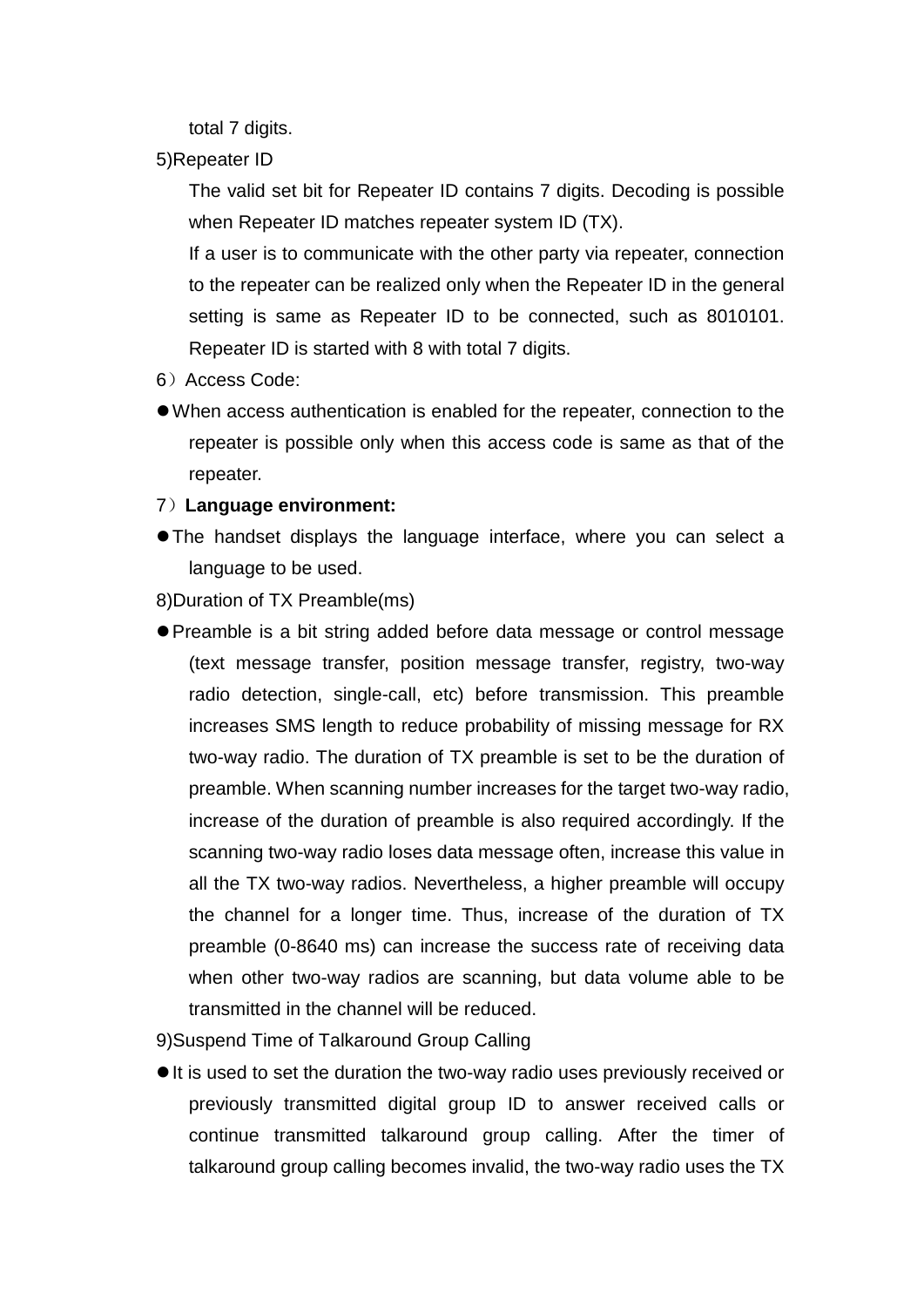address book (digital group) specified by the channel for transmission. The duration range from 0 to 7000 ms. It is 2000 ms by default. If the repeater is used, change this duration to 4000 ms to prevent frequent connection applications. If communication is realized via the repeater, please manually disconnect it after call to release repeater resources.

● 10) Suspension time of talkaround single call (ms)

 $\bullet$  It is used to set the duration the two-way radio keeps talkaround single call setting after a user presses the (PTT) key. This can prevent re-setting the call each time a user presses PTT for transmission. During this, the channel in fact is unoccupied, so other two-way radios are still capable of transmission. After the suspension timer becomes invalid, the two-way radio uses the TX address book specified by the channel for transmission. The duration ranges from 0 to 7000 ms. It is 2000 ms by default. If the repeater is used, change this duration to 4000 ms to prevent frequent connection applications. If communication is realized via the repeater, please manually disconnect it after call to release repeater resources.

- 11) Access Authentication
- The operating mode of a digital two-way radio includes normal mode and safe mode. This setting is only effective in repeater mode.
	- 1. In normal mode, a handset only needs to send a connection signal to the repeater. After successful connection, the repeater will enable a channel. After this, the handset can communicate with other handsets to be communicated until the session is manually disconnected or interrupted for timeout to release the repeater. Quick access communication of a handset can be realized via this mode.
	- 2. In safe mode, handset A sends a linking signal to be connected with the repeater first, which will then send the linking signal to handset B. After connection, the repeater enables a repeater channel and responds with a confirmation signal to handset A. Handset A can be communicated with handset B normally.
- 12) Battery-save Mode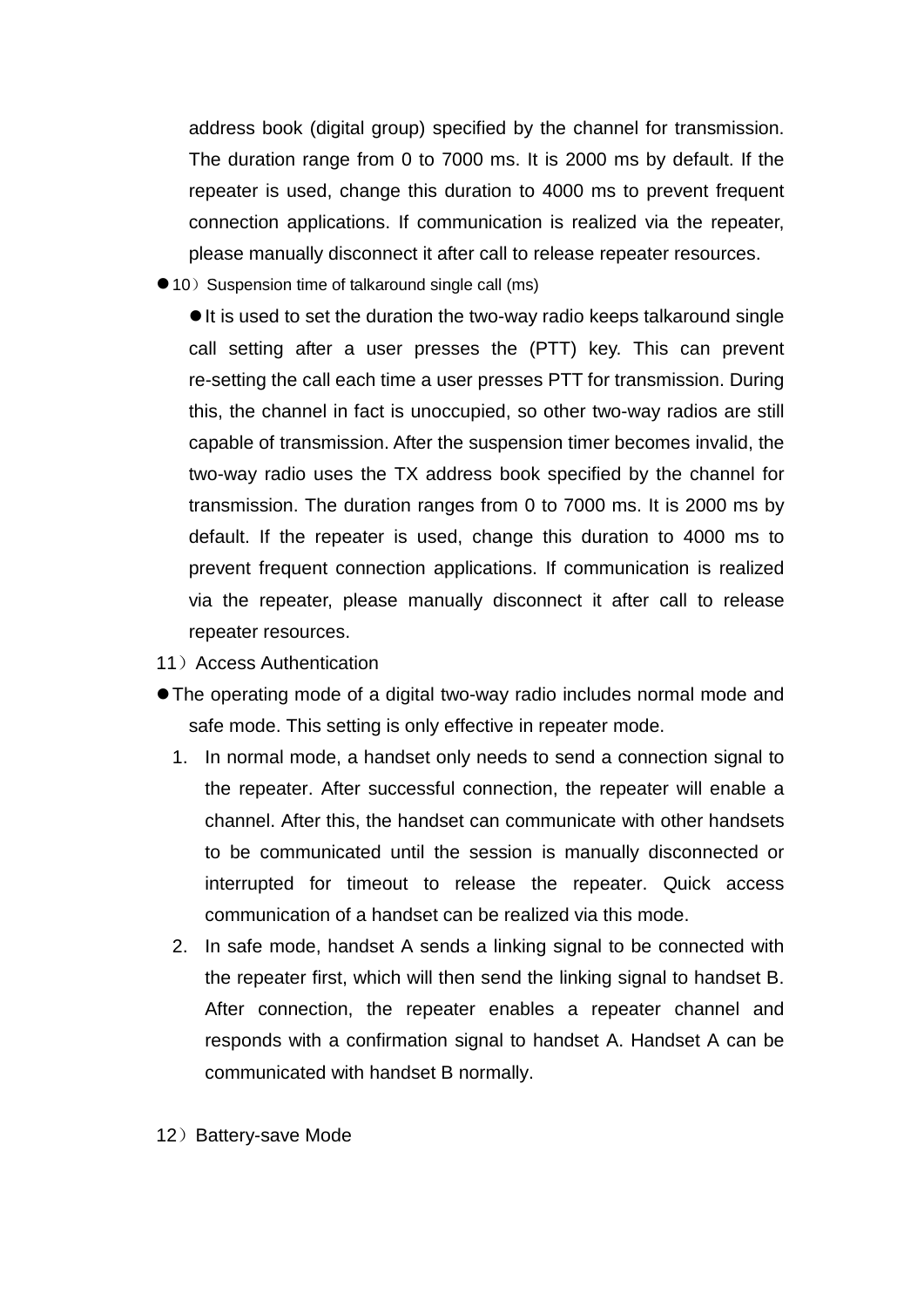- $\bullet$  If this feature is enabled, an unoccupied two way radio will automatically enter the battery save mode, i.e. making certain features in standby mode. After a certain time or when a user presses any key, the two-way radio returns normal operation and check if any incoming call in the channel. If it is not detected, the two-way radio will return to battery save mode, which will not only extend battery life (depending on chemical property of the battery and its application condition), but also delay response time.
- It shall be noted that if this feature is enabled, for TX two-way radio, after the PTT key is depressed, a call will be established with a slight time lag (within ms). For RX two-way radio, it has lower possibility of correct synchronization in battery save mode, which may make delay more serious, thus resulting in loss of first-second message transmitted by some audios when the two-way radio has poor RF. Nevertheless, in a good RF coverage, this will not happen, but for extension of battery life, the delay is negligible. Therefore, it is recommended to enable battery-save mode for all two-way radios.
- 13) LED All LED Disabled
- When the two-way radio is started and used, turn all indicators off except for TX red indicator and RX green indicator. Irrespective of backlight setting, all indicators are disabled (including backlight and start indicator).
- 14) DPMR Mode 3
	- The two-way radio is allowed to be switched to and use Mode 3 only after multi-channel output mode is checked.
- 15) Always priority call
	- This feature is enabled only in multi-channel mode. It is used to set a device always capable of implementing a priority call that always eliminates all channels to realize communication via signal of the priority call irrespective of whether the channel of multi-channel system is used.
- 16) : Frequency display:

This feature enables a user to choose to close or display frequency on the LCD of the two-way radio.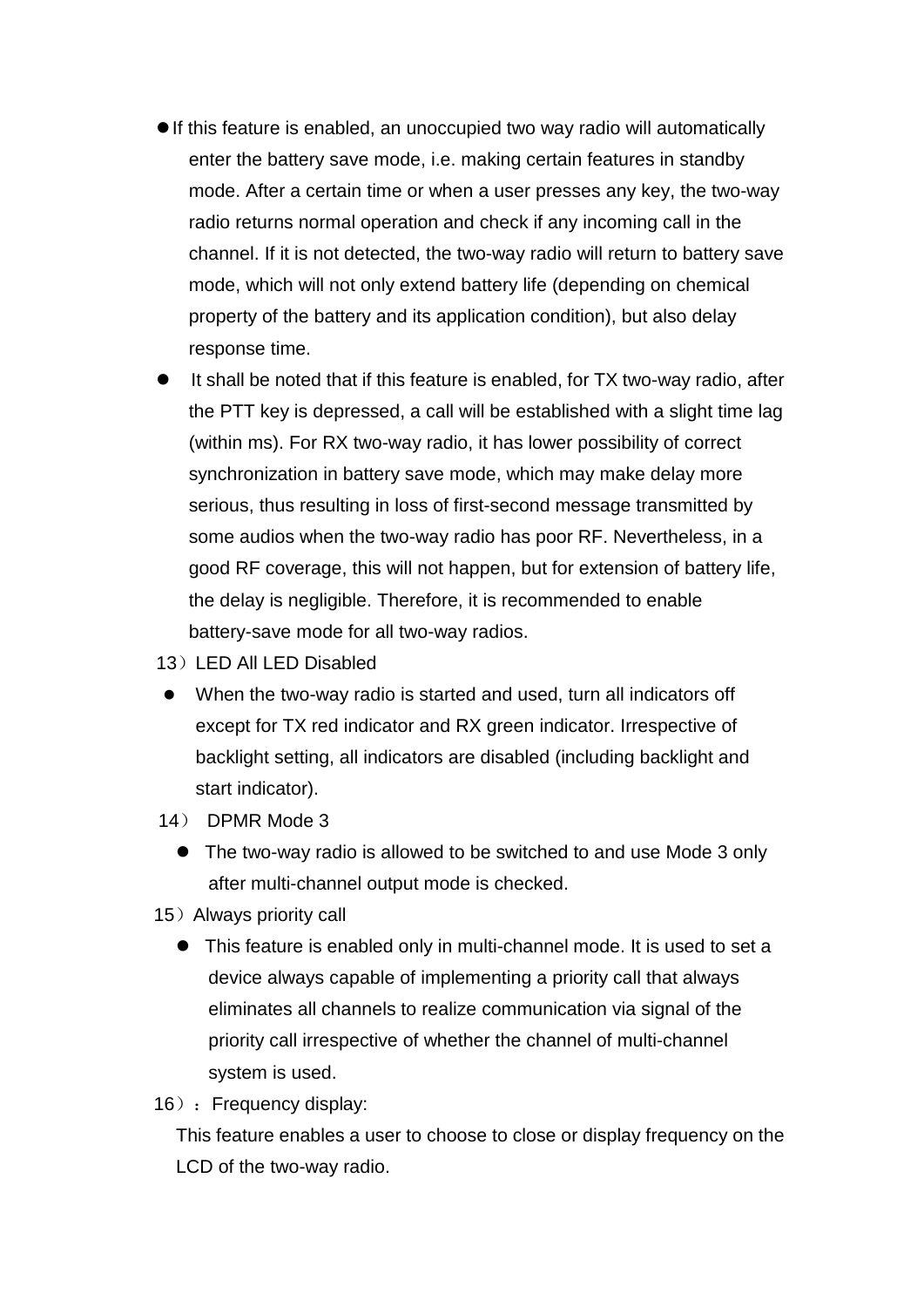#### 17)**Squelch Level:**

It is divided into 5 levels and it is level 1 by default. This feature is used to increase squelch level when surroundings around a user has strong interference to prevent interfering the two-way radio from surroundings. However, if it is set too high, the capability of the two-way radio receiving weak signals may be reduced. Thus, a user shall select it with due care.

#### 18)**Voice indication**

- Channel unoccupied indication: if this feature is enabled, you will hear a prompt tone after a voice call ends. You will also hear a prompt tone when the voice call in the current channel is interrupted (for example, an incoming impolite call from the two-way radio from the third party or sending an emergency alarm). A voice call ends when the calling party releases the PTT key irrespective of suspension time. This feature will prompt the receiver with when to answer it before a voice call from the other party ends to ensure a smooth talk.
- Call allowed indication: you will hear this prompt tone by pressing the PTT key. After this, the two-way radio can transmit it in the channel. The purpose of this is to prompt a user to start talking after the two-way radio sounds the prompt tone.
- $\bullet$  RX battery low prompt interval (s): when the two-way radio receives a call or is unoccupied, if it reaches the battery low threshold, you will hear a battery low prompt tone. RX battery low prompt tone sounds an alarm in a set interval to prompt a user to charge it. Allowable range is from 0 to 635 s.

#### 19)**Remote controlling key**

A password is required to select device remote destroy decoding, remote monitor decoding and emergency monitor decoding. After a password is input and these three features are checked, the two-way radio can use these three features. A correct password is required to enable these features. A remote controlling key can be composed of case-sensitive English letters and numbers.

20) Device remote destroy decoding: If this feature is checked, the two-way radio with the function of remote destroy or activation can be remotely destroyed or activated. TX and RX are disabled for a remotely destroyed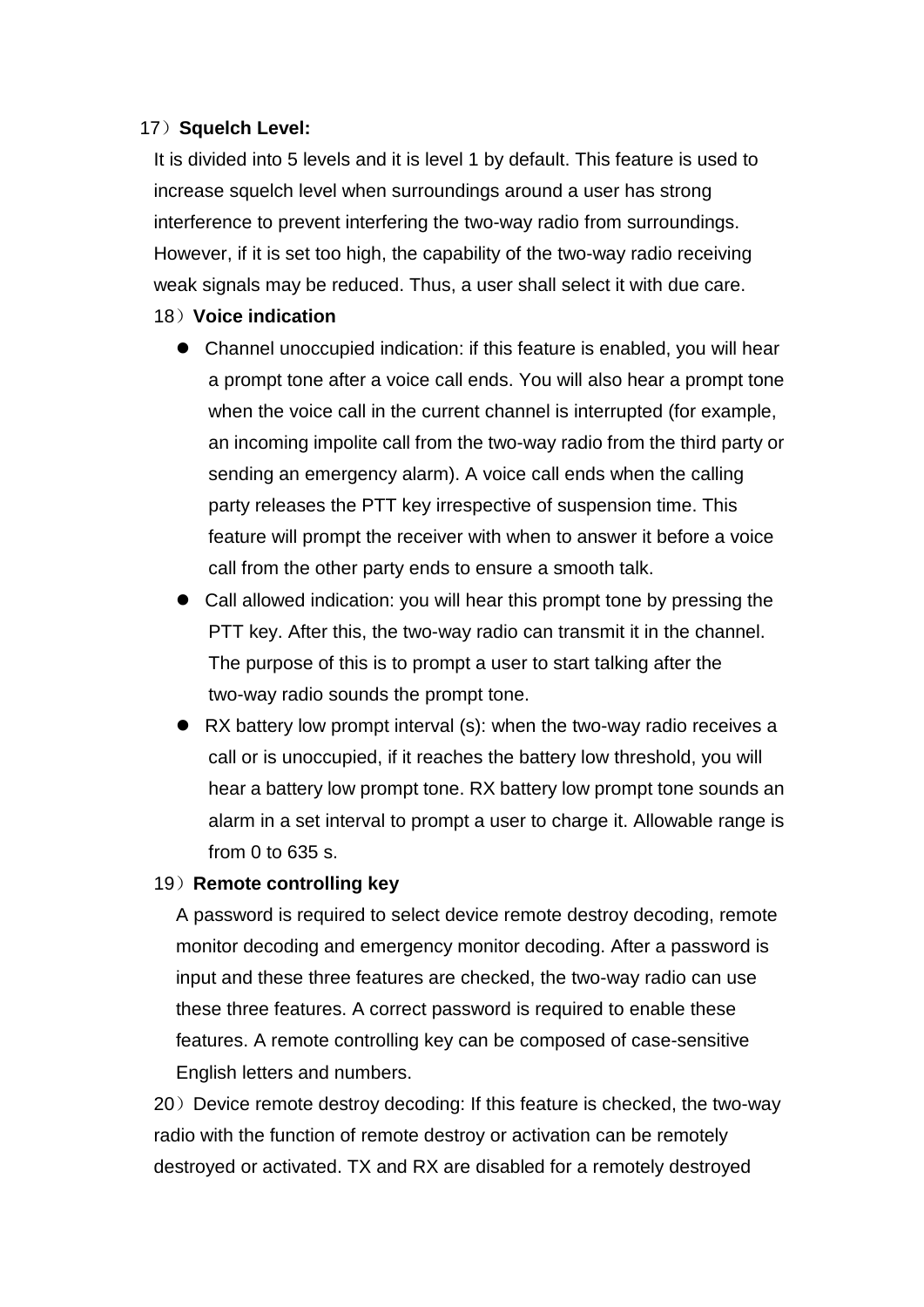two-way radio. The purpose is that if the two-way radio is lost, remotely destroy it to disable TX and RX functions to prevent information leakage (a key is required to enable it).

21) Remote monitor decoding: If this feature is checked, the two-way radio with the function of remote monitor can realize remote monitor. When this feature is enabled, the microphone is ON and voice from the two-way radio will be sent to the other party via the microphone. This feature is enabled in a specific condition to facilitate monitoring message from the other party (a key is required to enable it).

22)

Emergency remote monitor decoding: If this feature is checked, the two-way radio with the function of remote monitor can perform remote monitor over an alarm of the emergency system irrespective of whether the remote monitor decoding is checked. This feature allows a user to monitor an emergency alarm from the other party to understand his (her) dangerous environment and provide a rescue (a key is required to enable it).

 $23$ ) Duration of remote monitor (s): this feature is to set the time to open the microphone after the remote monitor is enabled. It is 10 s by default.

- Voice prompt
	- 1)All mute:
	- When the two-way radio is enabled and used, turn off all prompt tones. Number reporting and prompt tones are disabled irrespective of number reporting or other prompt tone is set. Prompt tones are enabled by default 2).
	- 2) Increasing prompt tone
	- The two-way radio increases the volume of repeated prompt tone (repeated tone of an incoming call, for example). The volume of the prompt tone increase from the predefined lowest point in a specific step till it reaches the highest point (a LCD digital two-way radio has this feature).
	- 3)Channel unoccupied indication
	- **•** If this feature is enabled, you will hear a prompt tone after a voice call ends. You will also hear a prompt tone when the voice call in the current channel is interrupted (for example, an incoming impolite call from the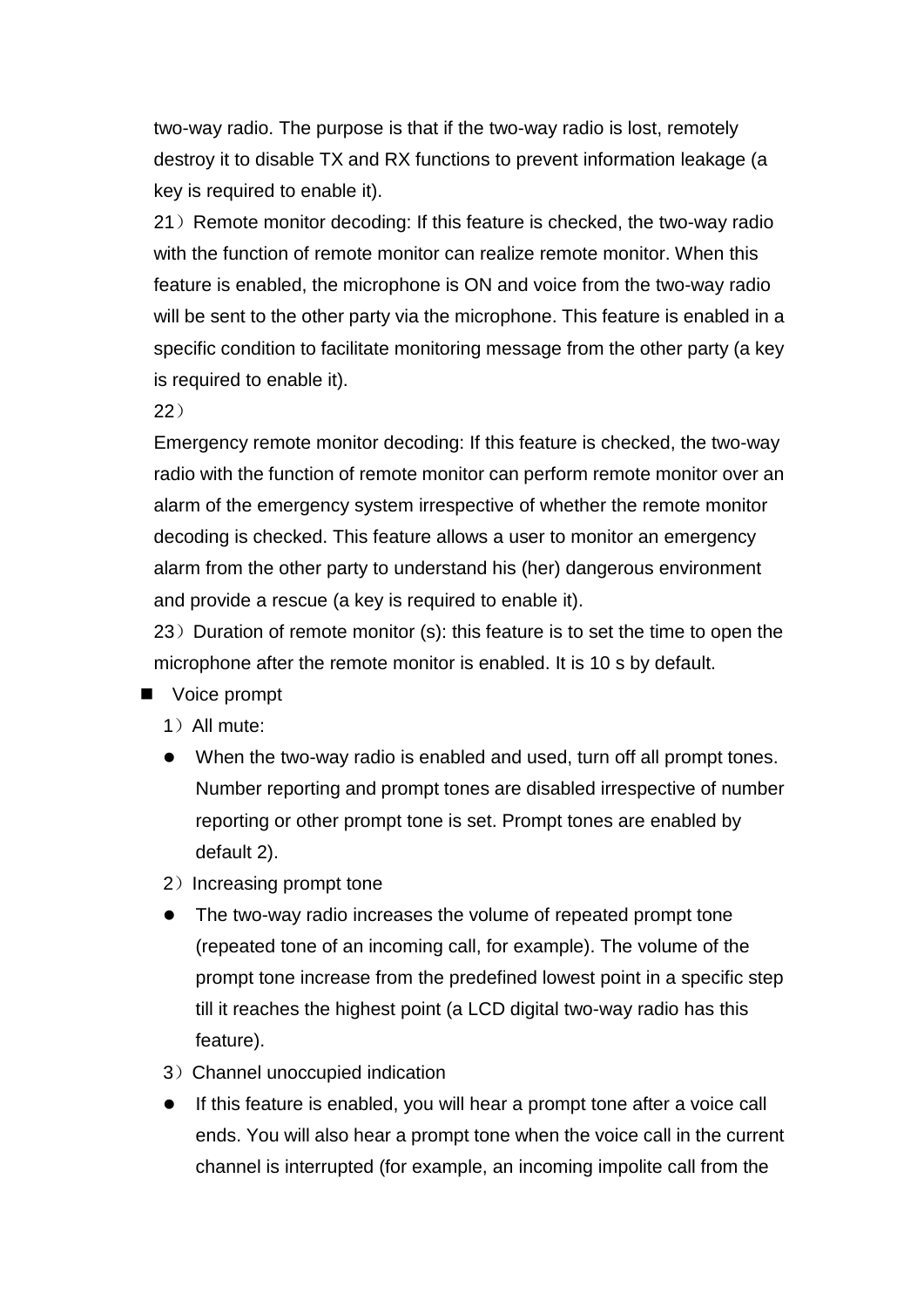two-way radio from the third party or sending an emergency alarm). A voice call ends when the calling party releases the PTT key irrespective of suspension time. This feature will prompt the receiver with when to answer it before a voice call from the other party ends to ensure a smooth talk.

- $\bullet$  4) Call allowed indication
- The two-way radio sounds this prompt tone after the PTT key is pressed. After this, the two-way radio can transmit it in the channel. The purpose is to prompt a user with successful connection for communication.
- $\bullet$  5) Volume offset
- Set the volume offset value of a prompt tone. Setting of this feature will result in the volume of the prompt tone higher or lower than or equal to audio volume controlled by the volume knob (for digital LCD two-way radio).
- $\bullet$  RX battery low prompt interval (s)
- When the two-way radio receives a call or is unoccupied, if it reaches the battery low threshold, you will hear a battery low prompt tone. RX battery low prompt tone sounds an alarm in a set interval to prompt a user to charge it. Allowable range is from 0 to 635 s.
- **n** Menu Definitions
	- Menu Suspension Time
	- $\bullet$  Set the time the two-way radio keeps in menu mode. After this, the two-way radio returns to main screen. If this time is set to "0", the two-way radio always keeps in this mode which is its built-in feature. The time ranges from 0- 30 s with increment or decrement of 1.
	- $\bullet$  SMS
	- l Enable a user to access "SMS" feature via menu or key. A user can check inbox, edit SMS, and send SMS or quick SMS.
- Address book
	- Call prompt
	- Enable a user to send out a call prompt via menu. A call prompt allows a user to prompt other users to request them (receiver) to call back (calling party) when communication is available. A call prompt can be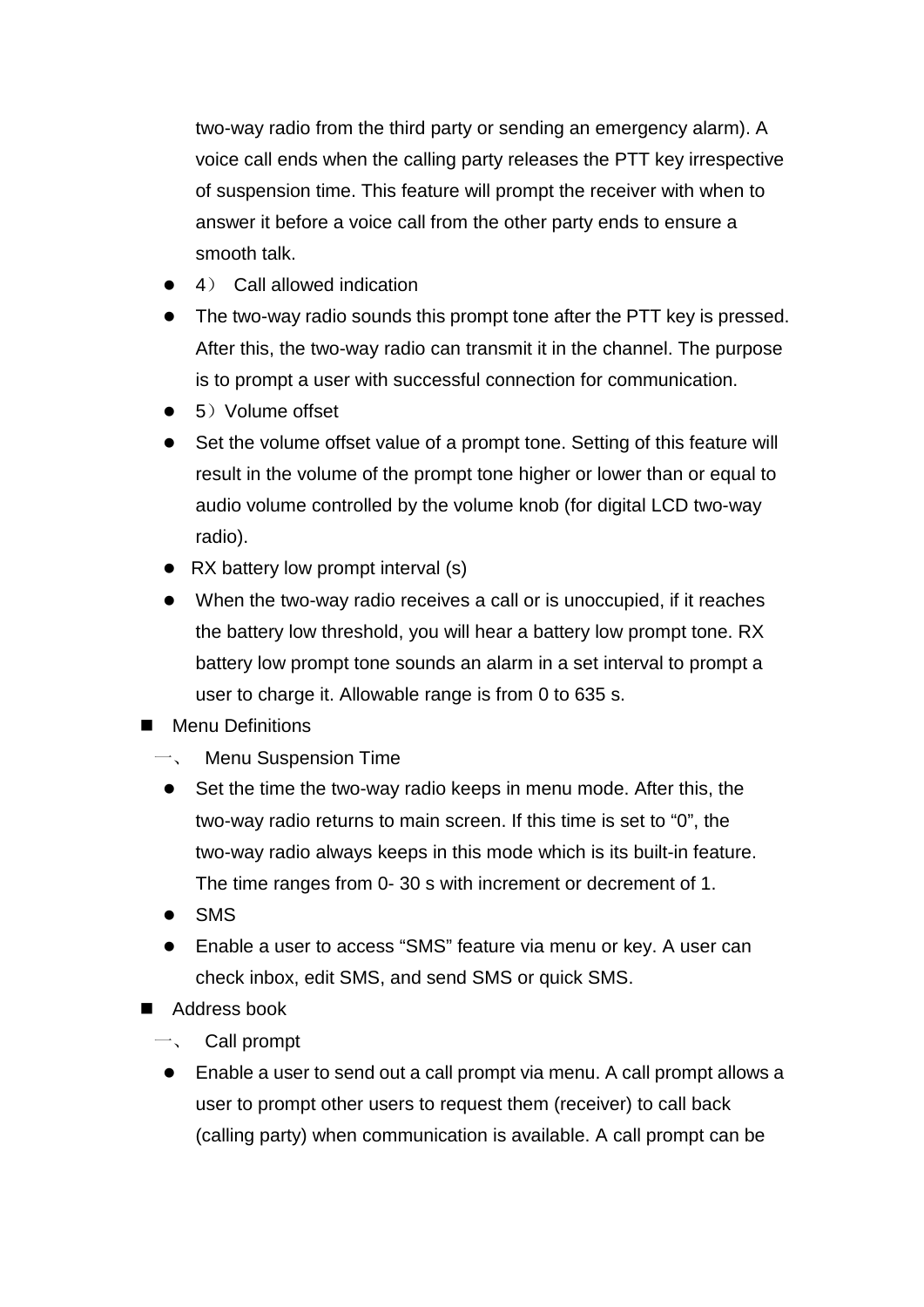received only when a channel is available. In digital mode, a user can only send out a call prompt to a single two-way radio.

- $\bullet$  Editing
- Enable a user to edit alphanumeric characters on the screen. A user can add new items to the contact list and edit existing items in the contact list.
- $\equiv$ , Manual dialing
- Enable a user to access "Manual Dialing" function via menu. Even though target ID is not in the address book, a user can input target ID to initiate a call or send a SMS via keyboard by "Manual Dialing" (such as a single call or call prompt).
- 三、 Device detection
	- Enable a user to send out "two-way radio detection" request via menu. "Two-way radio detection" allows a user to determine whether the two-way radio in the system is active without displaying any indicator to the user.
- 四、 Remote monitor
	- Enable a user to send out a "remote monitor" request to target two-way radio via menu. If the request is sent successfully, the microphone and transmitter of the target two-way radio will be activated for remote monitor.
- 五、 Remote destroy
	- Enable a user to send out a "remote destroy" command to the target two-way radio via menu. If the request is sent successfully, all user interfaces will be disabled by the target two-way radio (for example, all indicators including backlight, prompt tones and all user inputs including PPT, excluding "Volume/ON/OFF" knob on the handset and "Power ON/OFF" on the onboard set). An emergency alarm or data received by the two-way radio or external device will be ignored to make voice received mute and the function of transmitting data or command is disabled. If the two-way radio is lost or stolen, enable this feature to disable the two-way radio. Nevertheless, the two-way radio will continue to monitor air interface to receive "activation" command.
- 六、 Activation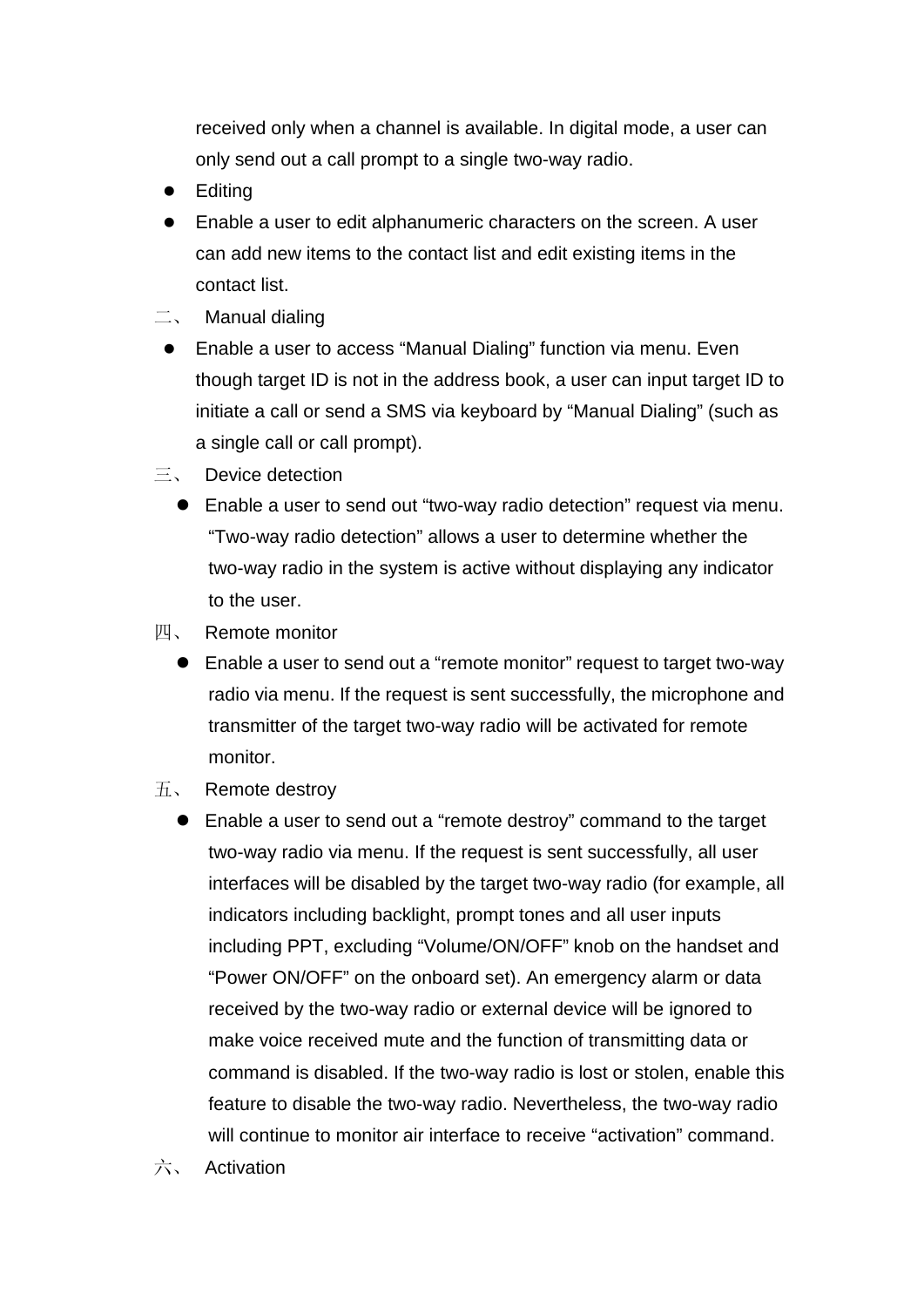• Enable a user to send out "Activation" command to the target two-way radio. "Activation" command is used to enable the disabled target two-way radio.

| H/L                      | High power/low power  |
|--------------------------|-----------------------|
| E2                       | Repeater mode         |
| E <sub>3</sub>           | Multi-channel mode    |
| ⊕                        | Keyboard locked       |
| $\mathbb{G}$             | Access authentication |
| 21                       | Missed calls          |
| $\sim$ ? $\prime$        | <b>Unread SMS</b>     |
| $\overline{\phantom{0}}$ | <b>SMS full</b>       |
| ╟                        | Speaker ON            |
| ₽                        | <b>Speaker OFF</b>    |
| Milh                     | Signal strength       |
|                          | Voice sign            |

# **Legends**

#### $Scan$

- Scan ON/OFF
- Enable a user to switch ON or OFF scan for the current channel via menu. This feature allows the two-way radio to search the scan list connected to the current channel to find available channels for receiving or voicing.
- 二、 Editing list
- Enable a user to edit the scan list via menu. "Editing List" allows a user to execute some operations on the scan list, such as viewing the scan list, changing priority of scan members, adding new items to the scan list or delete items from the scan list. Do not create a new scan list or delete existing scan list to or from the two-way radio.
- Call Log
	- 一、 Missed calls
	- Enable a user to track 10 last missed or failed incoming calls. A user can access the call log via menu. In addition, this log provides a user with a shortcut for initiating a call.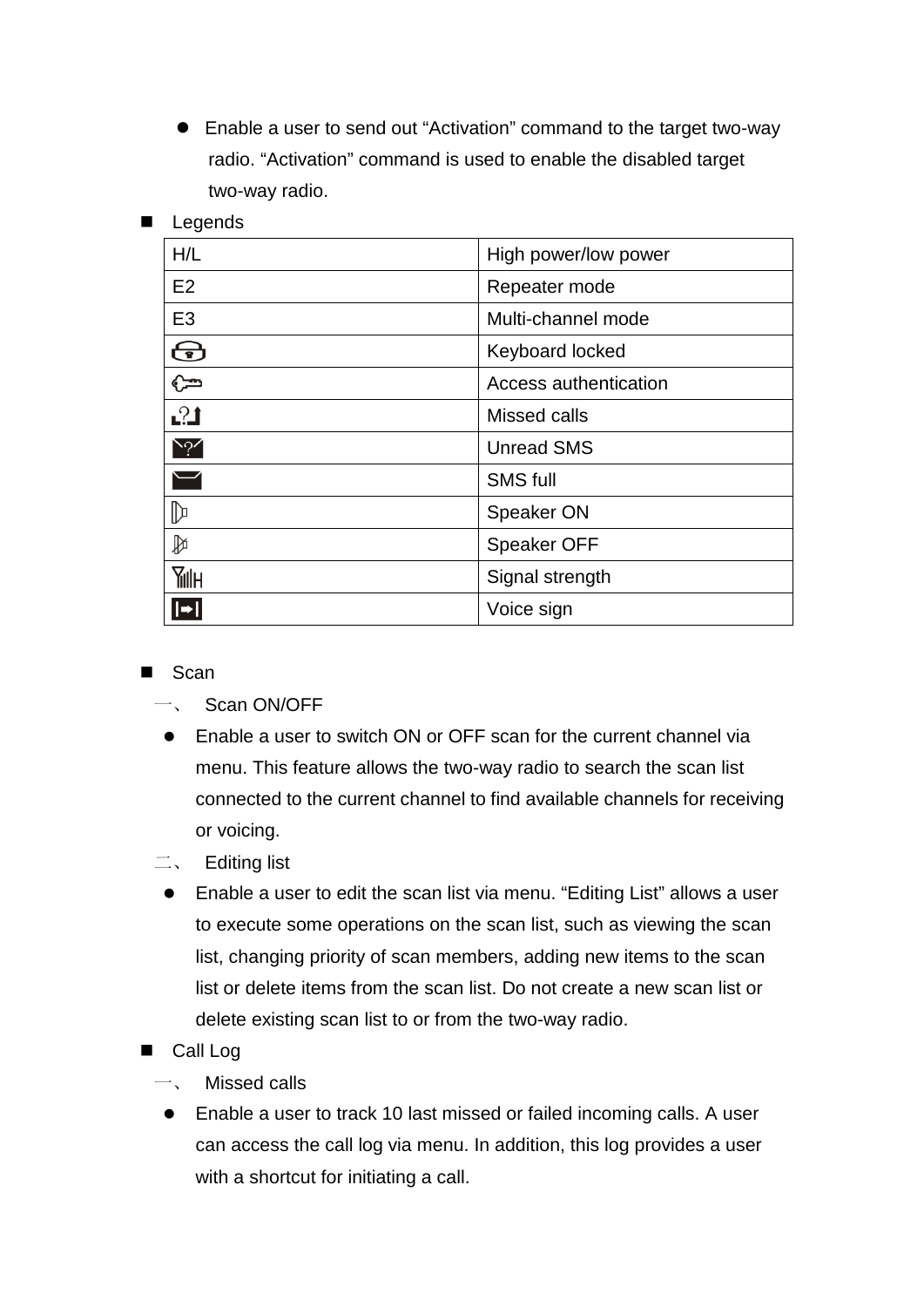- 二、 Answered calls
- Enable a user to track 10 last answered incoming calls. A user can access the call log via menu. In addition, this log provides a user with a shortcut for initiating a call.
- $\equiv$  Outgoing calls
	- Enable a user to track 10 last outgoing calls initiated. Redialing function is provided and a user can access the call log via menu. In addition, this log provides a user with a shortcut for initiating a call.
- **I** Setting
	- $\overline{-}$ , Language environment
		- **Both English and Chinese are supported.**
	- 二、 Talk-around
		- Enable a user to set the two-way radio in talk-around mode via menu or keys. (The communication object shall be used within the communication distance without use of a repeater).
		- $\bullet$  1) Communicate with the other party for a long time to prevent making the repeater busy to invite the other party for common-frequency communication in talk-around mode.
		- 2) Communicate beyond the effective coverage area of the repeater.
		- **Immediately eliminate it after communication; otherwise,** communication of other members in the network will fail.
	- 三、 Tone/prompt
		- Enable a user to turn on or off sounds and prompt tones via menu.
	- 四、 TX power
		- Enable a user to adjust the TX power of the two-way radio higher or lower via menu.
	- 五、 Backlight
		- Enable a user to change backlight setting via menu or keys, i.e. OFF, AUTO, and ON.
	- 六、 Boot interface
		- **Enable a user to enable or disable the Boot interface via menu.**
	- 七、 **Keyboard lock**
		- l Enable a user to turn on or off keyboard lock via menu.
	- 八、 **LED indicator**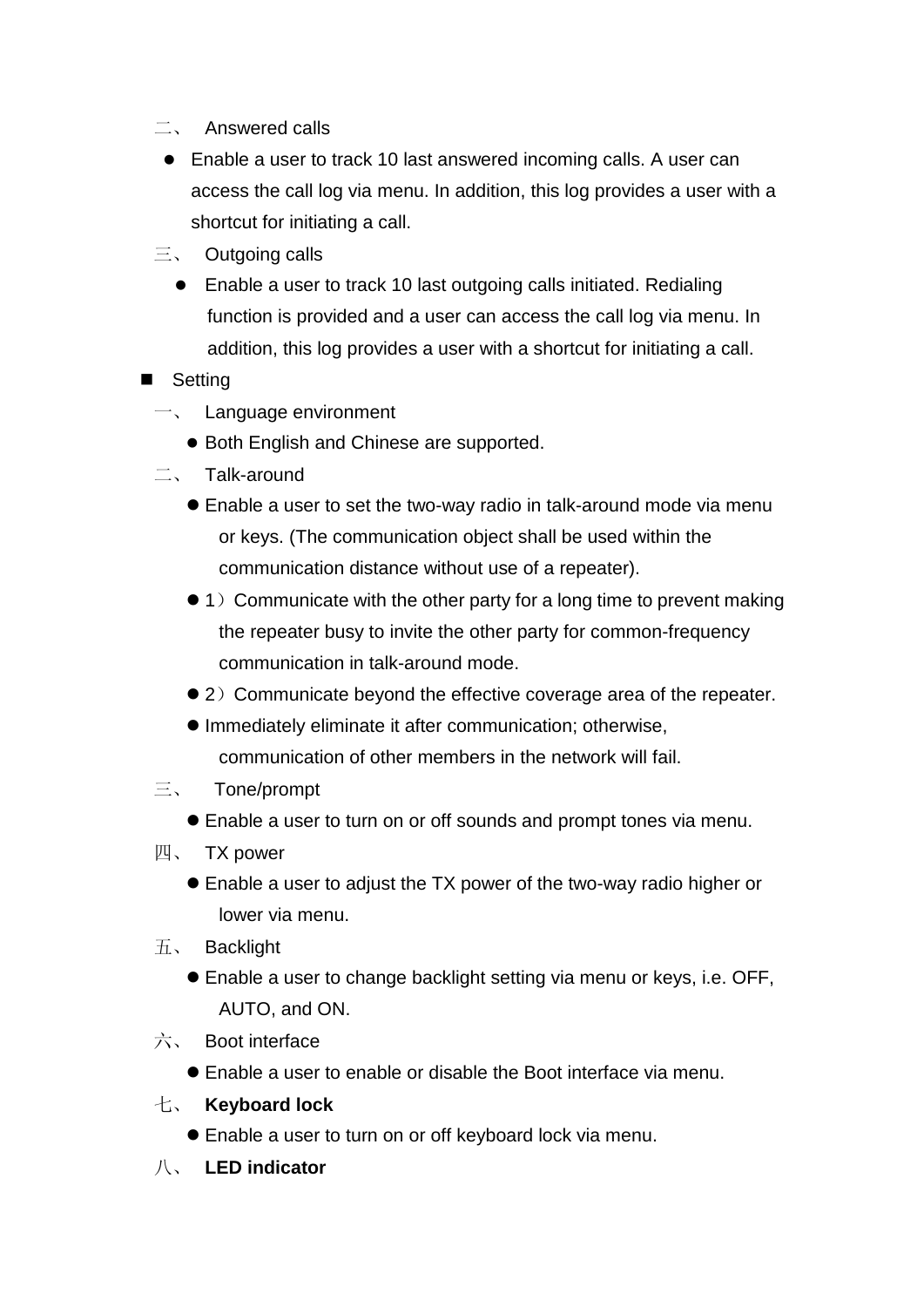- Enable a user to turn on or off LED indicators via menu.
- Signaling system

The signaling system is ignorable.

- **Key definitions** 
	- 1) Duration of long press (ms)
	- Set the duration of pressing and holding a key to define the key as a long-press key, ranging from 250 to 3750 ms. The key sounds a prompt tone after pressing takes effective and it also sounds a prompt tone after timeout.
- Key functions
	- 1. All prompt tones ON/OFF: enable a user to enable or disable all prompt tones.
	- 2. Battery capacity prompt: enable a user to check charging status via LED (ignorable).
	- 3. Emergency mode ON/OFF: enable a user to establish or terminate an emergency call.
	- 4. High/lower power: enable a user to switch between high power and low power.
	- 5. Monitor: enable a user to enable or disable monitor function. A user can enable the monitor function to monitor the channel. In digital mode, a user can only check if there is any activity before transmission. If yes, the two-way radio will transmit the voice, but not to ongoing actual voice or data communication.
	- 6. Permanent monitor: it has the same function as that of monitor (only for a handset), i.e. allowing a user to monitor the channel to ensure that there is no activity before transmission. The difference is that once permanent monitor is enabled, the two-way radio will be kept in this mode before pressing this key to disable this function.
	- 7. Unused channel deletion: enable a user to temporarily delete unnecessary channels from the scan list (excluding selected channels). For example, when the two-way radio is powered off and on again, deleted unused channels will resume in the scan list.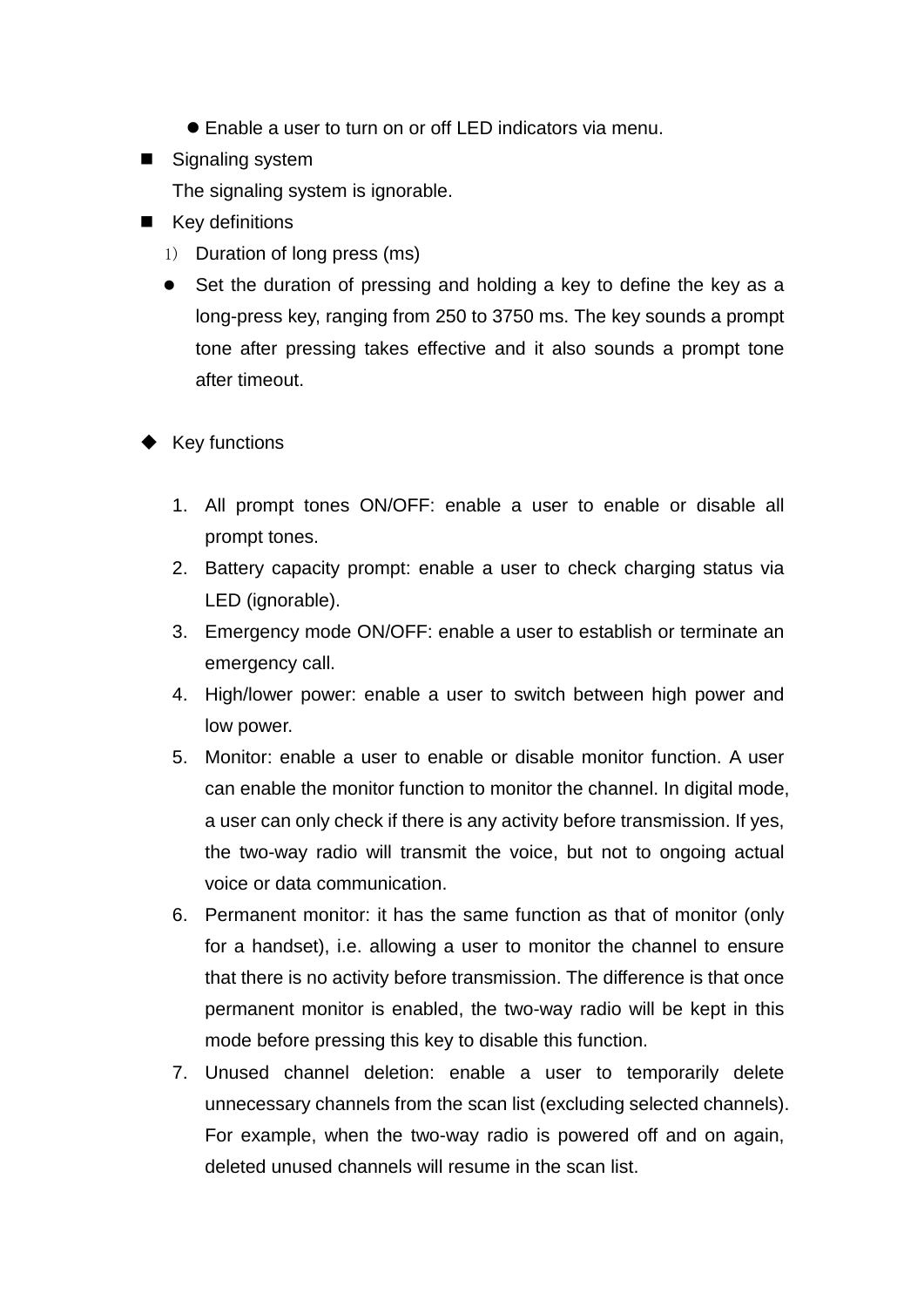- 8. Manual dialing: enable a user to flexibly choose to dial any individual number unavailable in the address book (only for digital model).
- 9. Address book: enable a user to access contact list (depending on the current channel) for conversation or enabling a random conversation function.
- 10. Single-key call 1: enable a user to perform digital group call, digital single call, call prompt or send quick SMS.
- 11. Single-key call 2: same as single-key call 1.
- 12. Single-key call 3: same as single-key call 1.
- 13. Single-key call 4: same as single-key call 1.
- 14. Single-key call 5: same as single-key call 1.
- 15. Single-key call 6: same as single-key call 1.
- 16. Repeater/talk-around: enable a handset to connect or communicate via the repeater or enable talk-around communication beyond the repeater.
- 17. Unset: not assign any function to programmable keys.
- 18. Area switching: enable a user to switch between two areas. Note: each area has 10 channels. It has two areas totally.
- 19. Scan ON/OFF: enable a user to turn ON or OFF scan feature.
- 20. Access authentication ON/OFF: enable a user to operate in normal mode and safe mode.
- 21. Disconnection: enable a user to disconnect from the relay. Note: above key functions can be realized by long or short press on keys.
- Keys
	- 1) Short press of orange keys
	- Enable a user to change short press of orange keys. It has the same function as above.
	- 2)Long press of orange keys
	- Enable a user to change long press of orange keys. It has the same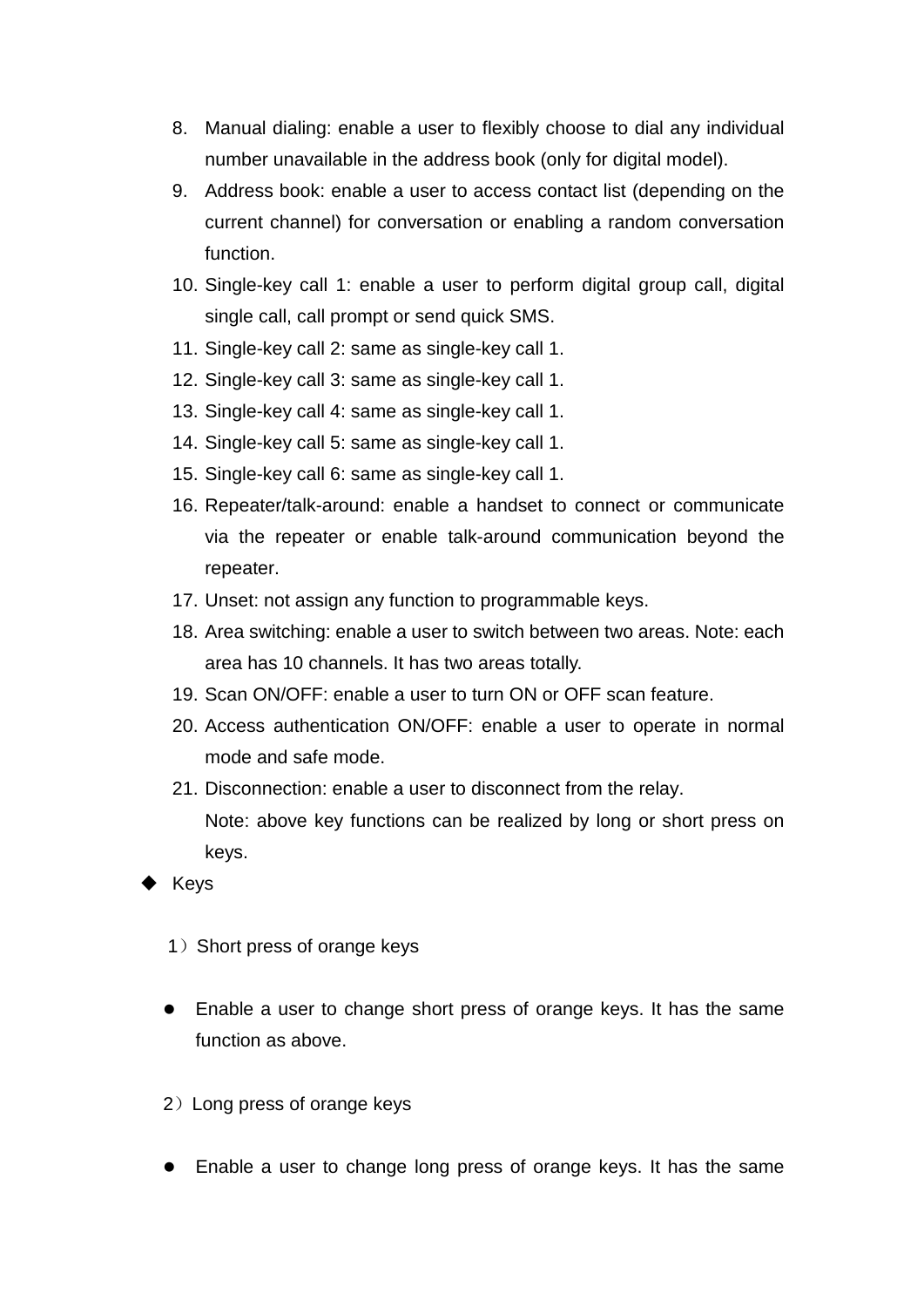function as above.

- 3) Short press of key 1
- Enable a user to change short press of key 1. It has the same function as above.
- 4) Long press of key 1
- Enable a user to change long press of key 1. It has the same function as above.
- 5) Short press of key 2
- $\bullet$  Enable a user to change short press of key 2. It has the same function as above.
- 6)Long press of key 2
- $\bullet$  Enable a user to change long press of key 2. It has the same function as above.
- Short press of key 3
- Enable a user to change short press of key 3. It has the same function as above.
- $\bullet$  Long press of key 3
- Enable a user to change long press of key 3. It has the same function as above.
- Single-key call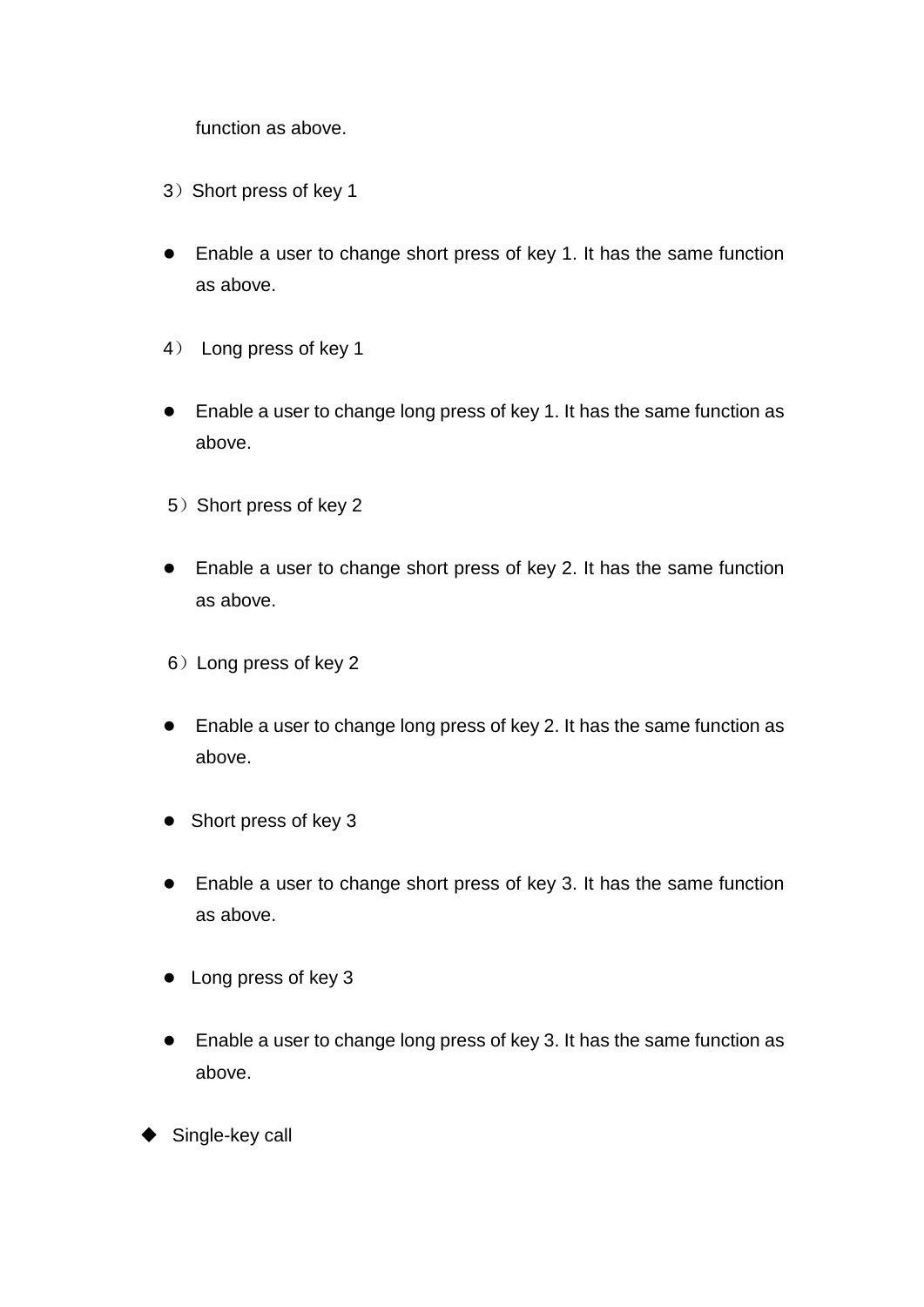- Enable a user to press the key once to establish online group call, single call and call prompt. After this, except for talk-around group call, you will hear a prompt tone from the call bell, and then press PTT for conversation. If the single-key is set as a short press key, quick SMS will be sent by pressing the key once. Single-key call can be assigned to a short press or long press programmable key.
- 6 lines can be used to configure single-key call, with each line containing a parameter used for a single-key call. Then, each line can be assigned to a short press or long press programmable key.
- Configure a single-key call and then assign to programmable keys;
	- 1.1. Select a call member from the "call object" column.
	- 2. Select a call type from the "call type" column.

3. If "SMS" is selected, a user can select SMS content from the "SMS" column.

- 1) Call object
- Enable a user to select a call member from all available digital call types in the "address book" folder (i.e. single call, group call and repeater call, except for all call).
- 2) Call type
- l Enable a user to select a call type from selected call members in the "call object" column.
- 1. SMS
- Enable a user to select quick SMS. These SMS are selected from SMS setting.
- **SMS** 
	- A user can input 140 characters at most. Valid characters include alphanumeric characters, space and special characters. A user can send SMS by setting short press or long press programmable key (SMS) or entering SMS menu.
	- This feature can be used to predefine SMS. These SMS (also known as quick SMS) are common ones repeatedly sent and stored in the two-way radio. A user does not have to input same contents repeatedly. A user can add 10 SMS to the "predefined SMS" list at most. For digital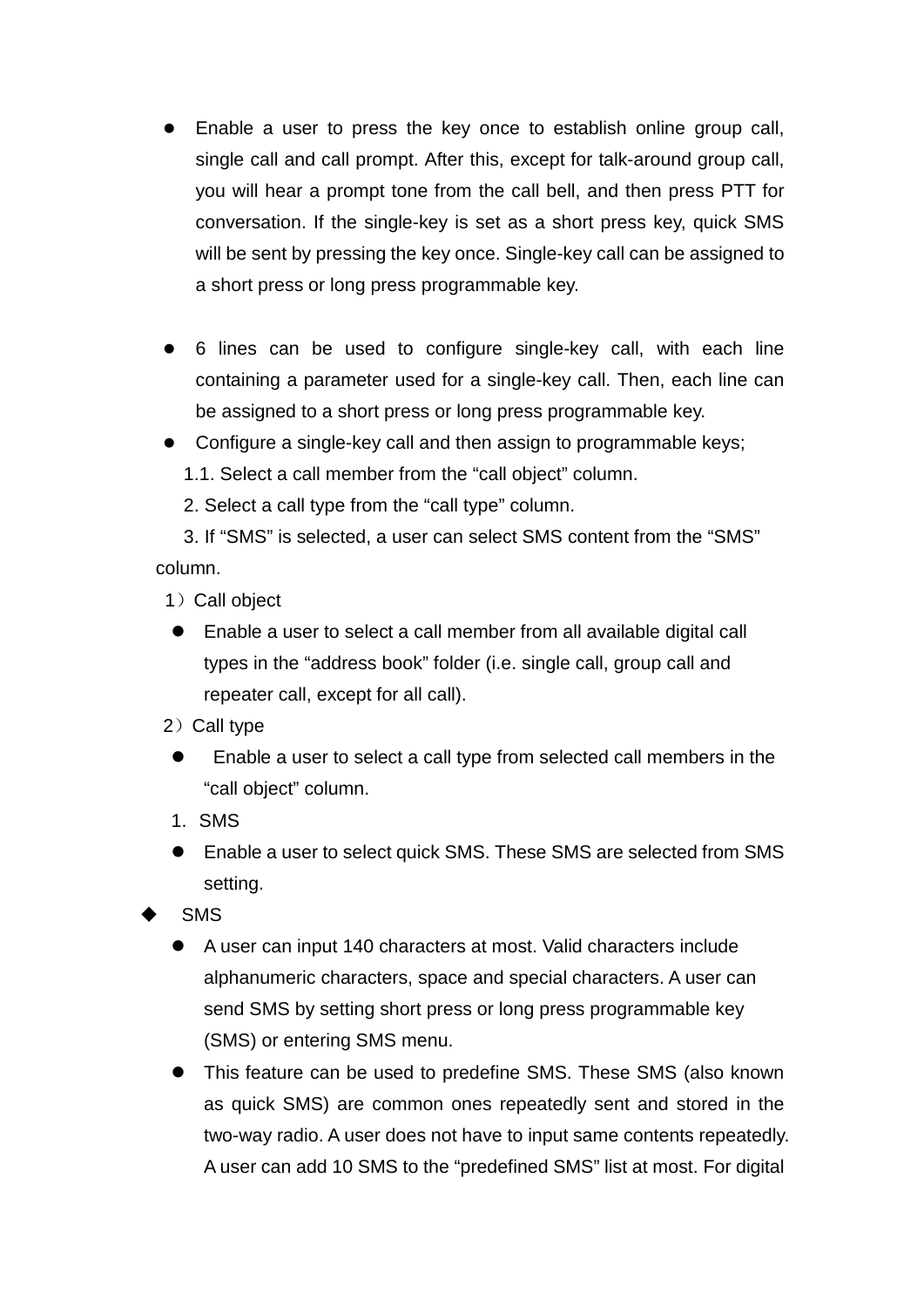LCD two-way radios, a user can access the SMS feature and send SMS by accessing SMS menu or assigning long press or short press to SMS programmable keys. For non-digital LCD two-way radios, a user can only assign long press or short press to single-key call to realize this. This model has no menu to receive or display incoming SMS, nor a menu to select quick SMS.

- Emergency system
	- $\blacklozenge$  A digital emergency system is a signaling protocol used for communication for digital two-way radios in emergency. 4 groups can be created at most.
	- 1) Add an alarm
	- 1. Right click "Emergency System" folder in the tree view.
	- 2. Select "Add **(A)** -> Alarm (1)"
	- 2) Delete an alarm
	- 1. Right click an alarm in the tree view.
	- 2. Select "Delete **(D)**"
- Alarm Type
	- $\triangle$  An alarm is a non-voice signal capable of triggering prompt or indication for the other two-way radio. This feature is to specify the alarm behavior of the two-way radio when a user presses the emergency alarm key.
	- 1) Disable: the two-way radio is disabled for transmitting an alarm signal.
	- 2) General: The two-way radio sends an alarm signal and provides audio indication that it is in emergency mode.
	- 3) Quiesce: the two-way radio sends an alarm signal, but not to provide audio indication that it is in emergency mode. In addition, it will not voice any received audio.
	- 4) Quiesce with voice: the two-way radio sends an alarm signal, but not to provide audio indication that it is in emergency mode. Then, it will voice legal channel activities.
	- Mode:
	- 1) Emergency alarm: the two-way radio sends an emergency alarm and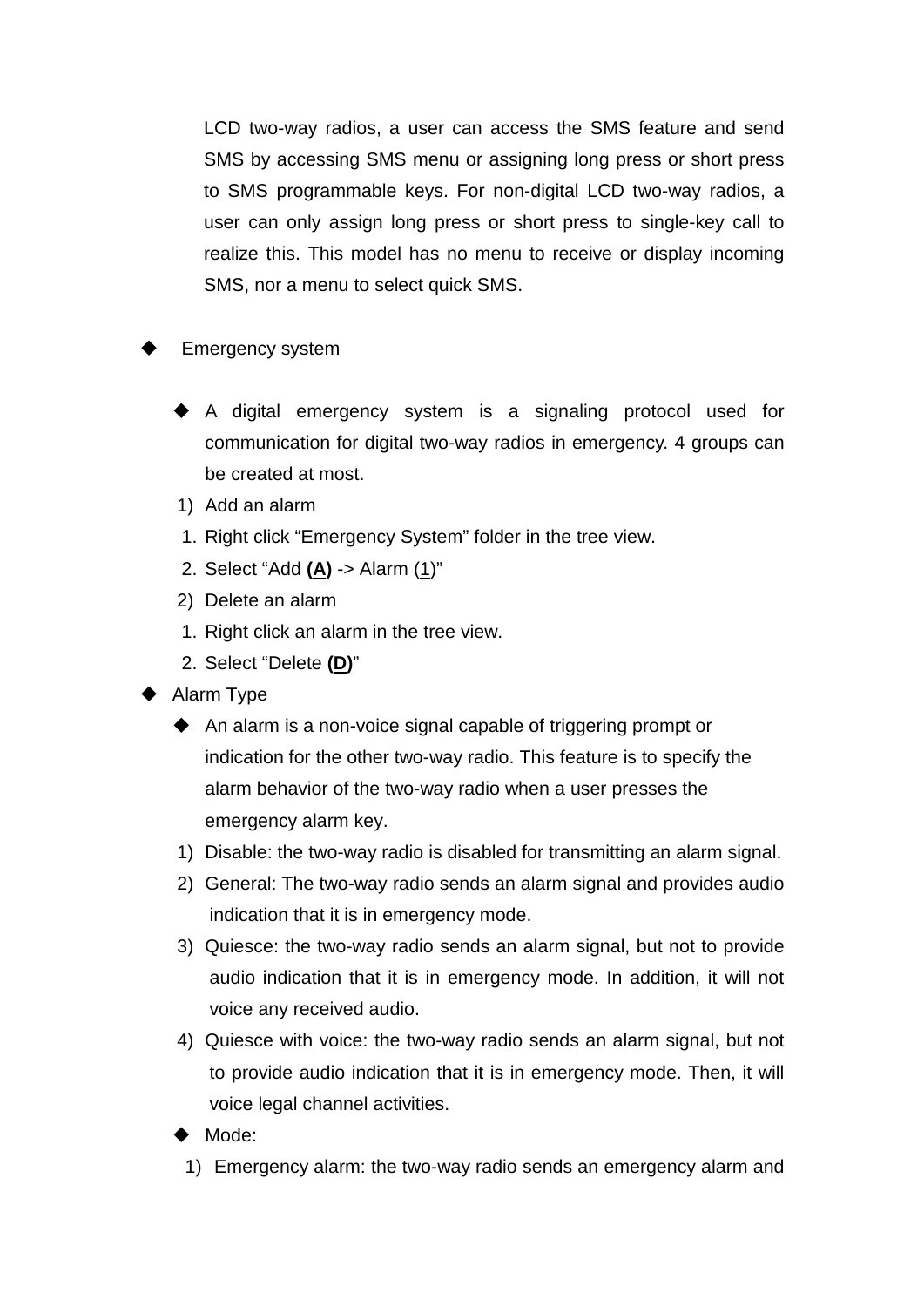then exits from emergency mode. This alarm is a non-voice signal capable of triggering prompt or indication for the other two-way radio.

2) Emergency alarm and call: the two-way radio will send an emergency alarm and an emergency call can be transmitted by press the PTT key.

3)

4) Emergency alarm and voice: this option will enable Hot Mic to allow remote controlling of Hot Mic related functions, i.e. Hot Mic duration. The two-way radio will send an emergency alarm and activate microphone for an emergency call. A user does not have to press the PTT key to transmit voice.

# u **Response channel**

• A channel is used for digital emergency alarm or voice. Any digital channel can be set to a response channel, including a channel specified by the channel selector.

#### **Impolite re-try**

l Impolite transmission refers to transmission performed when there is an activity in the current channel. The two-way radio will try impolite transmission several times to obtain confirmation and then try polite transmission several times. This feature is to set number of times trying impolite transmission of an emergency alarm. (1-15 times)

#### ● Polite retry

• Polite transmission refers to transmission performed when there is no activity in the current channel. The two-way radio will try impolite transmission several times to obtain confirmation and then try polite transmission several times. This feature is to set number of times trying polite transmission of an emergency alarm with increment of 1. (0 - ceaseless).

#### **Mic activation time**

**If emergency alarm and voice is selected, after the two-way radio** transmits an emergency alarm, the Hot Mic will be activated and the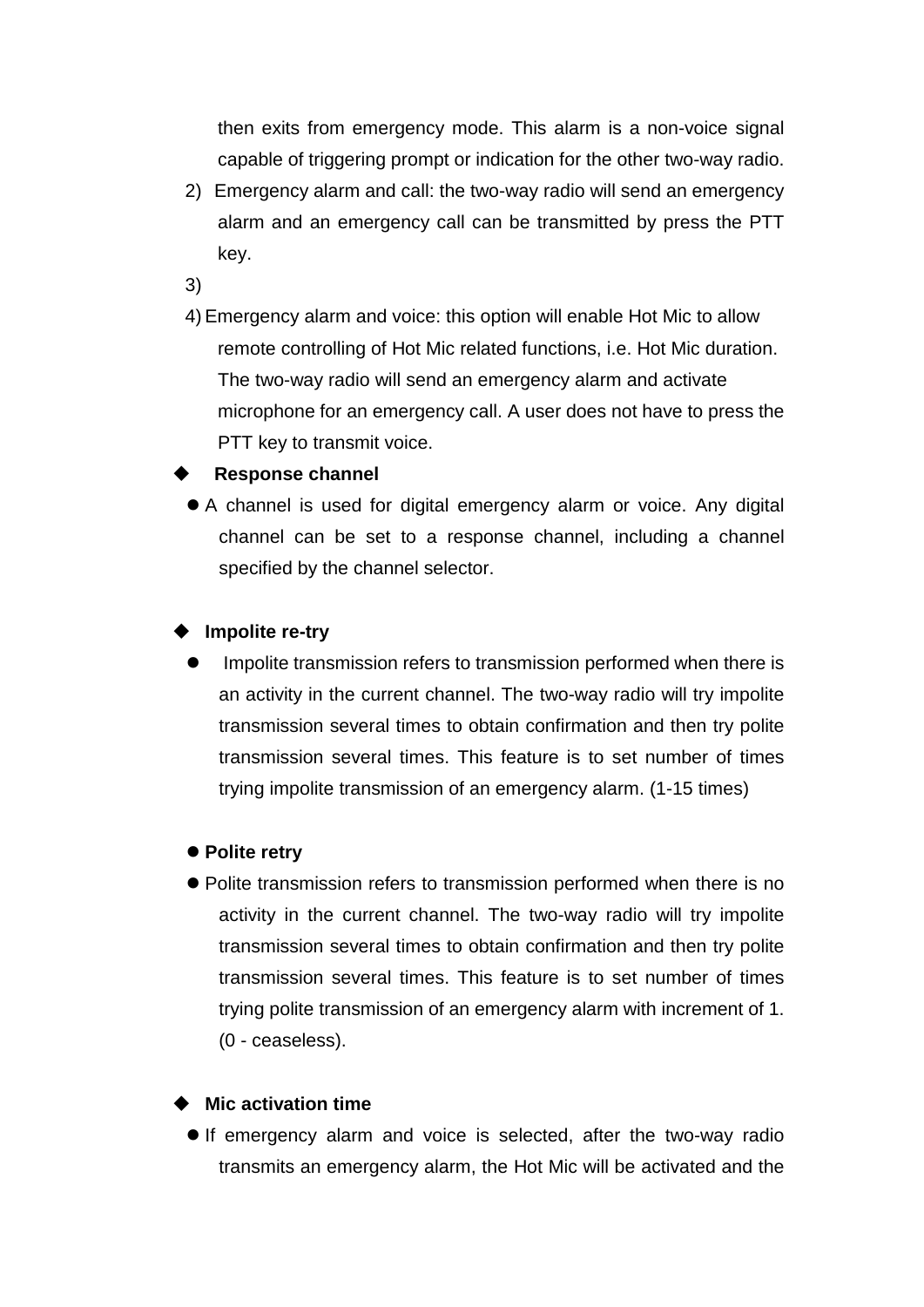two-way radio will automatically start to transmit voice in specified Hot Mic duration. During this period, a user does not have to press the PTT key to transmit voice. After the duration elapses, the two-way radio stops automatically. A call initiated during this duration is an emergency call.

- Address book
	- $\blacklozenge$  Call type
	- 1. Single call (P): a call sent by a two-way radio to the other two-way radio.
	- 2. Group call (G): a call sent by a two-way radio to a group of two-way radios.
	- 3. All call (A): a one-way call sent by a two-way radio to all two-way radios in the channel. All call will not cross different time slots or channels in the system for communication. Only the two-way radio used by an administrator is configured with the capability of starting all call. All other two-way radios are set to monitor all call transmission by default.
	- 4. Repeater call (R): a call sent to the repeater by a two-way radio.
- Channel
	- A two-way radio supports 50 areas and each area supports 16 channels with totally 160 channels supported.
		- 1) Add an area
	- 1. Right click "Channel" folder in the view.
	- 2. **Select "Add (A)".**
	- 3. Assign a unique name for the area.
	- 2) Add a channel in an area
		- 1. Right click an area.
		- 2. Select "Add (A)" to create a digital channel.
		- 3. Assign a unique name for the channel.
	- 3) Delete an area
		- 1. Right click "Area" fold in the view.
		- 2. Select "Delete (D)".
		- 3. The area is deleted.
	- 4) Delete an channel in an area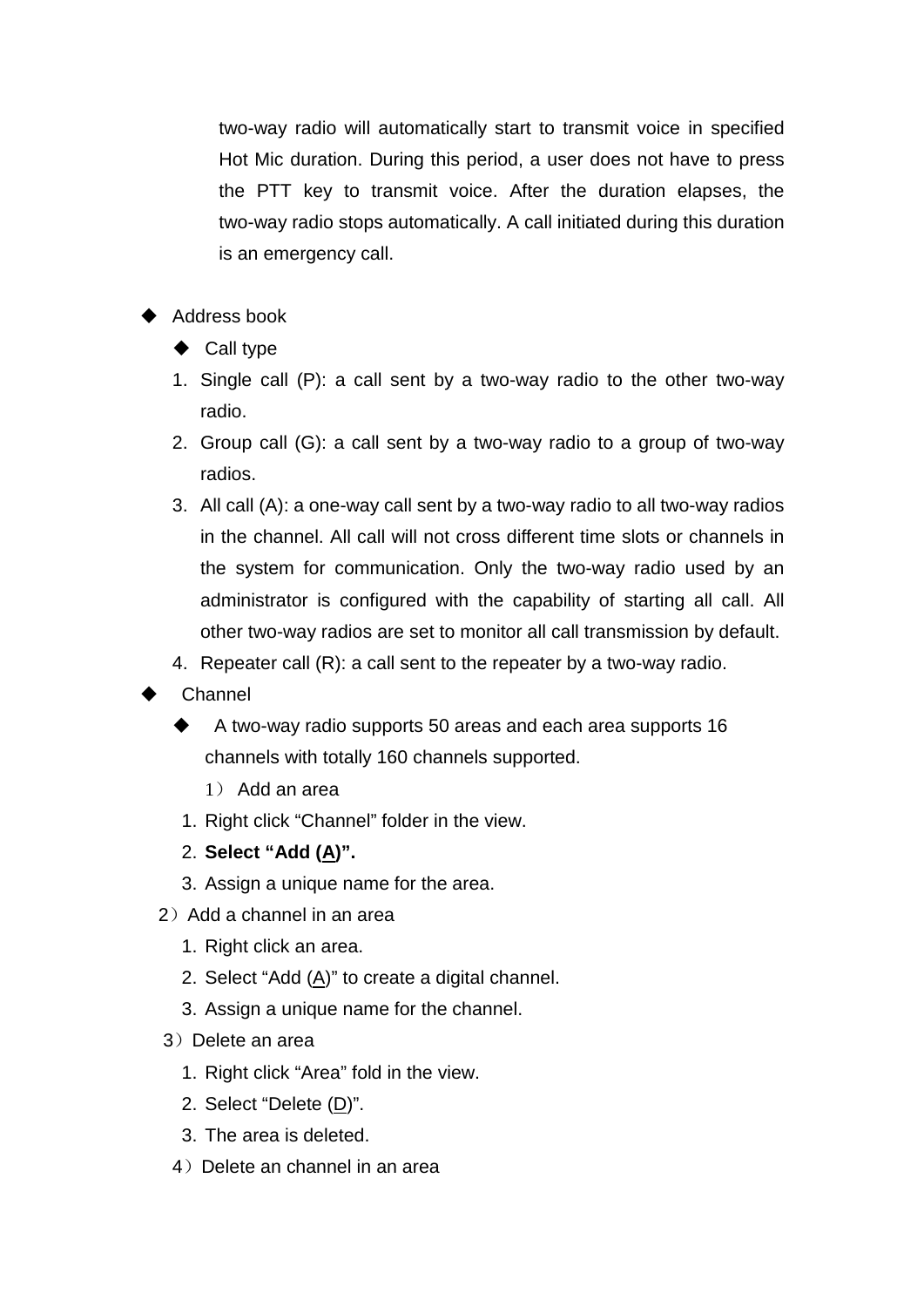- 1. Right click a specific channel in the view.
- 2. Select "Delete (D)".
- 3. The channel is deleted.
- Channel features
- 1) Scan list
	- $\triangle$  Link the scan list to the channel. All members will be scanned in the list during scanning. A user can select any available scan list (including **auto scan**). If the channel scans no scan list, pressing the scan switch will prompt a user with an invalid key tone.
- 2) Auto scan
	- $\blacklozenge$  Enable a two-way radio to start auto scan when a user selects the current channel. If auto scan is disabled, a user can still call scan feature by long press or short press of programmable key (scan ON/OFF) or Scan in the scan menu; this option can be set only by programming operations.
	- 3) Color code
	- $\blacktriangleright$  This feature enables a color code to be assigned to a specified channel. A color code for each channel may be same or different. Each repeater can only have one color code. Different color codes are used to identify different systems. Switch channels by using different color codes. This feature enables a two-way radio to roam between different systems. A two-way radio uses different color codes to scan different channels. It ranges from 1 to 15.
	- 4) Talk-around allowed
	- During transmission, use RX parameters instead of TX parameters. The feature enables adjacent two-way radios to realize communication without a repeater, especially for a situation that two-way radios are adjacent and a repeater is beyond the range. The feature can switch between repeater and talk-around modes by short press or long press of programmable key (repeater/talk around) or talk around (Setting menu).

For a digital two-way radio, this feature shall be enabled and TX frequency is different from that of RX.

5) RX only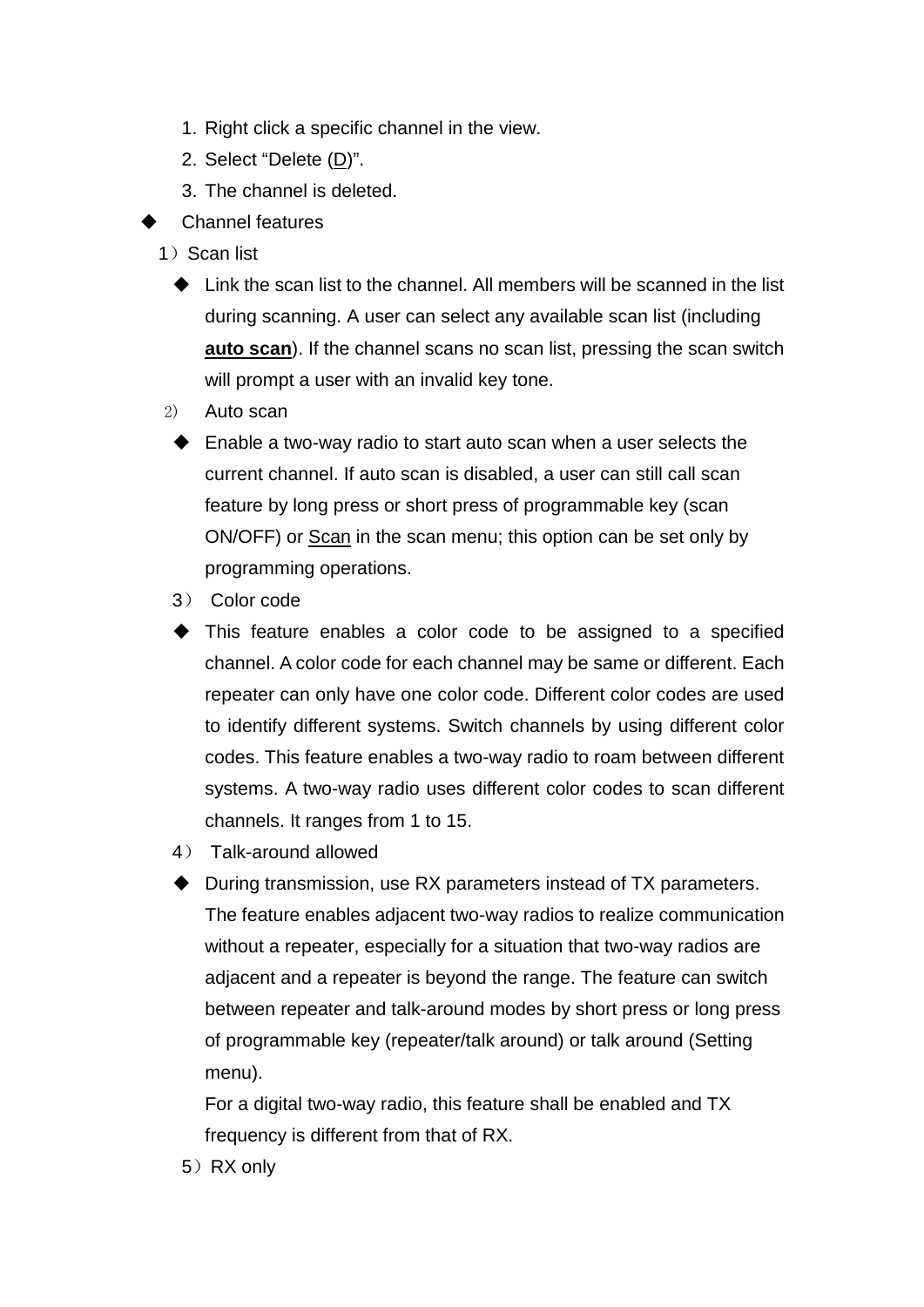- $\triangle$  Configure a channel to RX only and disable any TX feature. All RX features for this channel also shall be disabled.
- 6) 偏移 (MHz)Offset (MHz)
- $\blacklozenge$  Create  $TX$  frequency. The method is to add offset value to  $RX$ frequency, which can ensure consistence of offset of the two-way radio and that of the repeater. A user can input 14 numbers or characters at most, including decimal point and minus sign. Click "cloning" key to set the TX terminal.
- 7) Mapping
- Add offset to RX frequency to obtain TX frequency.
- 8) (MHz) TX frequency (MHz)
- $\blacklozenge$  Set the signal TX frequency of the current channel in MHz.
- 9) Default communication address
- $\triangle$  A call initiated in the channel when pressing PTT key. If "null" is selected, it will stop initiating a call in the channel and prompt a user with an invalid call prompt tone.
- 10) Emergency system
	- $\blacklozenge$  Link all available digital emergency alarm systems to the channel for use in emergency. If "null" is selected, a user is prohibited to transmit an emergency call in the channel.

#### **Note:**

- $\triangle$  Configure the digital emergency alarm system in the "signaling" system" folder before selecting; otherwise, the default value is used (null).
- $\blacklozenge$  Disable "RX only" function.
- 11) TX power
	- Set TX power level of the two-way radio in the channel. A user can switch between high power and low power by long press or short press of programmable keys (High/low power) or power ("Setting" menu).

Notes:

 High: used when a stronger signal is required to increase TX distance. Low: used for short range communication and preventing TX into other geographical groups.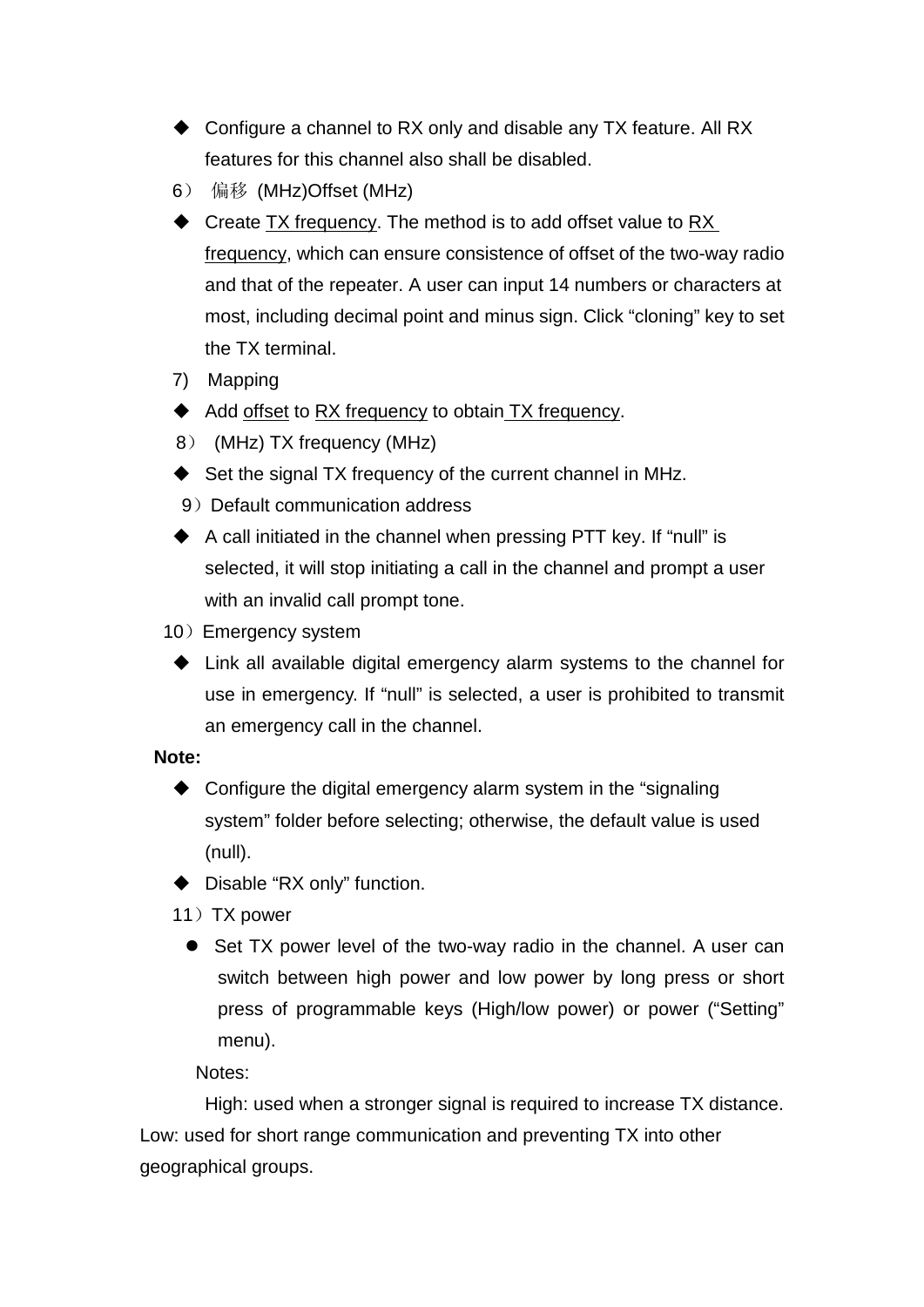- 12) TX Timeout timer(s)
	- TX timeout timer (TOT) is the time the two-way radio continues transmission before transmission automatically ends. This feature can ensure that a channel will not be exclusively occupied by any one of two-way radios. For a busy channel, a user can set shorter TX timeout. It ranges from 15 to 495 s.

# 13) **TOT delay (s)**

Set the time after the TX TOT fails and before a user is allowed for transmission again the two-way radio waits in the channel. It ranges from 0 to 255 s.

- 14) Permission condition
	- l Define when to allow transmitting voice or data in the channel. This feature can prevent the two-way radio transmitting in a used channel. If the two-way radio has different TX and RX frequencies, it monitors activity of RX frequency only. If there is no activity in RX frequency, even though the TX frequency is used, the two-way radio will still allow a user to use this TX frequency for transmission.
		- 1. Always: the two-way radio always transmits signals when pressing PTT key.
		- 2. Channel unoccupied: before transmission, the two-way radio will check if there is an unoccupied channel. If the channel has voice, it will prompt a user with prompt tone if the transmission is disabled.
		- 3. Available color code: before allowing transmission, the two-way radio will check if a specified color code is not used. If it is the same as available color code for receiving, the transmission is disabled.
- Scan
	- Scan list is to monitor the subgroup of a channel transmitting activity. After the list is linked to the channel (Channel->scan list), the two-way radio will search the list during scanning to obtain legal channels for receiving or voicing, which is also known as channel scanning. A user can create 32 scan groups at most, and each scan group contains 15 members at most.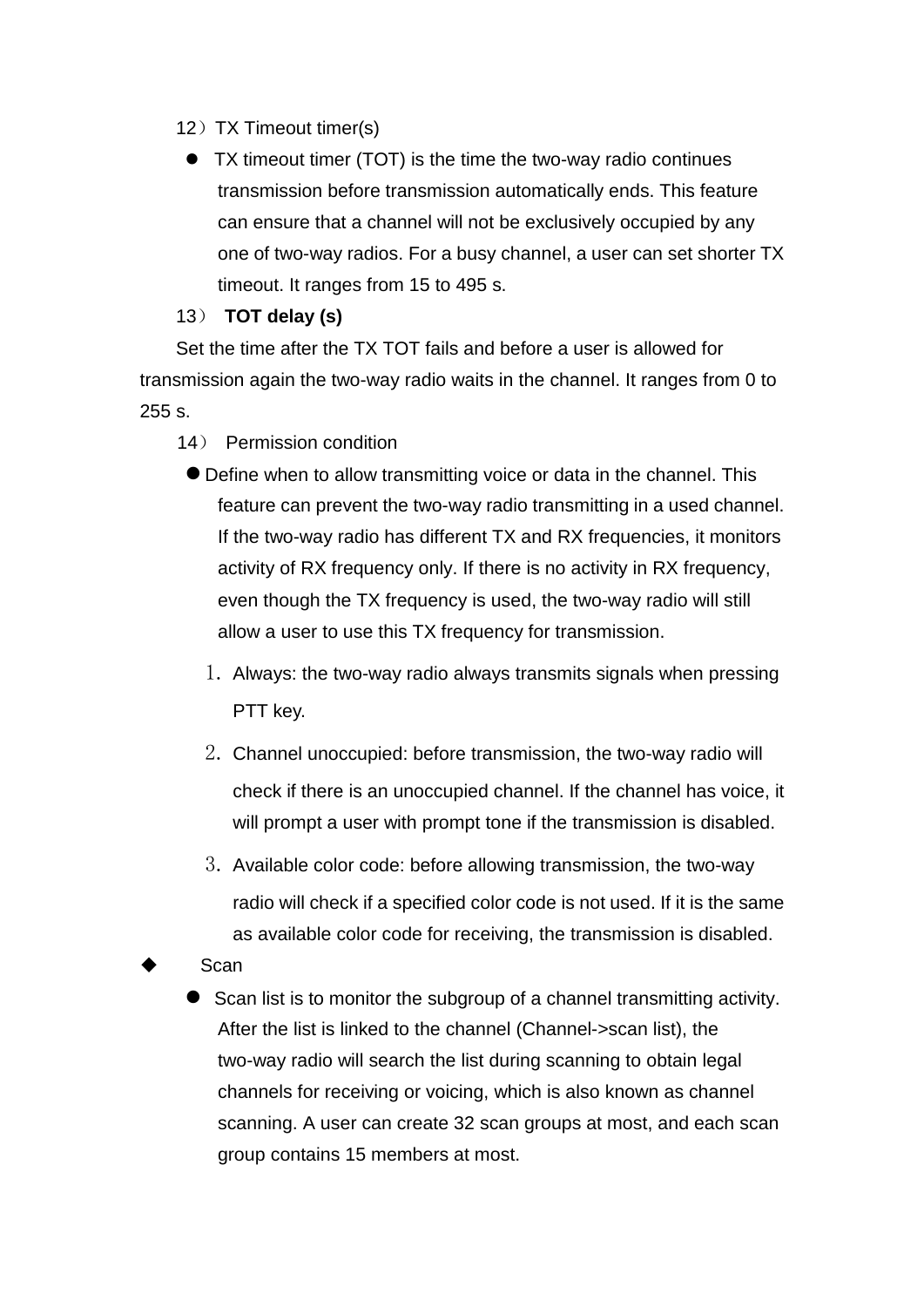- 1) Add a scan group
	- 1. Right click "Scan" folder in the tree view.

# 2. **Select "Add (A)"**

- 3. Assign a unique name to the group.
	- 1) Delete a scan group
		- 1. Right click a specific scan list in the tree view.
		- 2. Select "Delete (D)"
	- 2) Suspension time (s)
	- The time the two-way radio retains in the member channel in the scan list after setting channel activity. It ranges from 0.5s to 10 s.
		- 3) Priority prompt tone
	- $\bullet$  It is prompt tone from the two-way radio to the priority channel during scanning.
- Feature of scan group
	- Select a channel to be scanned from available channels to add it to included channel. Transmission activity is performed in the channel to be scanned that has been already added in included channel. A channel added to the included channel can be deleted from the scan group. 15 channels (including selected channel) can be added to the included channel at most.
	- 1). Add a scan group
		- 1. Right click "Scan" folder in the tree view.
		- 2. Select "Add (A)".
		- 3. Assign a unique name to the list.
	- 2). Delete a scan group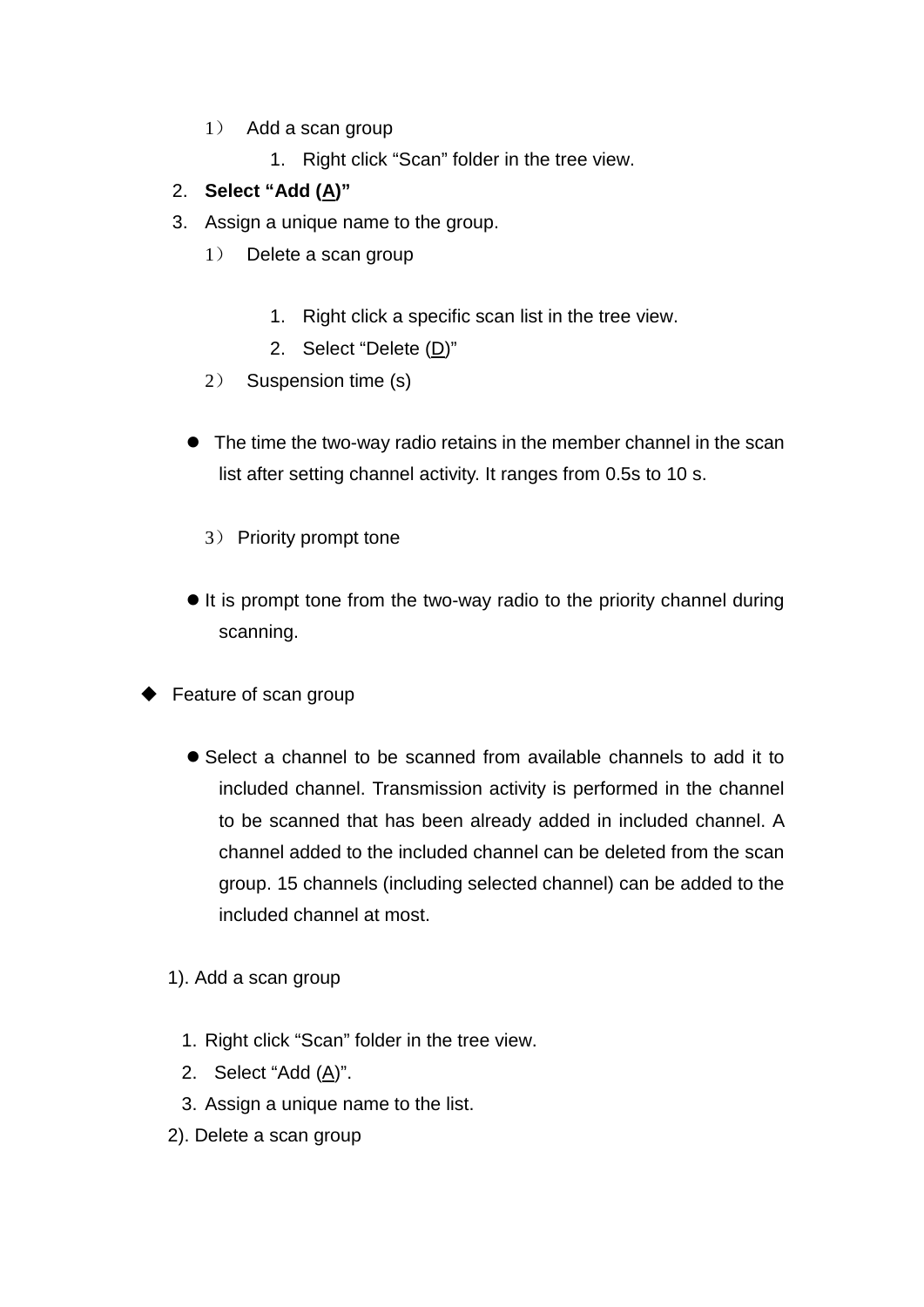- 1. Right click a specific scan group in the tree view.
- 2. Select "Delete (D)".
- 3) Add a scanning member
	- 1. Select a channel to be added from available channels.
	- 2. Click "Add (A)" key.
- 4) Delete a scanning member
	- 1. Select a channel to be deleted from available channels.
	- 2. Click Remove (R) key.
- 5) Transpond
	- l Define whether a user can perform transmission in his (her) channel during scanning. If this feature is disabled, the two-way radio will perform transmission in the channel specified by "specified TX channel" function.
- 6) Top priority channel

 To switch the top priority channel in included channels, it is required to set the channel to be scanned to the top priority channel, but previously set top priority channel (if any) will be automatically removed by the system. During scanning, up to 50% scanning is performed in the top priority channel.

- 7) Second priority channel
	- During scanning, up to 50% of scanning activities are performed in the top priority channel. If there is a second priority channel, the scanning activity in the top priority channel is reduced from 50% to 25%. If the two-way radio detects an activity in the top priority channel, it will stop current transmission and sounding in the top priority channel.
- 8) TX channel
	- During scanning, if a user presses this key, the two-way radio will determine which channel is used for transmission. If "Transpond" option is disabled, this feature also defines that when the two-way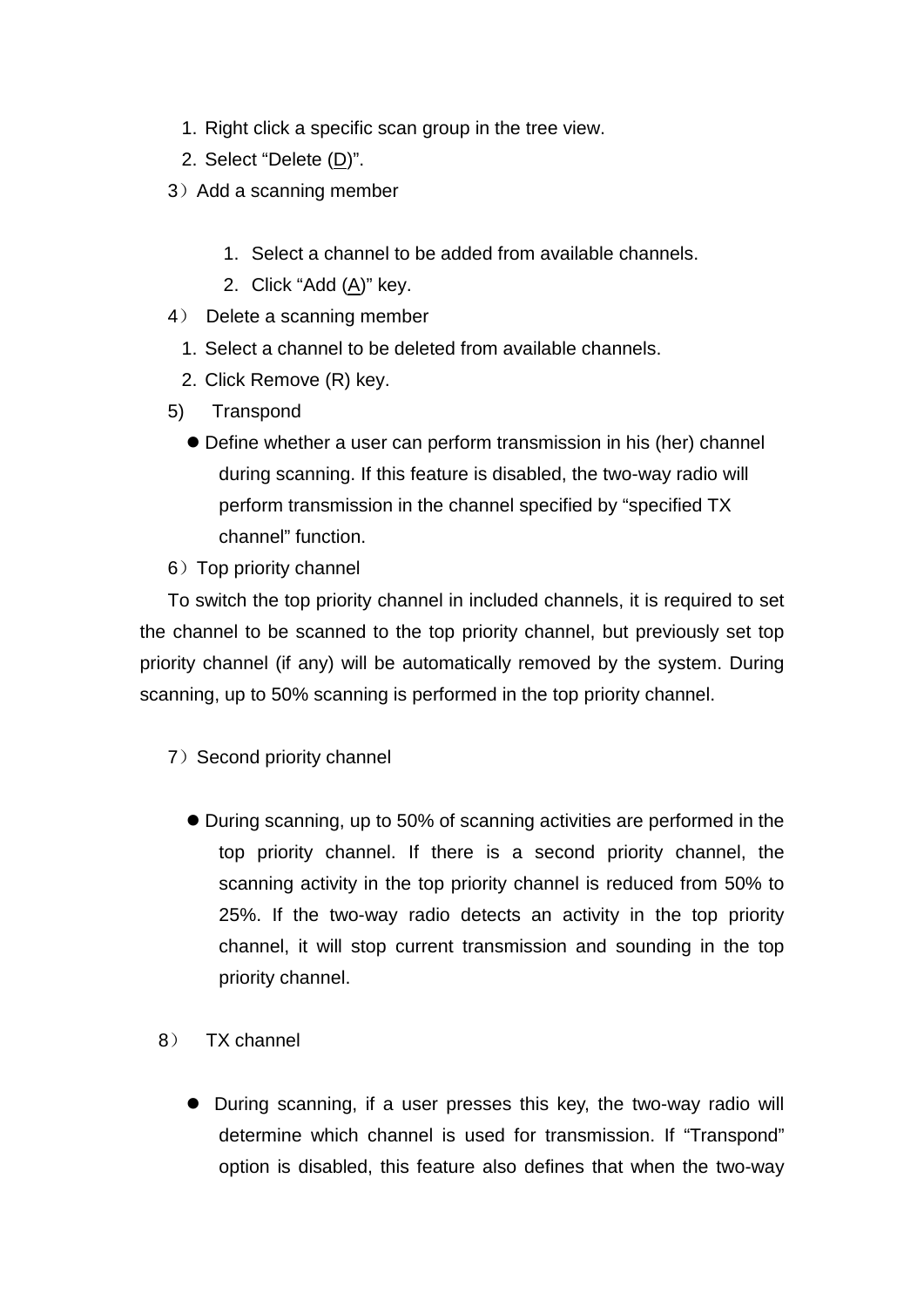radio stops scanning to sound legal members in the scan list, if a user presses PTT, the two-way radio will perform transmission in the TX channel. Any channel can be used as a specified TX channel. In addition, a user can select a selected channel.

- 9) Priority sampling time (ms)
	- The time to wait before the two-way radio scans the priority channel when setting a call. If a call is initiated in the top priority channel, scanning will not be performed. The two-way radio will temporarily make current transmission mute when scanning the priority channel. Increase of this interval can reduce check times to improve the quality of currently-transmitted audio, but this also increases the possibility of the two-way radio missing an activity in the priority channel.

# **BF-M100 Operations**

| Instruction                            | Operation                                           |  |
|----------------------------------------|-----------------------------------------------------|--|
| Press [key]                            | Press the key for a short time                      |  |
| Press [key] (1 s or more)              | Press the key for 1 s or more                       |  |
| Press F1 key                           | Press F1 key to access functional menu              |  |
|                                        | interface                                           |  |
|                                        | Adjust volume (increase),<br>or access              |  |
| Press volume key $[\wedge]$            | functional menu, and press volume $[\wedge]$ to     |  |
|                                        | confirm it.                                         |  |
| Press volume key $\lceil \vee \rceil$  | Adjust volume (decrease), or access                 |  |
|                                        | functional menu, and press volume $[\vee]$ to       |  |
|                                        | confirm it.                                         |  |
| Press channel selector key $[\approx]$ | Press the key to select a channel or access         |  |
|                                        | the functional menu. Press right channel            |  |
|                                        | selector key $[\hat{\gg}]$ to select menu function. |  |

Operations followed in the instruction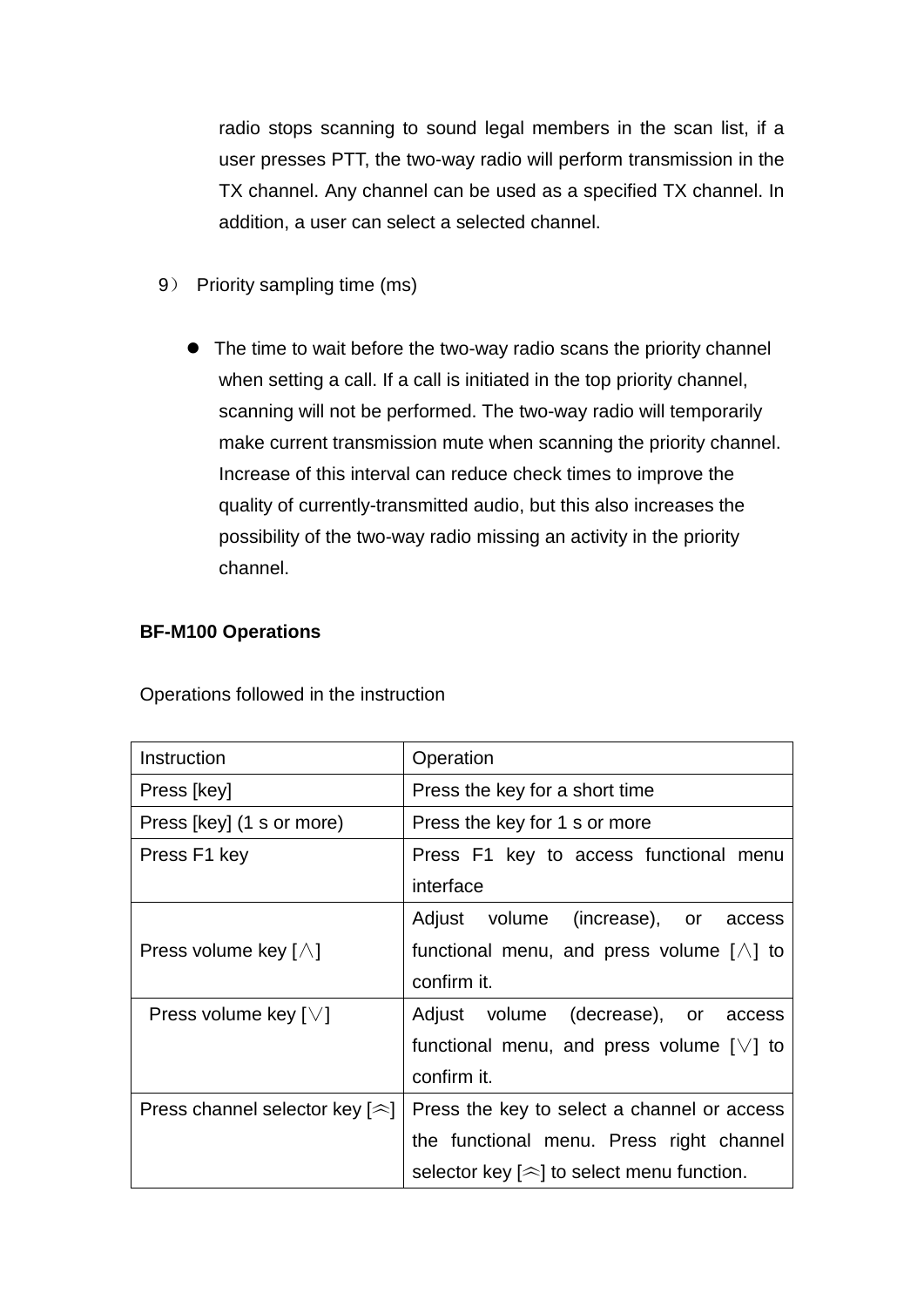|                                                                                    |  | Press the key to select a channel or access    |  |  |
|------------------------------------------------------------------------------------|--|------------------------------------------------|--|--|
| Press channel selector key $[\hat{\sim}]$ the functional menu. Press right channel |  |                                                |  |  |
|                                                                                    |  | selector key $[\leq]$ to select menu function. |  |  |

Installing the two-way radio

# On-board installation

Select a safe and convenient location in the vehicle to try to reduce possible blockage or harm to passengers and yourself when the vehicle is moving. Try to select a well-ventilated location and avoid direct sunlight. Fix the mounting bracket to the vehicle with provided self-tapping screw.

# Connecting power cord

Use a full 12V battery for a vehicle. If the two-way radio has battery low, the TX output power is significantly reduced or alarm tone is sounded during transmission. Do not connect the two-way radio to 24V battery.

After the power cord is installed in place, twine heat resistant tapes on the fuse seat to keep it moisture proof and wrap the whole power cord. To prevent short circuit, please disconnect negative terminal of battery before connecting the two-way radio.

# Installing base station

To use the two-way radio as a fixed radio station, a separately purchased standalone 13.8V DC power supply is required, with continuous current capacity over 15A.

Note: before completing all connections, do not connect this DC power supply to AC power socket.

Check that the two-way radio and DC power are disconnected.

Connect DC power cord to steady-voltage DC power supply and check that polarity is correct (red: anode, black: cathode)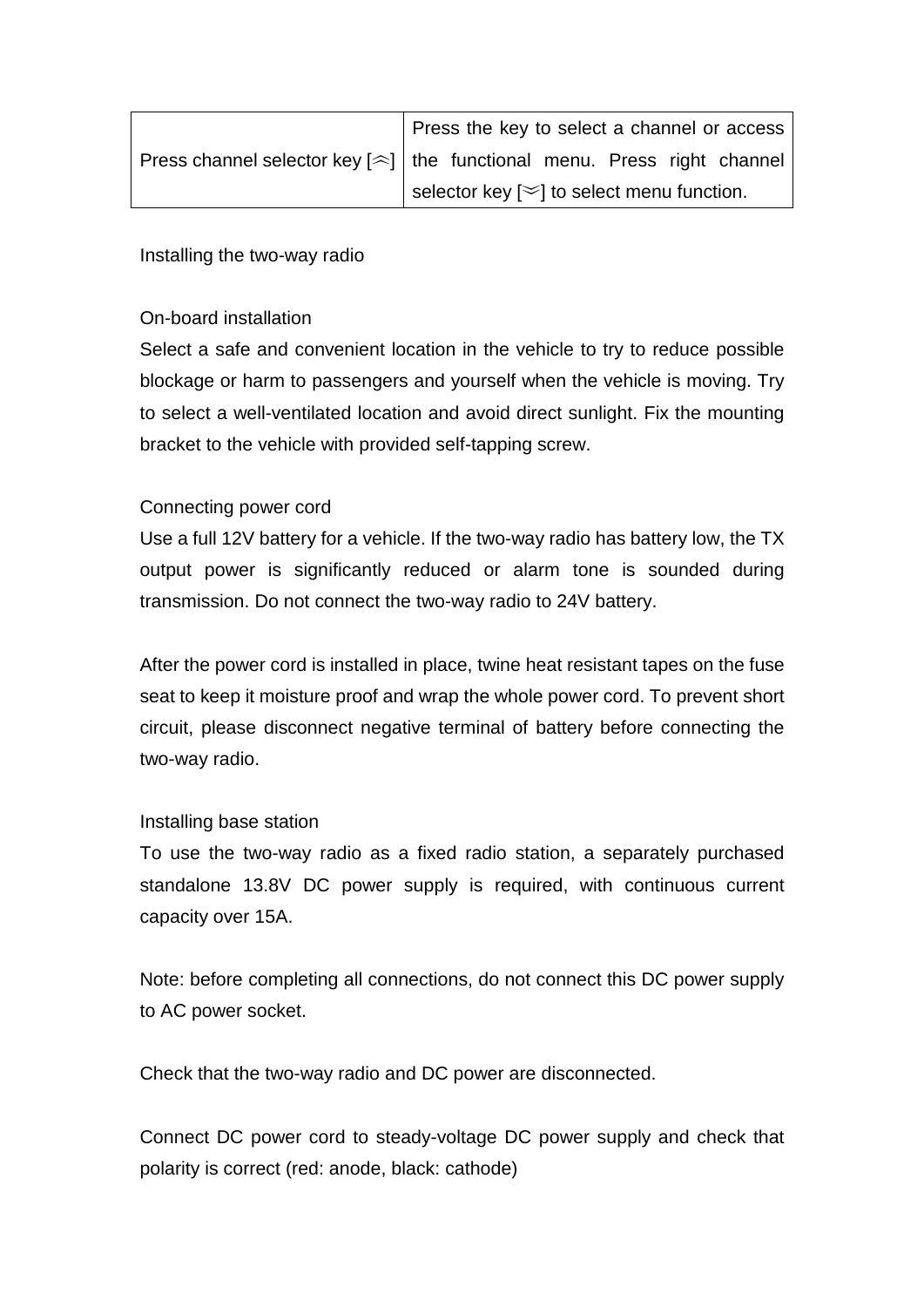Connect DC power cord to the two-way radio

Forcedly press the power socket together until the locating plate locks in place.

Note: It is strongly recommended to use the dedicated power supply provided by the company to make full use of the BFDX two-way radios.

# Replacing fuse

If the fuse is blown, check the reason and eliminate faults. After this, replace with a new fuse. If the newly installed fuse is blown, please disconnect the power cord and contact local BFDX vendors or BFDX service center for online help.

#### Connecting antenna

Install and adjust the antenna before operation. Whether it can be installed successfully depends on if antenna type and its installation are correct. If a proper antenna is selected and installed correctly, the two-way radio will provide the best effect.

Use a low-loss coaxial feeder with  $50\Omega$  of characteristic impedance to match the input impedance of the two-way radio. If the antenna is connected to the two-way radio with a feeder without 50Ω of characteristic impedance, the performance of the antenna subsystem will be reduced and surrounding radio and television receivers, radio receivers and other electronic devices will be interfered, resulting in damage to the two-way radio.

#### Notes:

Transmission before connecting an antenna or other matching load may damage to the two-way radio. Be sure to connect the antenna to the two-way radio before transmission.

All fixed radio stations shall be provided with lightning arresters to prevent fire disasters or damage to the two-way radio due to lightning stroke.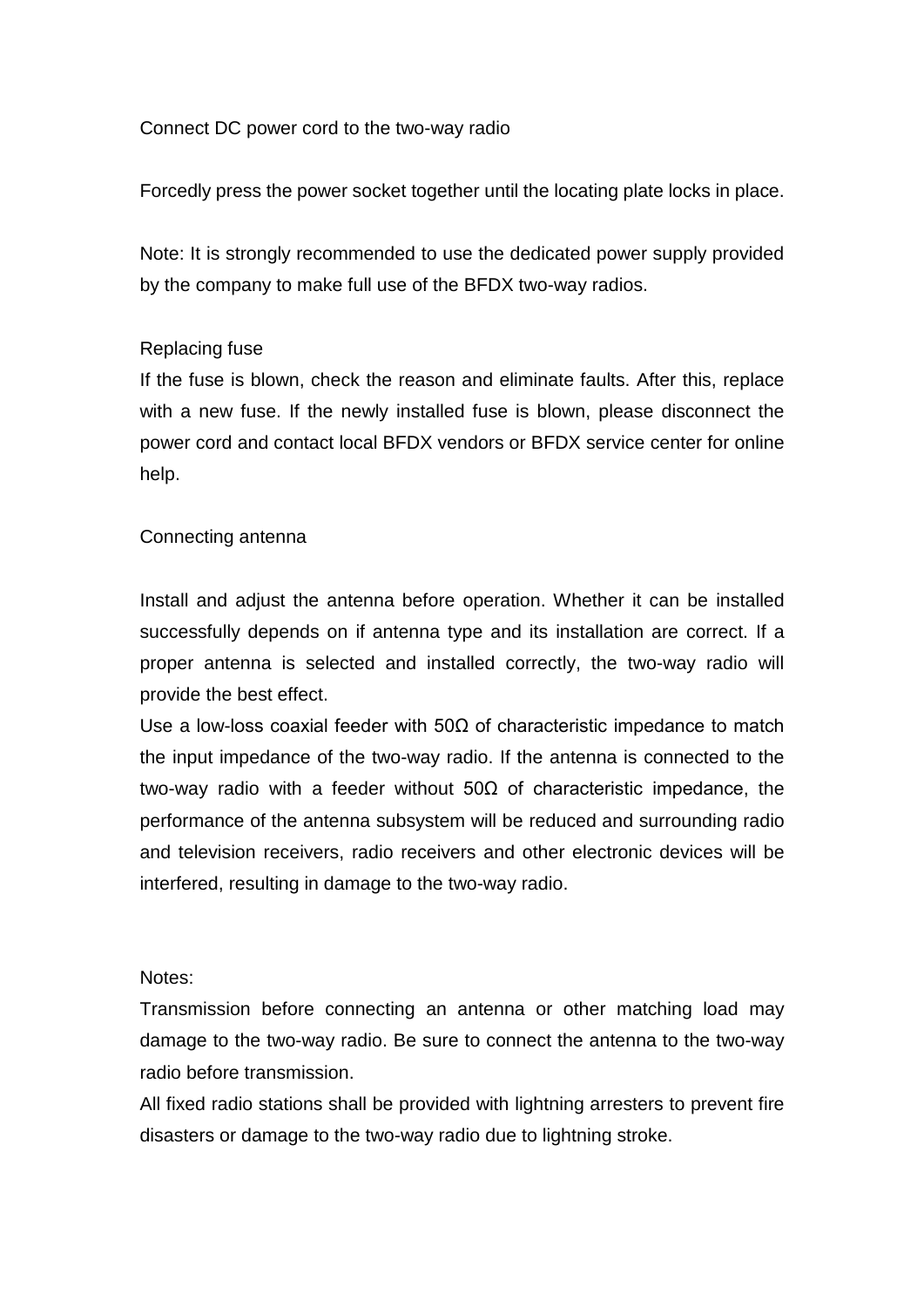Operation panel Power switch key

Volume selector key

Channel selector key

Function menu key F1 Programmable function key F2 (definition key 1) Programmable function key F3 (definition key 2) Programmable function key F4 (definition key 3) Programmable function key F5 (definition key 4)

#### Back panel

#### ANT

Connect the external antenna to this terminal. Before transmission test, connect to dummy load instead of the antenna. The antenna system or the dummy load shall have 50Ω of impedance.

DC 13.8V 13.8 V DC power cord

**BNC** Not used so far.

#### PC terminal

The terminal is used to connect PC. Applicable for BF-M100 dedicated programming line, connecting to USB terminal.

Microphone (coding microphone)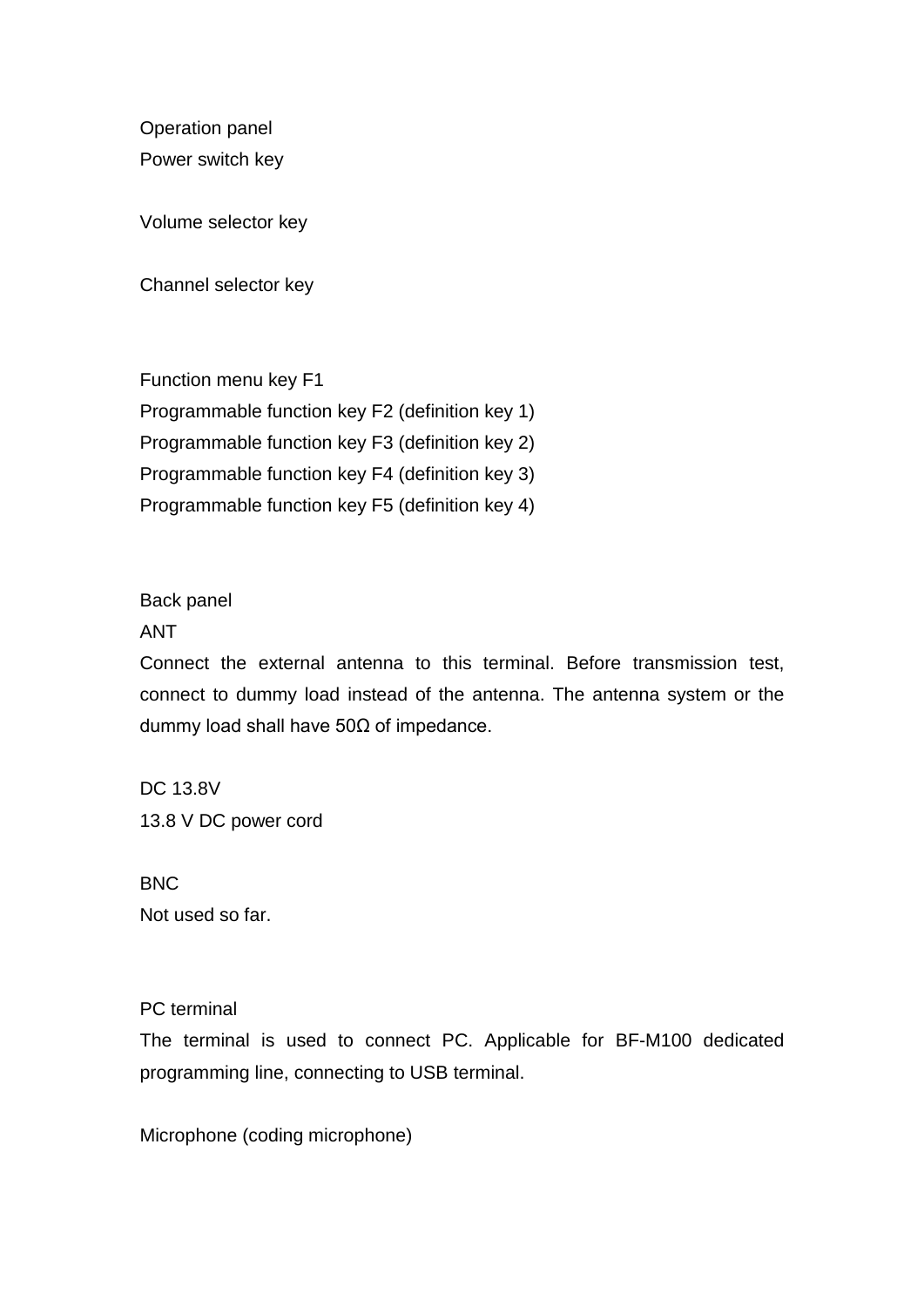PTT switch Press the switch to transmit a talk via the microphone.

Dial keys Press these keys to call ID.

A、B、C、D Keys for editable functions

Defined keys CALL key: VFO: confirmation key, consistent with two-way radio [∧] key MR key: back key, consistent with two-way radio [∨] key PF key: deletion key.

UP/DWN Consistent with two-way radio  $\left[\infty\right]$  keys.

# Basic operations

Press power switch to switch on/off the two-way radio and boot information will display on the screen for a short time.

# Adjust volume

On the channel display interface, press [∧][∨] volume keys on the left of the main panel to adjust the volume freely, ranging from level 1 to level 16.

# Select a channel

On the channel display interface, press  $\lceil \approx \rceil \leq l$  on the left of the main panel to select a channel to be used.

Make a call

2) Press the PTT switch and talk to the microphone, and the red indicator is ON: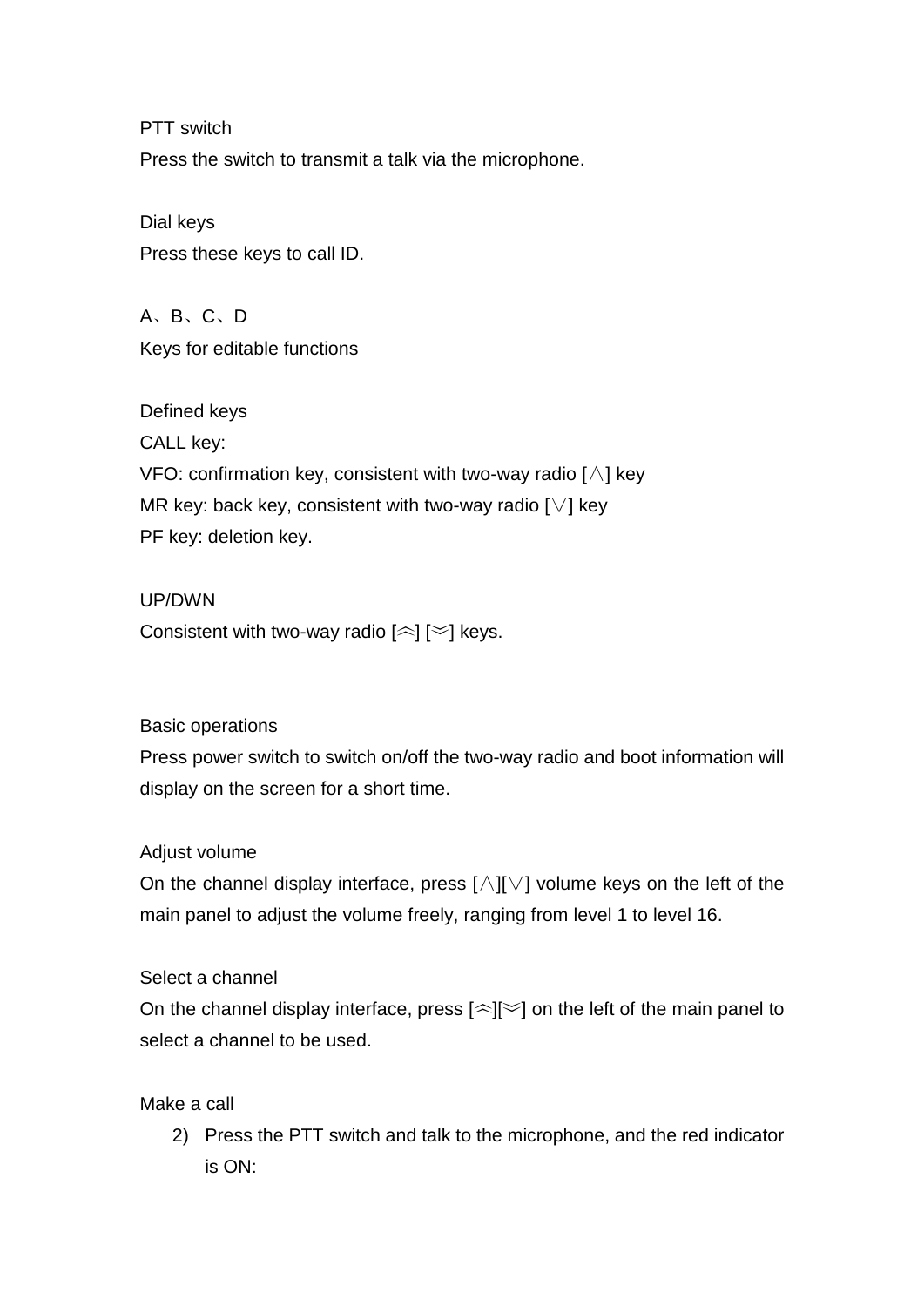- 1) Keep the microphone about 5-10 cm away from the sound source and use a normal tone to allow the receiving radio to obtain the optimal tone quality.
- 2) The red LED indicator is ON when pressing the PTT switch.
- 3) Display call type and call number when pressing the PTT switch.
- 3) Release the PTT switch for receiving.

# Receiving

When the channel you are using is called, the green LED indicator is ON, and the call can be heard only if a correct number is received. After receiving the signal, the two-way radio can display the receiving frequency, calling type and number.

Function list mode

Many functions of the two-way radio are set via the function list. If a user is familiar with the function list, he or she will in a good place to operate the two-way radio.

功能表存取

Access of function list

Press F1 key to access the function list, and setting category and name display on the screen.

Press left and right  $[$   $\approx$   $]$  keys to select the desired function option. Press [ $\wedge$ ] to set current function list and press [∨] to cancel or exit from the function list and return to the previous menu.

# Function setting table

| Display        | Description           | Tcon |
|----------------|-----------------------|------|
|                | Record preset         |      |
| l Address book | communication numbers |      |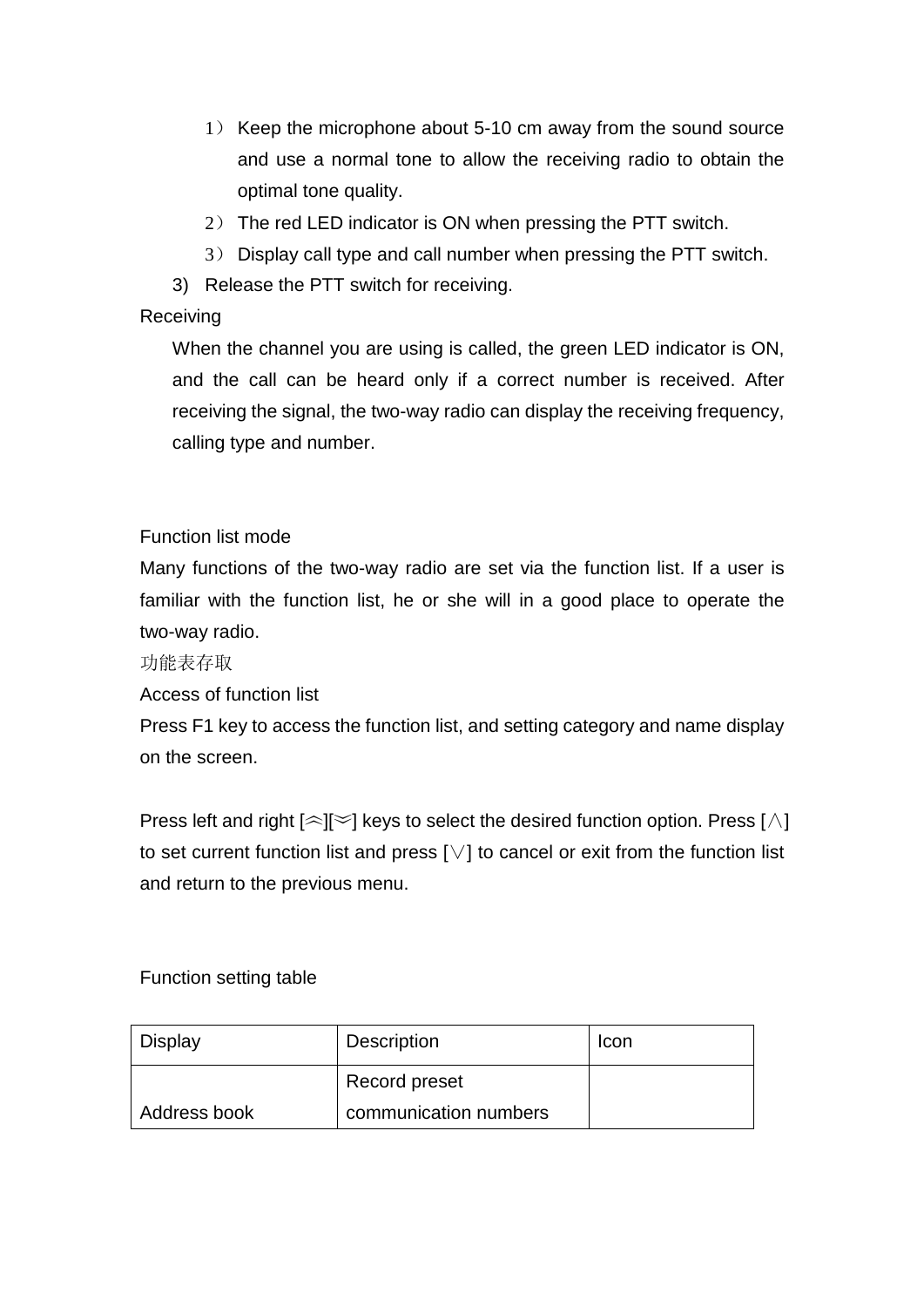| Scan       | Scan a channel added to the |  |
|------------|-----------------------------|--|
|            | scan list                   |  |
| Area       | Select a channel of an      |  |
|            | already-set area            |  |
| <b>SMS</b> | <b>Edit SMS</b>             |  |
| Call log   | View call log               |  |
| Setting    | Set information of the      |  |
|            | two-way radio               |  |

| Display        | <b>Description</b>                | Setting                  |
|----------------|-----------------------------------|--------------------------|
| Call 1         | The first call set by the two-way |                          |
|                | radio                             |                          |
| <b>Number</b>  | A call ID responding to call*     | Display a 7-digit number |
| New contact    | Establish a new call              | Able to set a new single |
|                |                                   | call or group call       |
| Input a number | Input and store a new call ID     | Input a group of 7-digit |
|                |                                   | numbers starting with 0, |
|                |                                   | 8 and 9                  |
| Input a name   | Input and store name of a new     | Input random letters,    |
|                | contact                           | numbers or texts         |
| Manual dialing | Input ID to be called directly on |                          |
|                | the display                       |                          |

# **Address Book Setting**

Programming software

Left click "Menu Definition" in the tree view to display "Menu Definition" interface, where a user can check "Call Prompt" – "Editing" at the bottom of "Address Book" option.

- 1、 Right click "Address Book" in the tree view.
- 2、 Select "Add (A) ->Group Call (G)(ID:9\*\*\*\*\*\*)/Single Call (P) (ID:0\*\*\*\*\*\*)/All Call (ID:AAAAAAA)/Repeater Call (R) (ID:8\*\*\*\*\*\*)".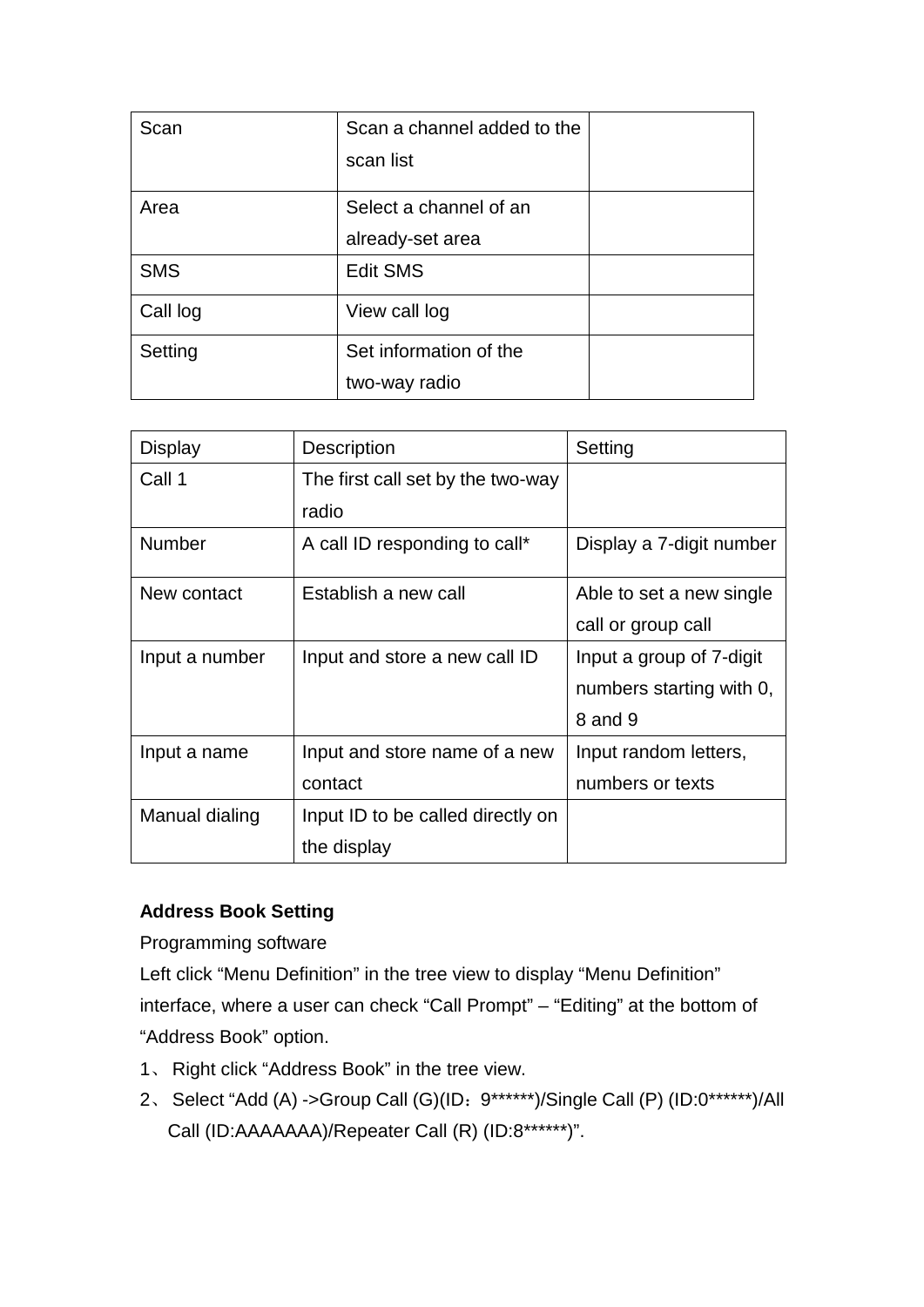3.Right click a call member and select Rename (M) to assign a unique name for the call. Valid characters include alphanumeric characters, space and special characters. A name cannot be a null character.

Two-way Radio Setting

- 1、 Click "F1" key to access the function list.
- 2、 Select "Address Book" and press "[∧]" key to enter "Address Book" option.

3. Press " $\approx$   $\approx$   $\approx$   $\approx$   $\approx$   $\approx$  to select new contact and press " $\land$   $\approx$  key to enter new contact editing interface.

- 3、 Edit new contact: Group Call (G)(ID:9\*\*\*\*\*\*)/Single Call (P) (ID:0\*\*\*\*\*\*)/All Call (ID:AAAAAAA)/Repeater Call (R) (ID:8\*\*\*\*\*\*). Press "OK" key to enter new contact editing interface.
- 3、 Edit name: assign a unique name for a call. Valid characters include alphanumeric characters, space and special characters. A name cannot be a null character. Press "OK" key to enter the "Ring Tone" of the new contact.
- 4、 Select tone: unselected ring tone, tone 1-10

Manual Dialing Setting

Programming software setting

Left click "Menu Definition" to enter "Menu Definition" editing interface, where a user can check "Manual Dialing" at the bottom of "Address Book" option.

- 1、 Left click "Key Definition" option in the tree view.
- 2、 Under "Key Definition" editing interface, select any one of key definitions from four programmable key definitions. Drop down the function menu and select "Single-key Manual Dialing" option.
- 3、Two-way radio programming

4、Click to define a key with "Single-key Manual Dialing" function and input ID to be called in the LCD manual dialing interface (starting with 0, 8 or 9).

Two-way radio setting

- 1、 Click "F1" key to access the function list
- 2、 Select "Address Book" and press "[∧]" key to enter "Address Book" editing interface.
- 3、Press "[︽][︾]" to select "Manual Dialing" function and press "[∧]" key to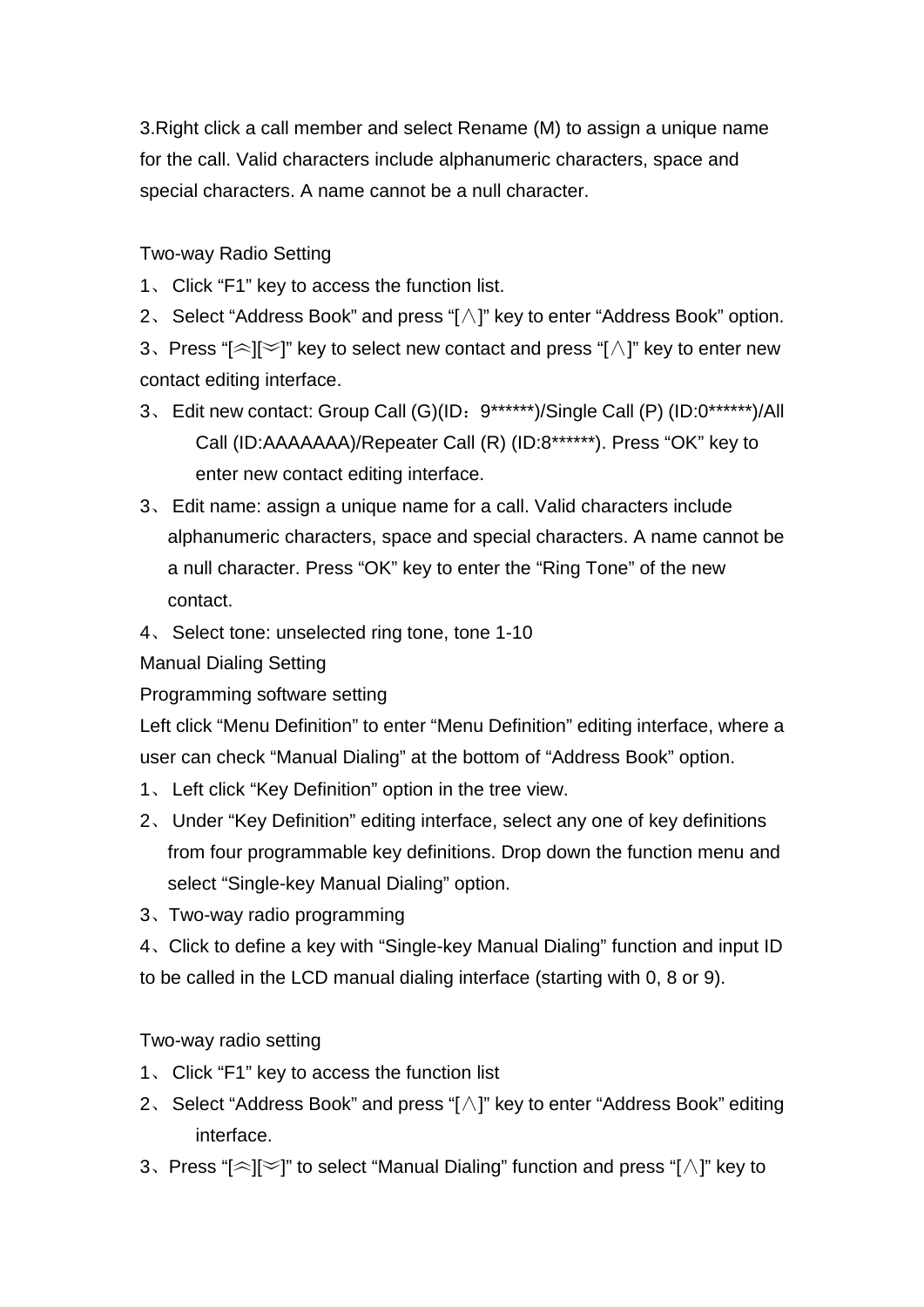enter "Manual Dialing" editing interface.

Input ID to be called in the LCD manual dialing interface (starting with 0, 8 or 9)

| Scan                    |                              |                        |
|-------------------------|------------------------------|------------------------|
| <b>Display</b>          | <b>Description</b>           | Setting                |
| ON                      | Scan is OFF                  | Press OK key to switch |
|                         |                              | to ON                  |
| Channel 1, 2, 3         | Scanning channels added      |                        |
|                         | to the scan list             |                        |
| <b>OFF</b>              | Scan is ON                   | Press OK key to switch |
|                         |                              | to OFF                 |
| View/edit the scan list | View/edit information in     |                        |
|                         | the scan list                |                        |
| Scan group (selected)   | select edited scan group     |                        |
|                         | list                         |                        |
| <b>Editing priority</b> | Set the scan priority for    |                        |
|                         | scan groups                  |                        |
| <b>Priority 1</b>       | This scan group will be      |                        |
|                         | scanned in the top priority  |                        |
| Priority 2              | This scan group will be      |                        |
|                         | scanned in the second        |                        |
|                         | priority                     |                        |
| <b>Priority OFF</b>     | Turn scan priority off for   |                        |
|                         | scan groups                  |                        |
| Scan group 1 (channel   | Edit channel 1 in scan       |                        |
| 1)                      | group 1                      |                        |
| <b>Edit priority</b>    | Edit channel priority in the |                        |
|                         | scan list                    |                        |
| <b>Delete</b>           | Delete channels in the       | Press OK key to delete |
|                         | scan list                    | the channel            |

Scan setting

Programming software setting

Left click "Menu Definition" to check "Scan ON/OFF" and "Editing List" options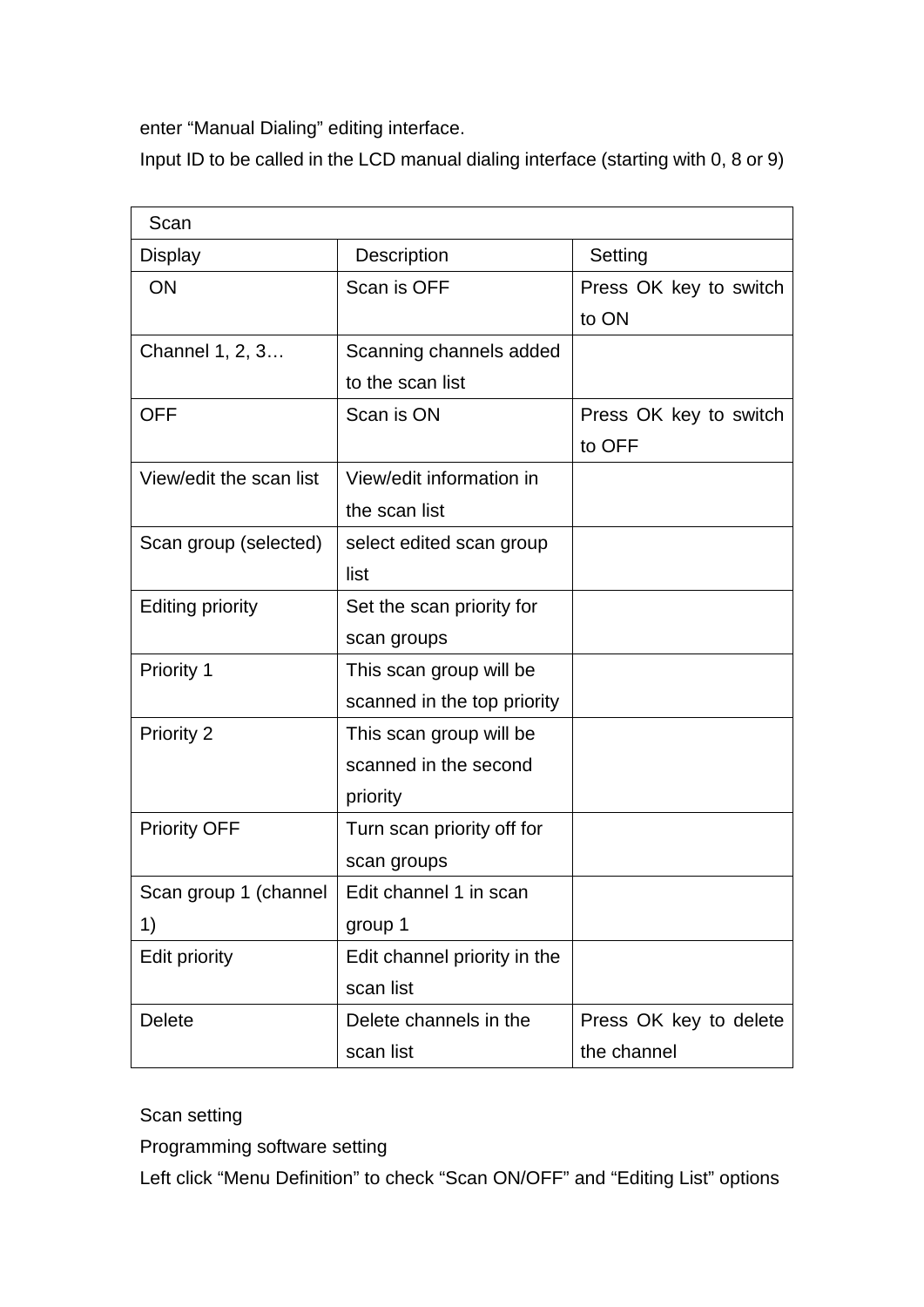at the bottom of "Scan", and then select "Scan Group" in the "Scan List" on the "Channel" editing interface.

Add a scan channel

- 1、 Right click "Scan" option on the programming software and select "Add" to create "Scan Group 1".
- 2、 Right click an area and select Rename (M) to assign a unique name for the scan group.

3.lick "Scan Group 1" and select a channel from "Available Channel" list to be added.

3、 Click "Add" to add a channel to included channel.

Delete a scan channel

- 1、 Left click a specified channel in the "Included Channel" list.
- 2、 Left click "Remove" option and the channel will return to "Available Channel" list.

3、Click a specified channel in the "Channel Area" list and right click to select "Delete" option to delete channel in the "Included Channel".

Scan Transpond setting

- 1、 Click to enter "Scan Group" menu to check "Transpond" option.
- 2、 Operate the two-way radio, and when scanning and receiving signals, it can transmit in its sounding channel.

3、Disable scan "Transpond" function, and the two-way radio will transmit in the channel specified by the TX channel function.

Scan "Top Priority Channel" setting

- **1**、 In the "Scan Group" option, drop down "Top Priority Channel" menu bar.
- 2、 Select a channel for scanning in the top priority from the included channel list.

Scan "Second Priority Channel" setting (ditto)

Manual setting of channel scan

- 1、 Click "F1" key to access the function list.
- 2、 Select "Scan" and press "[∧]" key to enter "Scan" editing interface
- 3. Press " $\approx$ ] $\approx$ ]" key to select "Open" option and press " $\wedge$ ]" key, and the two-way radio enters scan mode.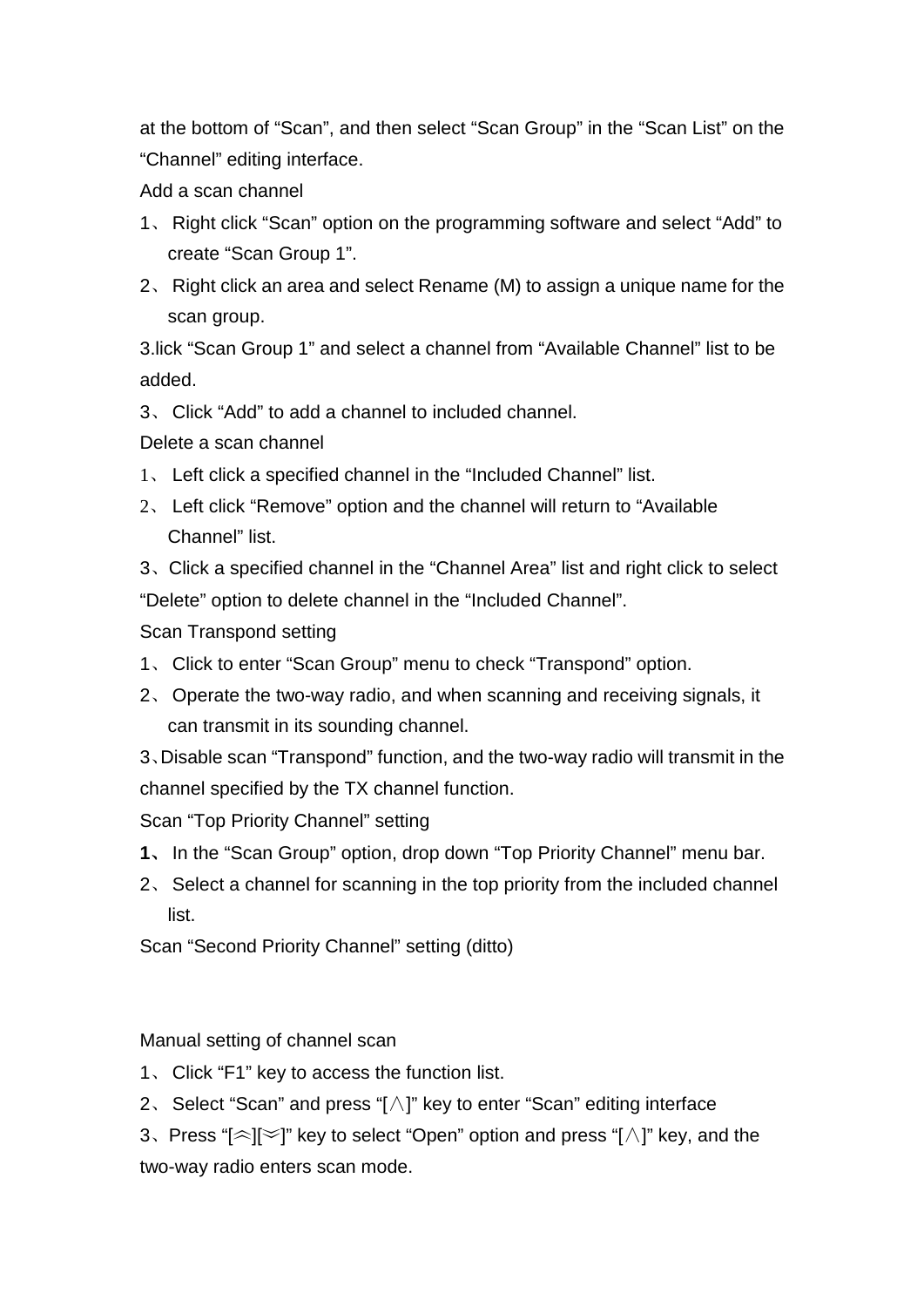3、 To exit from the scan function, repeat above steps, select "OFF" and press "OK" key.

Manual setting of scan group/scan signal priority Manually add a scan channel

- 1、 Enter "Scan" editing interface.
- 2、 Press "[︽][︾]" key to select "View/Edit List" function and press "[∧]" key to confirm it.

3. Press " $\leq$ ] $\leq$ ]" key to select "Add a scan channel" and press " $\wedge$ ]" key to confirm it.

4、

Press "[ $\approx$ ][ $\approx$ ]" key to select "Channel \*", press "[ $\wedge$ ]" key and enter the priority editing interface of the added channel.

5、Press "—" key to select "Priority 1, 2, Off" and press "OK" key to confirm it.

Manually delete a scan channel

- 1、 Enter "Scan" editing interface.
- 2、 Press "[︽][︾]" key to select "View/Edit List" option and press "[∧]" key to confirm it.
- 3、Press "[︽][︾]" key to select "Channel \*", press "[∧]" key to confirm it.
- 3、 Press "[︽][︾]" key to select "Delete", press "[∧]" key for confirmation, and enter the "Delete Items" editing interface to determine whether to delete the scan channel.
- 3. Press "[ $\approx$ ][ $\approx$ ]" key to select "Yes" or "No" and press "[ $\land$ ]" key to confirm it.

| Area              |                                                    |
|-------------------|----------------------------------------------------|
| <b>Display</b>    | <b>Description</b>                                 |
| Area <sup>*</sup> | A preset area in the two-way radio                 |
| Area* saved       | a channel in the current setting area* that can be |
|                   | used by the two-way radio                          |

Programming software area setting

Add "Area"

- 1、 Left click the "Channel" in the tree view.
- 2、 Select "Add (A)" to create an area.
- 3、Right click "Area" and select "Rename (M)" to assign a unique name for the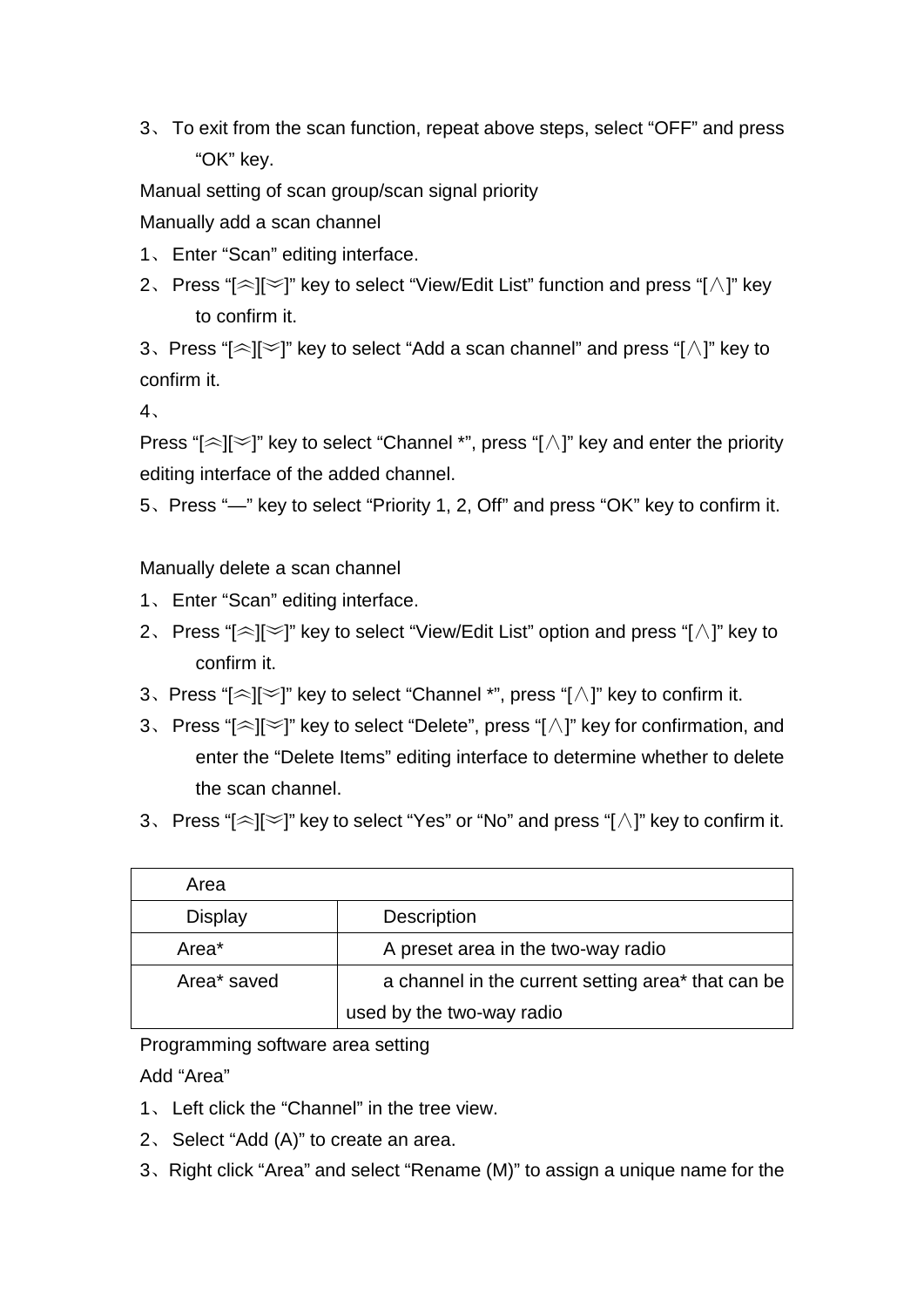area. Valid characters include alphanumeric characters, space and special characters. A name cannot be a null character.

"Area" switching

- 1、 Click "Key" option.
- 2、 Select any one of key definitions from four programmable key definitions, drop down the function menu and select "Area Selection" key.
- 3、Two-way radio programming

4、Click to define "Area Selection" key, and the display displays "Area" selection interface.

3. Press left and right " $[\approx]$ " key to select switching area.

Manual setting of "Area" switching

- 1、 Click "F1" key to access the function list.
- 2. Press right and left " $\approx$ ] $\approx$ ]" key to select "Area" option.
- 3、Press "[∧]" key to enter "Area" editing interface.
- 3. Press right and left "[ $\approx$ ][ $\approx$ ]" key to select "Area\*" preset by a software maker and press "OK" key to confirm it.

| <b>SMS</b>     |                                 |
|----------------|---------------------------------|
| <b>Display</b> | Description                     |
| <b>Inbox</b>   | <b>View received SMS</b>        |
| <b>New</b>     | Edit and send SMS               |
| Preset         | SMS preset in the two-way radio |
| Sent           | <b>Record sent SMS</b>          |
| Delete all     | Delete all received or sent SMS |

| Call log      |                                              |
|---------------|----------------------------------------------|
| Display       | <b>Description</b>                           |
| Missed call   | display missed call from the calling party   |
| Received call | display received call from the calling party |
| Outgoing call | A call initiated by the two-way radio        |
| トトトトトトト       | none                                         |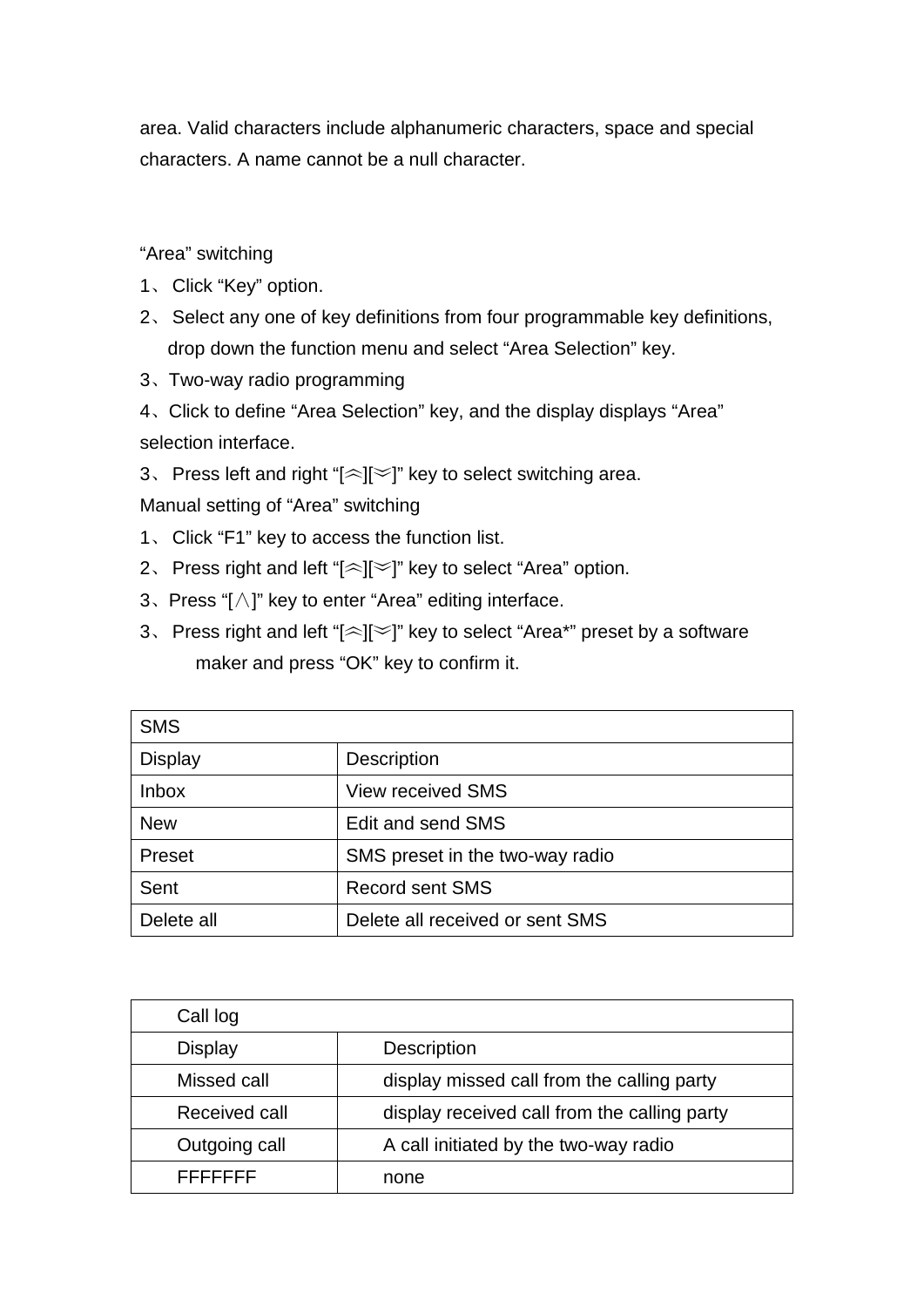Preset SMS of programming software

- 1、 Left click "SMS" option in the tree view.
- 2、 Input SMS to be set in the SMS edit list.

Manually edit and send SMS

- 1、 Click "F1" key to access the function list.
- 2. Press left and right " $\approx$ ] $\approx$ ]" key to select "SMS" option.
- 3、Press "[∧]" key to enter "SMS" editing interface.
- 4. Press left and right "[ $\approx$ ] $\approx$ ]" to select "Inbox"
	- B、Press "[∧]" key to view received SMS.
- 5、A、Press left and right "[︽][︾]" key to select "New".
	- B、Press [∧] key to enter SMS editing interface to edit SMS.
	- C、Press [∧] key to enter the editing interface to edit receiver information.
	- D、Press "[∧]" key to send it.
- 6、A、Press left and right "[︽][︾]" to select "Preset SMS"
	- B、Press "[∧]" key to enter preset SMS selection interface.
	- C. Press left and right "[ $\approx$ ][ $\approx$ ]" key to select already-edited SMS.
	- D、Press "[∧]" key to send it.
- 7、A、Press left and right "[ $\approx$ ][ $\approx$ ]" key to select "Sent".
	- B、Press "[∧]" key to enter preset SMS selection interface.
	- C. Press left and right " $\leq$ | $\leq$ ]" key to view sent SMS.

| Setting               |                                              |
|-----------------------|----------------------------------------------|
| Two-way radio setting |                                              |
| Display               | <b>Description</b>                           |
| Communication mode    | Talk around/repeater mode: 2/repeater mode:  |
|                       | 3                                            |
| Talk around           | Point to point communication mode            |
| Repeater mode: 2      | A repeater can be used for connection of the |
|                       | two-way radio                                |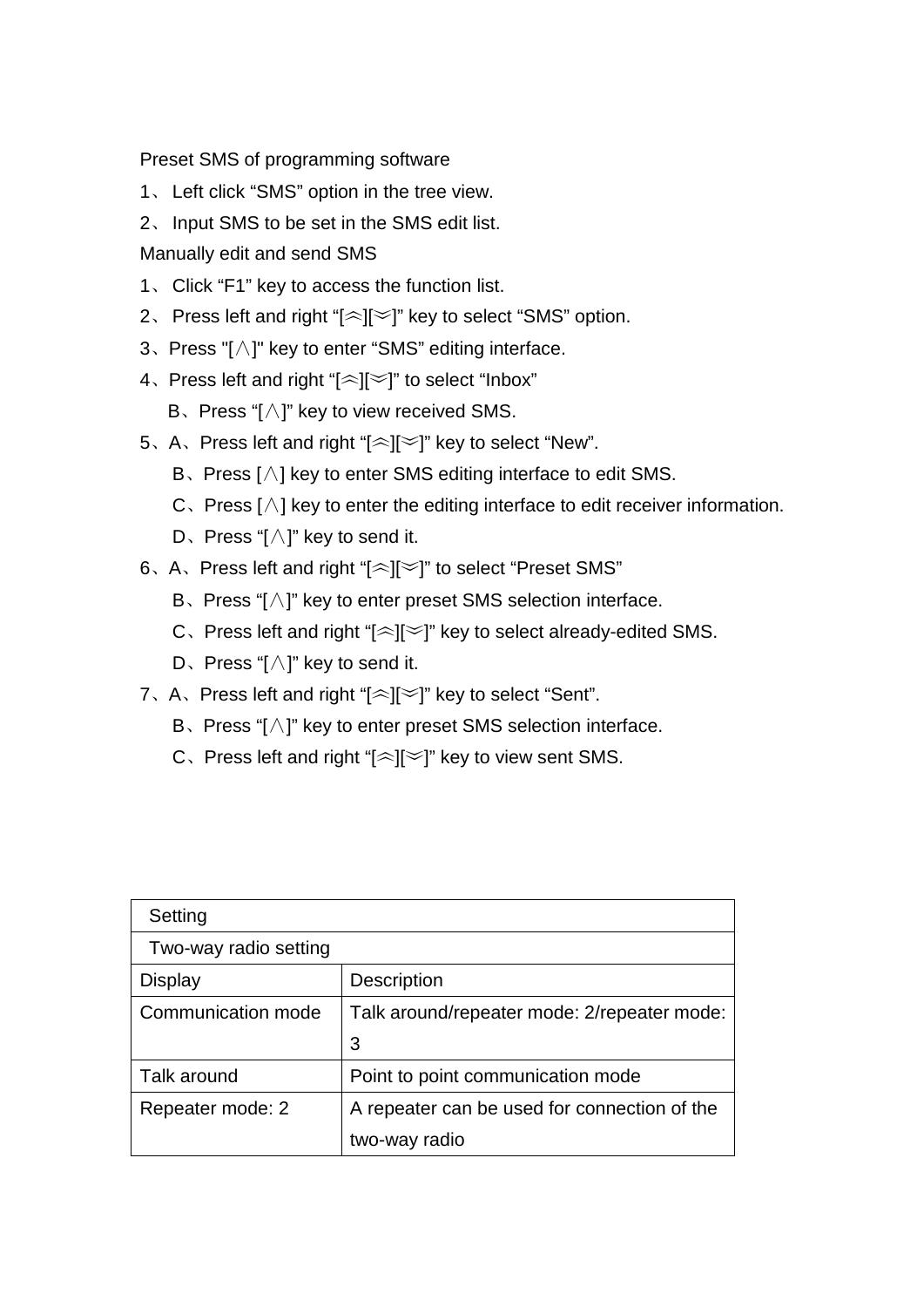|                                 | Multi-channel base station mode can be used  |
|---------------------------------|----------------------------------------------|
| Repeater mode: 3                | for connection of two-way radio              |
| Tone/prompt                     | Set prompt tone                              |
| All tone OFF/ON                 |                                              |
|                                 | Turn on or off all prompt tones              |
| <b>Conversation allowed</b>     | Prompt the other party with release of PTT   |
|                                 | and the called can break in.                 |
| Call bell                       | A prompt tone when initiating a call         |
| Keyboard tone                   | Key tone when operating the keyboard         |
| Increasing tone                 | A type of prompt tone                        |
| TX power                        | High/low power used when manually            |
|                                 | adjusting transmission of the two-way radio  |
| <b>Backlight</b>                | A switch to set backlight                    |
| Boot interface                  | Set boot interface information               |
| <b>Keyboard lock</b>            | lock keys excluding channel decoder and      |
|                                 | volume switch                                |
| Language selection              | Chinese/English are available                |
| <b>LED</b> indicator            | Turn LED indicators ON/OFF                   |
| Access authentication           | Set encryption mode for safe conversation of |
|                                 | the two-way radio                            |
| Information about two-way radio |                                              |
| Battery status (%)              | Display current remaining battery capacity   |
|                                 | percentage.                                  |
| Own number                      | Display its own device ID and group ID       |
| Firmware version                |                                              |
| <b>CP</b> version               |                                              |

Communication mode setting for programming software

- 1、 Left click "Channel" option.
- 2、 Left click to select area channel and enter channel editing interface.
- 3、On the channel editing interface, set the frequency of the two-way radio to

RX and TX pilot frequency.

3、 Check "Talk-around allowed" option.

Define a "Talk-around/online" key for one-key switching of communication mode.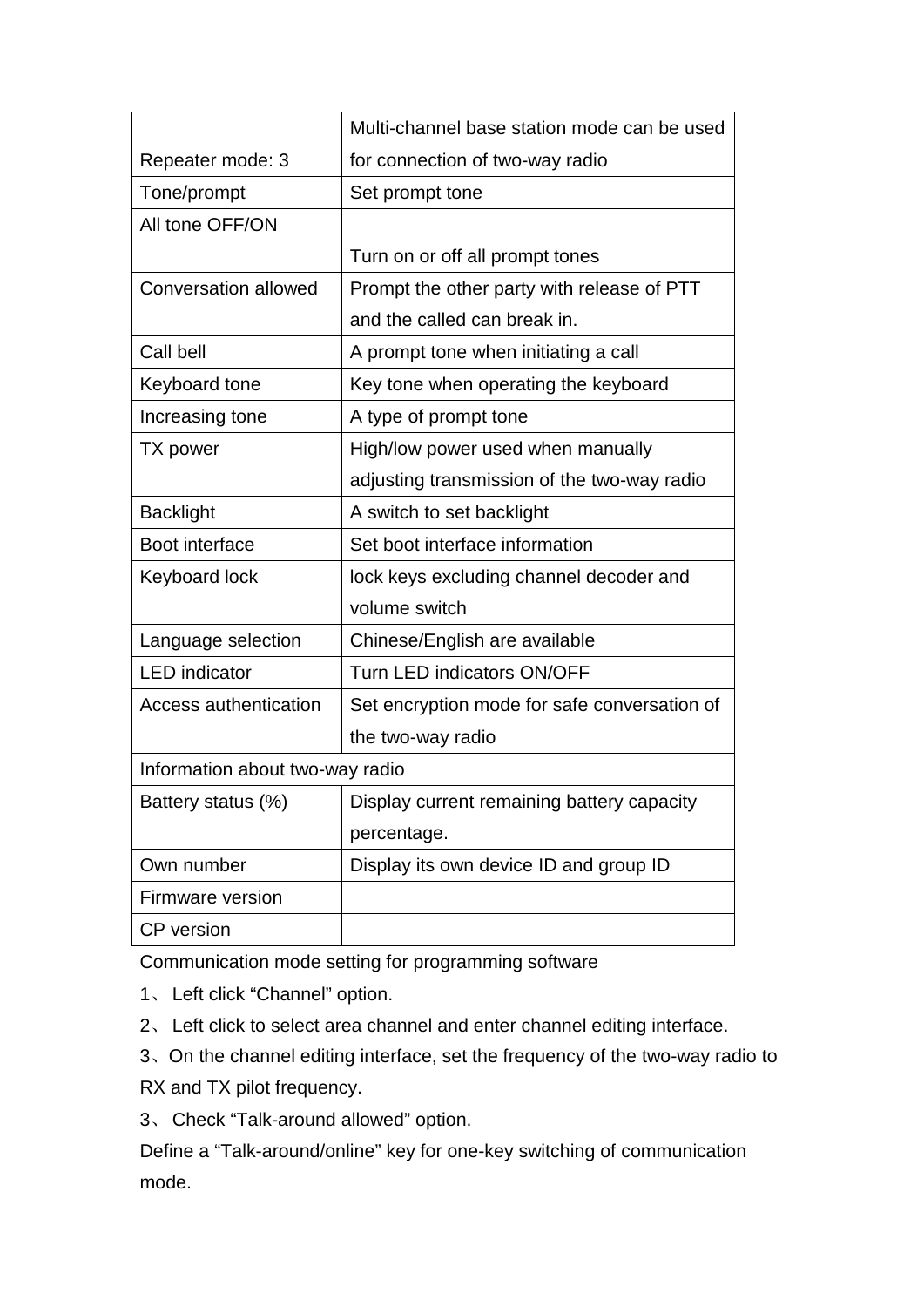- 1、 Left click "Key Definition" in the tree view to enter "Key Definition" editing interface.
- 2、 On the "Key Definition" editing interface, select any one of key definitions from four programmable key definitions, and drop down the function menu to select "Talk-around/online" option.

Manual communication mode setting for the two-way radio

- 1、 Click "F1" key to access the function list.
- 2. Press left and right " $\approx$ ] $\approx$ ]" key to select "Setting" option and enter "Setting" editing interface.

3、Press left and right "[︽][︾]" key to select "Two-way radio setting" option and press " $\left[\wedge\right]$ " key to confirm it.

- 3、 Press left and right "[︽][︾]" key to select "Communication Mode" and press "[∧]" key to confirm it.
- 3、 Press left and right "[︽][︾]" key to select "Talk-around" or "Repeater mode: 2" and press " $\left[\wedge\right]$ " to confirm it.

The programming software sets DPMR mode 3

- 1、 Left click "General Setting" in the tree view to enter "General Setting" editing interface.
- 2、 Check "DPMR mode 3" option in the "General Setting".

3、Set key definition to facilitate one-key switching of two-way radio mode (set by referring to key definition).

Manually set the two-way radio to adjust the communication mode (refer to manual communication mode setting for two-way radio)

High power/low power setting for the two-way radio

Programming software setting

In the "Channel Editing" interface, at the bottom of TX part – "TX power", drop down "High" and "Low" options to preset high/low TX power for the two-way radio.

Manual setting for the two-way radio

1、 Enter "Two-way radio setting" option.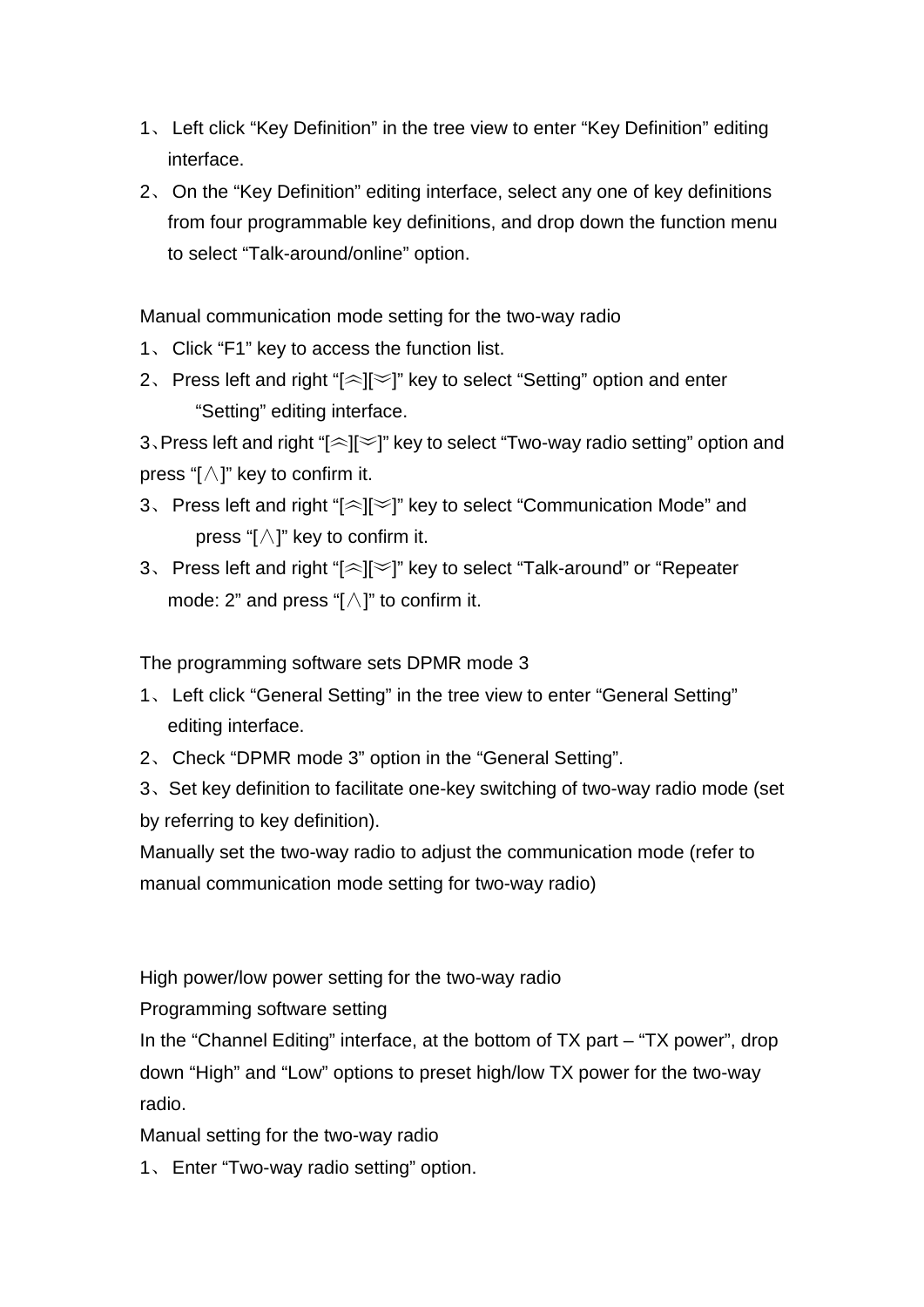2. Press left and right " $\leq$ ] $\leq$ ]" key to select "TX power" and press "[ $\wedge$ ]" key to confirm it.

3. Press left and right " $\leq$ ] $\leq$ ]" key to select "High" or "Low" and press " $\wedge$ ]" key to confirm it.

Note: If it displays "High", it means that the two-way radio is in high TX power state. Press "OK" key to set the two-way radio to "low" TX power state.

Special features

Emergency alarm

"Emergency alarm mode" is generally defined in orange keys. When the mode is enabled, the two-way radio will provide different alarm modes according to set emergency alarm mode.

Note: To enable emergency mode, the communication mode of the channel is required to be set to group call by default.

- 1、 Define ON or OFF of emergency alarm mode via key definition.
- 2、 Right click "Emergency System" in the tree view and add emergency "Alarm 1".

3、

On the channel editing interface, set "Default Communication Address" to group call and set "Emergency System" to "Alarm \*".

- 3、 On the channel editing interface, check "Emergency alarm indication", "Emergency alarm confirmation" and "Emergency alarm prompt".
- 3、 Edit options on the "Emergency System" interface.

# **Maintenance**

General advisory services

The product is calibrated and test in accordance with related specifications before delivery. Unauthorized maintenance, calibration or modification attempts of the product may result in invalid warranty.

Repair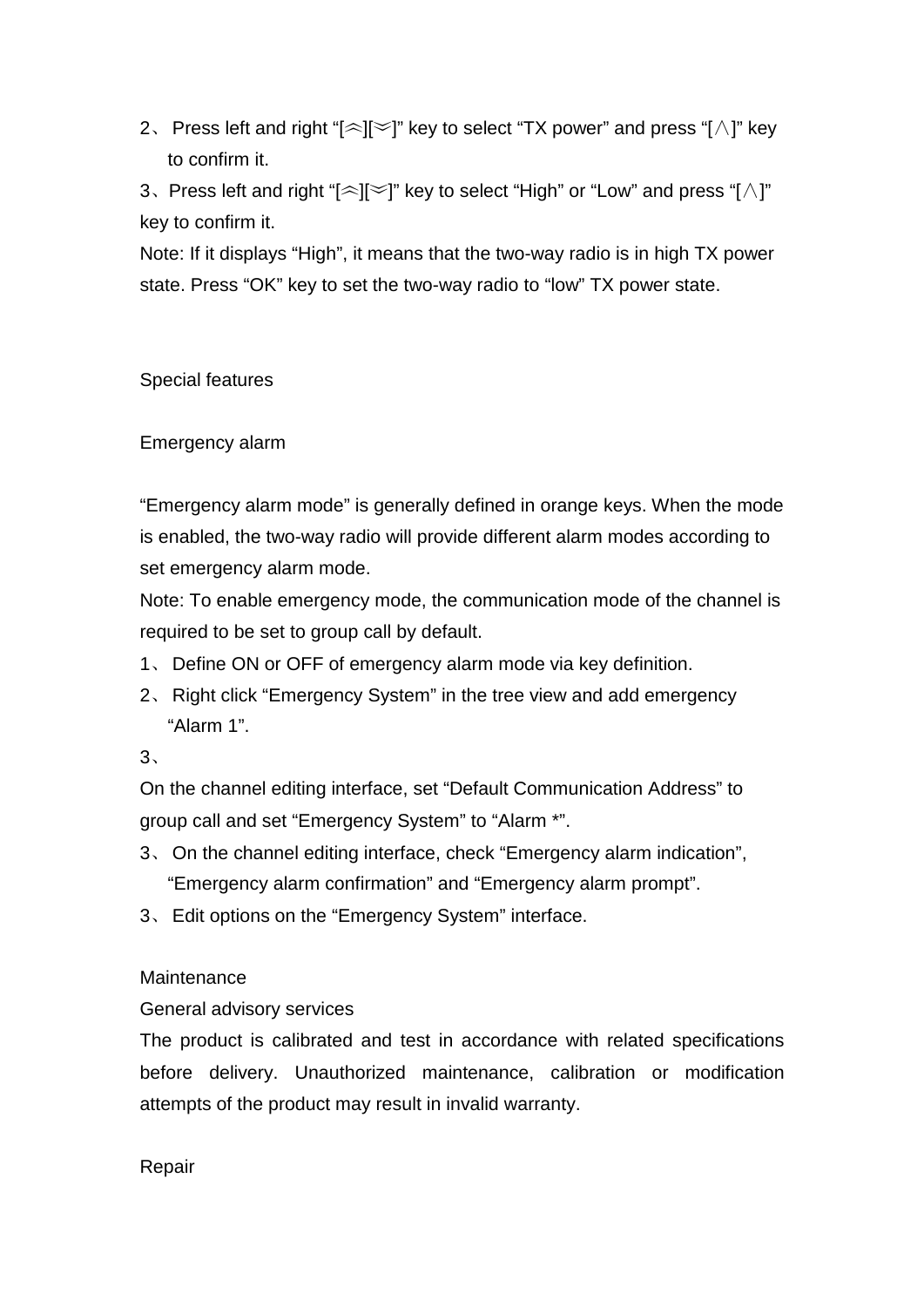Please use the original packing case and material when returning the product to your vendor or service center for repair, with detailed fault description attached. Please indicate detailed phone number, name and address, as well as fax number and Email so that maintenance staff can contact you if necessary. Do not return a separate part for repair unless you identify that it requires repair.

You can deliver the product to the authorized BFDX vendor where you purchase it or any other authorized BFDX service center. Please deliver the complete product instead of components or PCB separately. In addition, attach a copy of repair report.

#### Repair precautions

If you want to know a technical or operation problem, please describe it clearly, simply and completely. Providing following information will be helpful for our assistance:

Device type and serial number;

Problem or fault you encounter;

Other devices related to the problem in the radio station.

#### Notes:

Do not use peeling newspaper to pack the device. Improper packaging or transportation may result in even more damage.

#### Notes:

Record purchase date, S/N and the vendor you purchase the product from;

Please keep any written maintenance record for the product for future reference.

For repair during warranty period, please attach the sales slip with date indicated or other purchase certificate copies.

#### Cleaning

Please clean the product with neutral cleaners and wet clothes, instead of high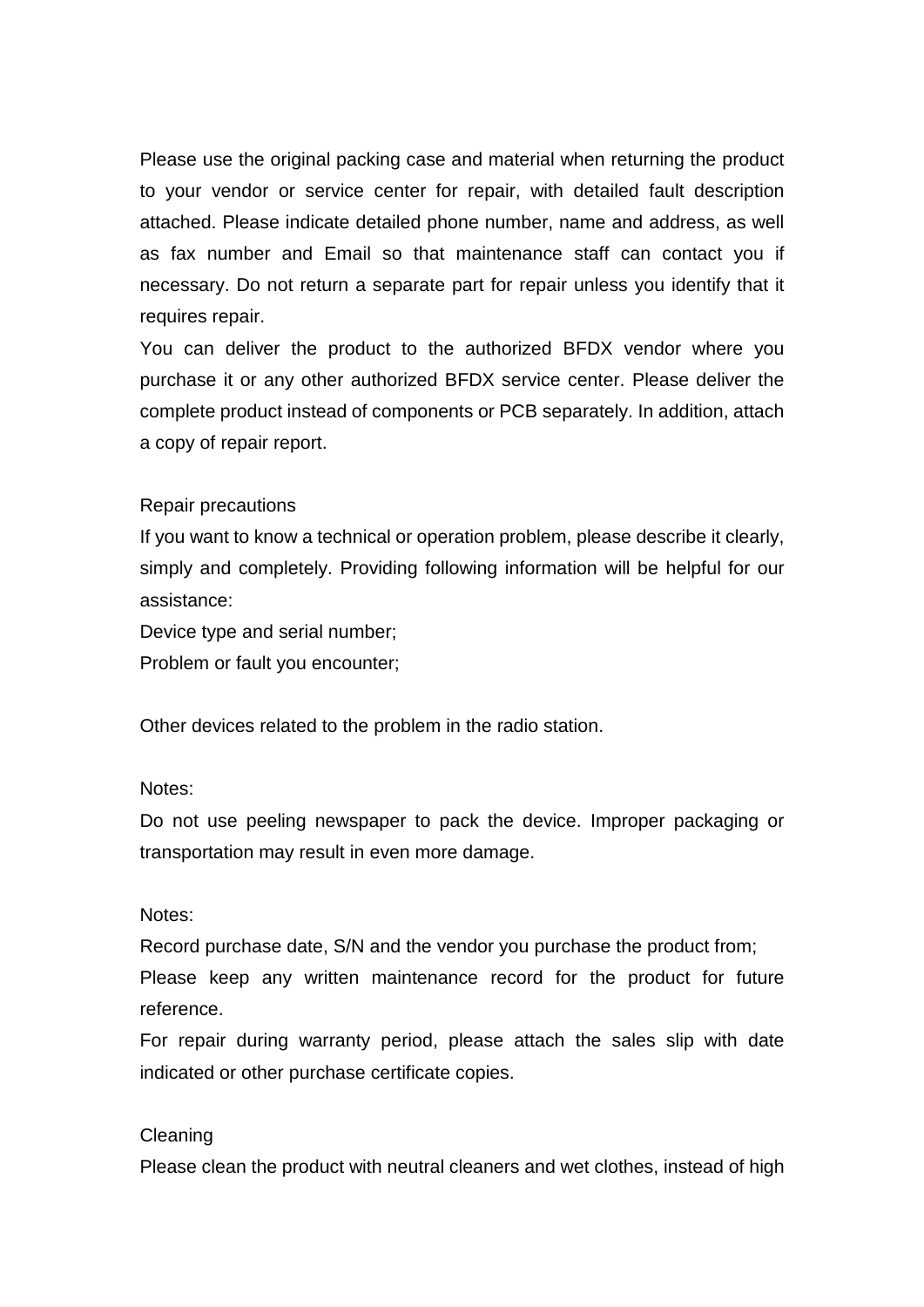concentration chemicals.

# Simple troubleshooting

Problems described in the following table are commonly-encountered faults during operation rather than those caused by the circuit.

| Problem                    | Possible Reason           | <b>Corrective Action</b>      |
|----------------------------|---------------------------|-------------------------------|
| After 13.8V DC power       | 1. The power cord is      | 1. Connect the provided       |
| supply is connected and    | reversely connected;      | DC cord correctly.            |
| ON key is pressed, the     | 2. The fuse for the       | 2. Check the reason for       |
| two-way radio fails to be  | power cord is blown.      | blowing of the fuse. After    |
| started and the screen     |                           | any problem is checked        |
| displays no information.   |                           | and eliminated, replace       |
|                            |                           | it with a new fuse with       |
|                            |                           | the same rating.              |
|                            |                           |                               |
| After start-up, an alarm   | 1. The frequency of the   | 1. Return it to the local     |
| tone is heard.             | two-way radio is loss of  | <b>BFDX</b> authorized vendor |
|                            | lock;                     | or BFDX service center        |
|                            | 2. Power supply           | for repair and                |
|                            | overvoltage or            | calibration.                  |
|                            | undervoltage.             | 2. Adjust the power           |
|                            |                           | voltage to ensure the         |
|                            |                           | operating voltage of the      |
|                            |                           | device is within 13.8V        |
|                            |                           | DC $(\pm 15\%)$ .             |
| After<br>start-up,         | The microphone is not     | Power off and plug the        |
| transmission fails even    | completely inserted into  | microphone<br>connector       |
| when the PTT switch is $ $ | the two-way radio.        | again until the locating      |
| pressed.                   |                           | plate is locked.              |
| "Data<br>reading<br>fails" | 1、Ensure<br>that<br>the   | 1. Check connection;          |
| during programming         | line<br>programming<br>is | 2、Close<br>other              |
|                            | correctly connected to    | executing software.           |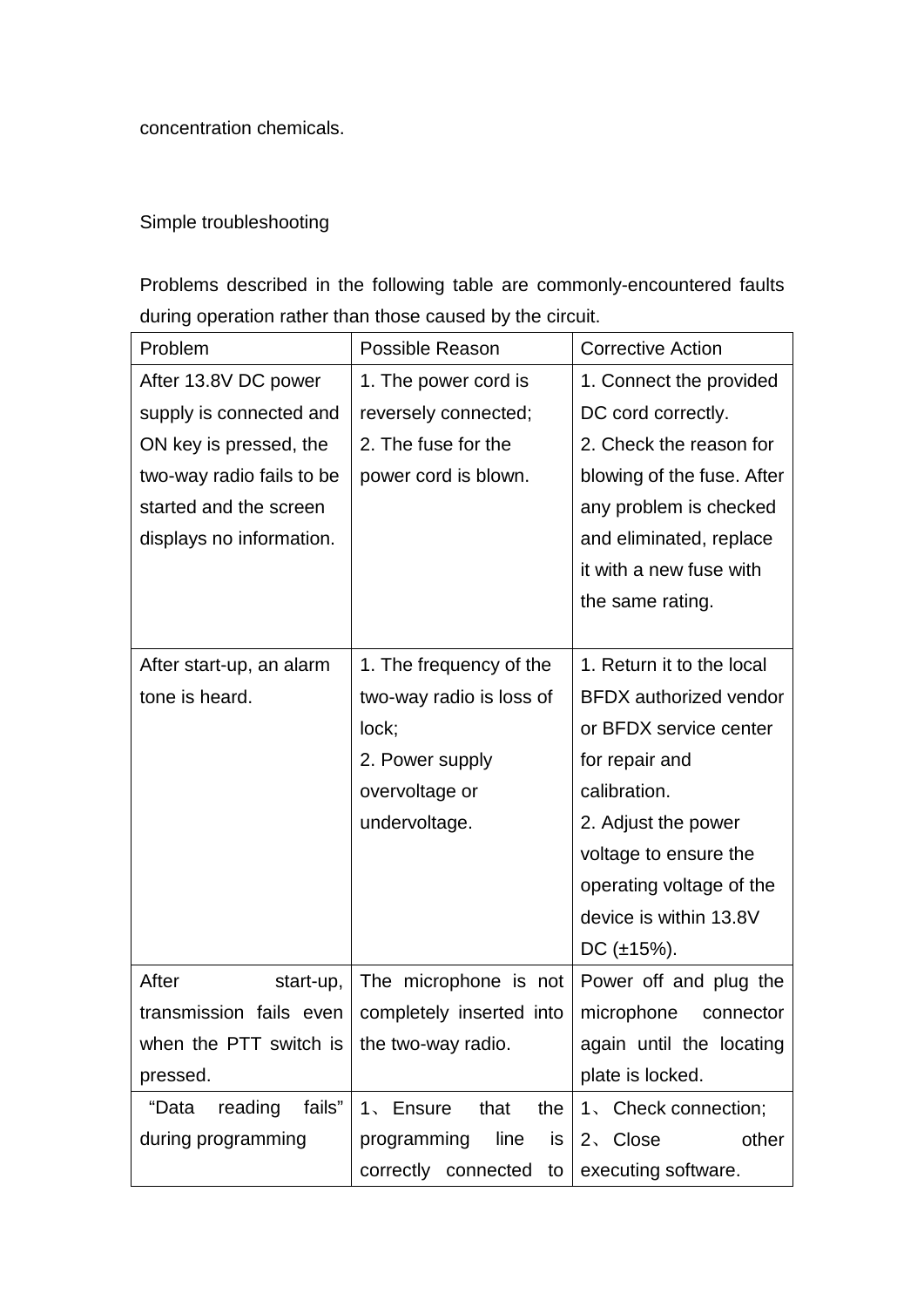| PC:                                           | 3. Do not operate the |
|-----------------------------------------------|-----------------------|
| 2. Too many progresses   two-way radio during |                       |
| are processed in the PC;   programming.       |                       |
| 2. PTT is triggered                           |                       |
| during programming.                           |                       |

# **Specifications**

# BF-M100 Technical Specifications

| <b>General specifications</b> |                                                   |  |
|-------------------------------|---------------------------------------------------|--|
| Frequency range               | UHF:350-370MHz                                    |  |
|                               | <b>UHF:400-470MHz</b>                             |  |
|                               | UHF:450-520MHz                                    |  |
| Number of channels            | 160 channels                                      |  |
| Channel interval              | 6.25KHz                                           |  |
|                               | (narrow band)                                     |  |
| Supply voltage                | 13. 8V<br>DC, negative grounded                   |  |
| <b>Current consumption</b>    | TX <8A, RX <1A, wait <0.4A                        |  |
| <b>Operating temperature</b>  | $-30^{\circ}$ C $-$ +60 $^{\circ}$ C              |  |
| Frequency stability           | $\leq \pm 2.5$ ppm                                |  |
| Antenna impedance             | $50\Omega$                                        |  |
| Volume                        | 145(L)×135(W)×40(H)                               |  |
| Weight                        |                                                   |  |
|                               | <b>RX</b> part                                    |  |
| Sensitivity (12dB SINAD)      | ≤0.25 µV (broad-band) ≤0.28µV (narrow-band)       |  |
| Adjacent-channel selectivity  | $\geq$ 75dB(broad band) $\geq$ 70dB (narrow band) |  |
| Intermodulation immunity      | $\geq$ 75dB                                       |  |
| Spurious response             | $\geq 75$ dB                                      |  |
| <b>Blockage</b>               | $≥95$ dB                                          |  |
| Audio output power            | 2W (built in) 4W (externally connected)           |  |
| Audio response                | $+1/-3dB$                                         |  |
| Audio distortion factor       | $≤3%$                                             |  |
| <b>TX</b> part                |                                                   |  |